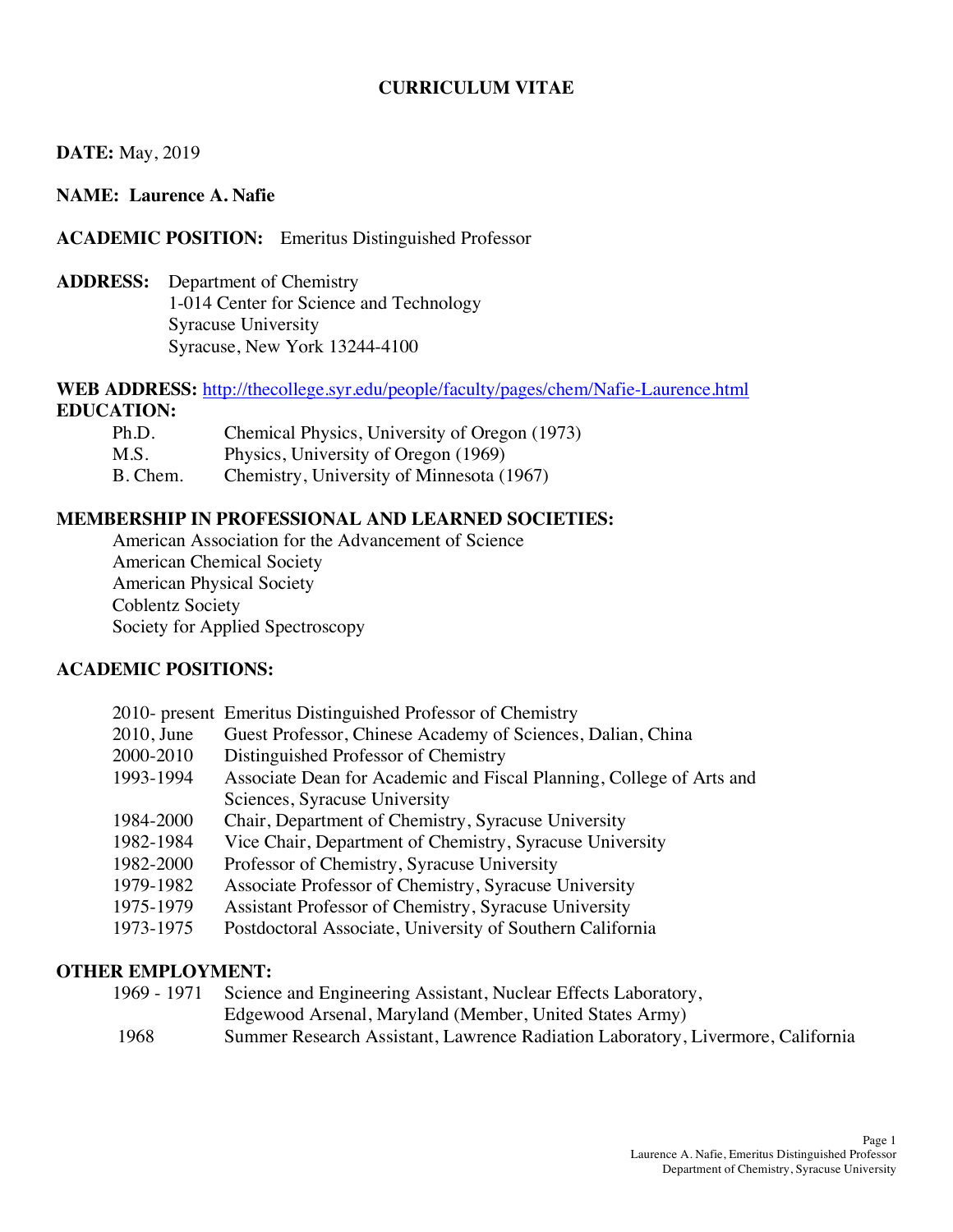# **AWARDS, HONORS, and PROFESSIONAL OFFICES:**

 Chirality Medal Winner, awarded by the Societa Chimica Italiana, 2019 Gold Medal Award of the New York Section of the Society for Applied Spectroscopy, 2014  Co-Chair, *Fourth International Conference on Vibrational Optical Activity* (VOA-4), 2014 Pittsburgh Spectroscopy Award of the Spectroscopic Society of Pittsburgh, 2013 Honorary Member of the Coblentz Society, 2012  Editor-in-Chief, *Journal of Raman Spectroscopy*, 2010 to present Fellow of the Society for Applied Spectroscopy, 2008 Distinguished Service Award of the Society of Applied Spectroscopy, 2007 Editorial Board, *Chirality* 2007 to present  Co-Chair, *Third International Conference on Advanced Vibrational Spectroscopy* (ICAVS-3), 2005. Editorial Board, *Applied Spectroscopy*, 2004 to 2016 President, Society of Applied Spectroscopy, 2003 Meggers Award for the best paper published in *Applied Spectroscopy* in 2000, October 2001 Bomem Michelson Award for Outstanding Achievements in Molecular Spectroscopy, March 2001 Parliamentarian and Executive Committee Member, Society of Applied Spectroscopy, 1999-2001 Editorial Board and Reviewing Editor, *Biopolymers*, 1999 to 2010 Editorial Board Member, *Enantiomer*, 1998 to 2002 Chancellor's Citation for Exceptional Academic Achievement, Syracuse University, February 1998 Co-Founder and Chief Research Officer, BioTools, Inc., 1996-present Founding Editor, *Biospectroscopy*, A journal published by John Wiley and Sons, 1994 to 2003 Associate Dean for Academic and Fiscal Planning, College of Arts and Sciences, Syr., N.Y., 1994-1995 President, Coblentz Society, 1993-1995 Dean's Alumni Achievement Award, College of Arts and Sciences, University of Oregon, May 1991. Advisory Committee, National Center for Biomedical Infrared Spectroscopy, Battelle Columbus Laboratories 1983-1989 Coblentz Society Governing Board Member, 1984 - 1988 Coblentz Award for Outstanding Contributions to Molecular Spectroscopy for a scientist under the age of 35 years, 1981 Alfred P. Sloan Foundation Fellow, 1978 - 1982 National Defense Education Act Fellowship, 1967 - 1969, 1971 - 1972 James Wright Hunt Scholarship, 1966 - 1967 SAS Senior Certified Spectroscopist, September 2016

## **ACADEMIC SPECIALIZATION:**

Topics: Spectroscopy, Molecular Optical Activity, Chirality of Biological Molecules, Quantum Chemistry, Electron Transition Current Density, Characterization of Chiral Pharmaceutical Molecules Physical Chemistry, Chemical Physics, Bio-Analytical Chemistry, Vibrational

## **GRANTS:**

- "Vibrational Optical Activity", Research Corporation, 1975 to 1978, \$15,000.
- • "Vibrational Optical Activity", Petroleum Research Fund of the American Chemical Society, 1976 to 1979, \$9,000.
- • "Vibrational Optical Activity in Proteins and Related Molecules", National Science Foundation, 1976 to 1979, \$88,400.
- • "Mid-Infrared Vibrational Circular Dichroism", Senate Research Committee, Syracuse University, 1978, \$3,500.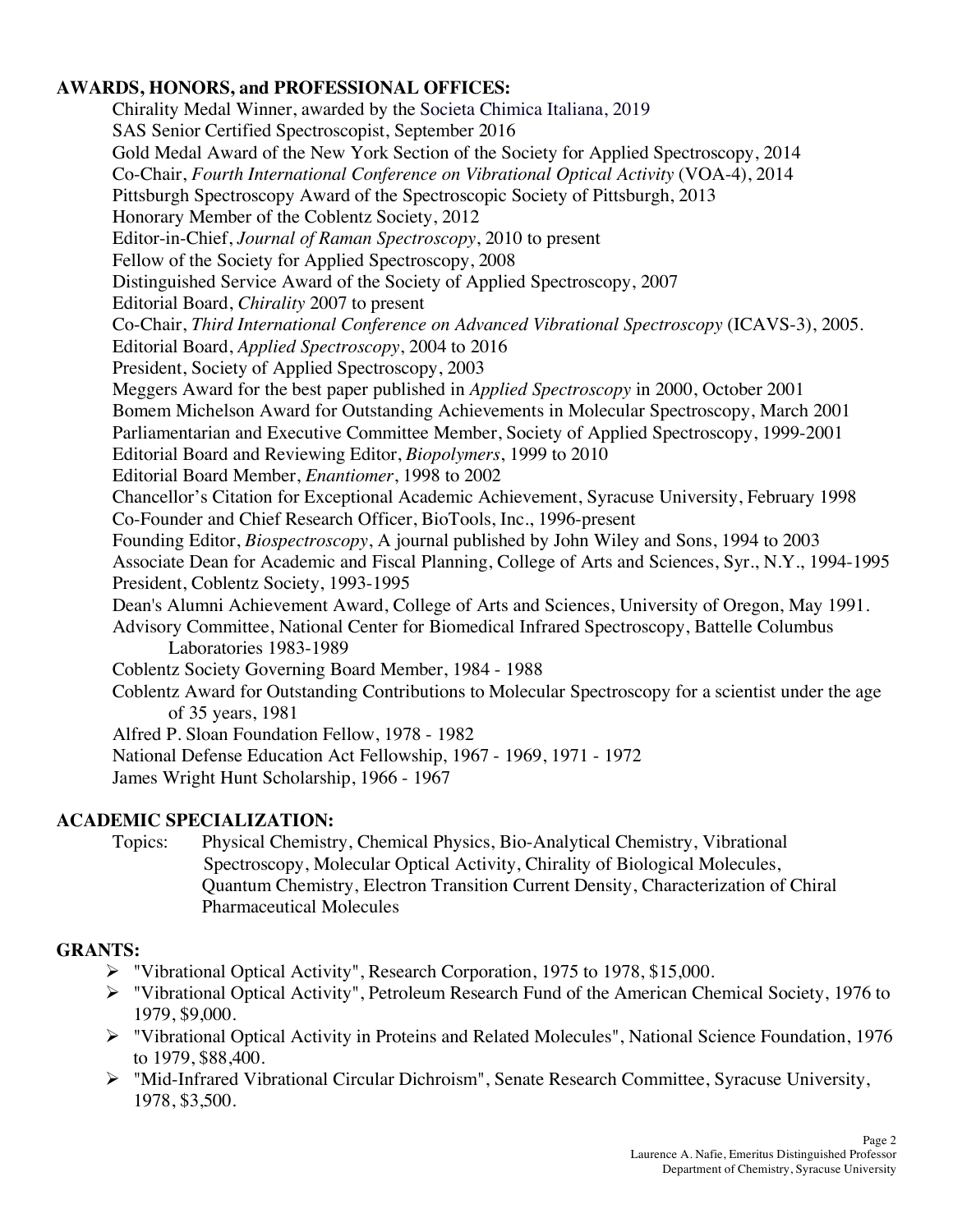- "Vibrational Optical Activity", National Institutes of Health, 1978 to 1981, \$177,900.
- Fellowship for Research from the Alfred P. Sloan Foundation, 1978 to 1982, \$19,800.
- • "Vibrational Circular Dichroism Spectroscopy", National Science Foundation, 1980 to 1983, \$248,000.
- • "Vibrational Optical Activity in Peptide Molecules", National Institutes of Health, 1981 to 1984, \$294,756.
- • "Vibrational Circular Dichroism Spectroscopy", National Science Foundation, 1983 to 1986, \$272,500.
- • "Vibrational Optical Activity in Peptide Molecules", National Institutes of Health, 1984 to 1989, \$611,355 direct costs.
- • "Vibrational Circular Dichroism Spectroscopy", National Science Foundation, 1986 to 1989, \$334,000.
- • "Vibrational Optical Activity in Biological Molecules," National Institutes of Health, 1989-1994, \$539,574 direct costs and approximately \$775,000 total costs.
- "Vibrational Optical Activity in Biomolecules" National Institutes of Health, 1994-2000,
- $\triangleright$  \$ 637,261 direct costs, and \$851,215 total costs.
- "Near-Infrared VCD of Chiral Pharmaceuticals" National Institutes of Health, 2001-2005,
- $\geq$  \$1,027,873 total costs.
- • "Small Achiral Ligands as Vibrational Circular Dichroism Probes of Active Sites in Metalloproteins", National Science Foundation (NSF), 2001-2004, \$309,500 total costs.
- • "Elaboration of VCD method to study of metal-ion induced structural polymorphism of DNA and its polypurine-polypyrimidine sequence", CRDF, 2002-2004, \$6,000 total costs.
- • "Miniature Vibrational Circular Dichroism Spectrometer for Detection of Amino Acids and Chirality", Jet Propulsion Lab NASA (JPL), 2002-2005, ~\$100,000 total costs.
- • "Detection of Chirality in Amino Acids Using Fourier-Transform Vibrational Circular Dichroism", National Aeronautics and Space Administration (NASA), faculty/graduate student fellowship grant, 2003-2006, \$72,000 total costs.
- • BioTools Inc., 2000-2010, \$20,000, Phase one w/R.W. Johnson Pharmaceutical (plus lab equipment and computer donated). Phase two 2001-2002, \$40,000. Phase three 2002-2003, \$40,000. Phase four 2003-2004, \$20,000, 2004-2005, \$30,000. Total \$150,000.
- • Small Business Technology Transfer (STTR) Grant "Near-Infrared Surface-Enhanced Raman Optical Activity from Metal Nanoshells" Air Force Office of Scientific Research (AFOSR), Syracuse University and BioTools, Inc., Phase I, \$100,000, 2005-2006.
- • Air Force Office of Sponsored Research Multiple University Research Initiative (AFOSR/MURI Negative Index Materials (NIMS)) "Three-Dimensional Approaches to Assembling Negative Index Metamedia" \$5,040,000 for five years to the University of Michigan, Syracuse University budget approximately \$500,000 for five years, May 1, 2006 to April 30, 2011. (sub-project PI)
- • Small Business Technology Transfer (STTR) Grant "Near-Infrared Surface-Enhanced Raman Optical Activity from Metal Nanoshells" Air Force Office of Scientific Research (AFOSR), BioTools, Inc. and Rice University, Phase II, \$750,000, 2007-2009 (named consultant).
- • Small Business Innovation (SBIR) Grant "Vibrational CD Microscopy for Characterizing Supramolecular Bio-Chirality" from the National Science Foundation, Phase I (2010), \$100,000, and Phase II, 2011-2013 (\$500,000)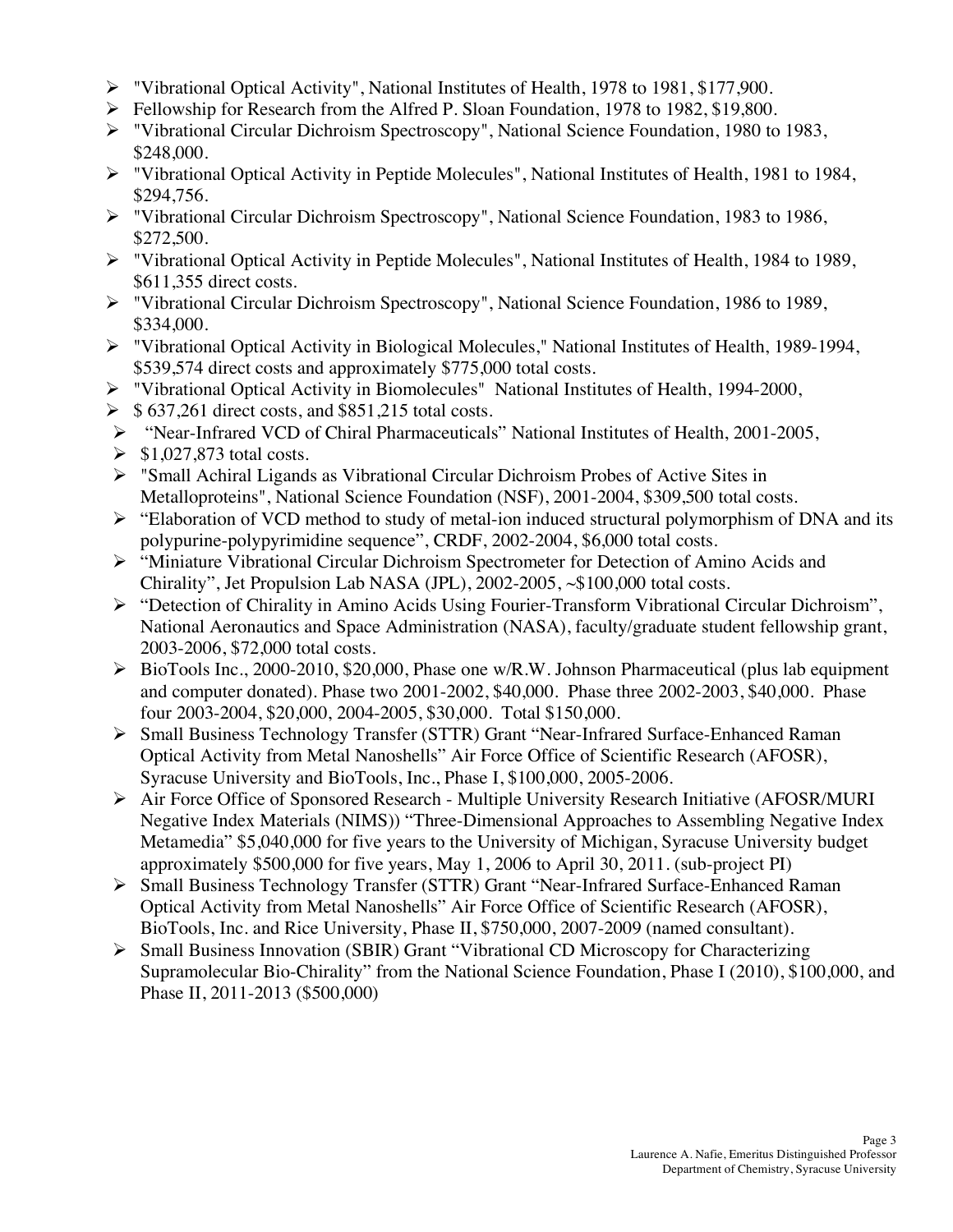## **PUBLICATIONS:**

- 1. "Polarized Laser Raman Studies on Biological Polymers" by B. Fanconi, B. Tomlinson, L.A. Nafie, W. Small and W.L. Peticolas, J. Chem. Phys. **51,** 3993-4005 (1969).
- 2. "Inelastic Light Scattering from Biological and Synthetic Polymers" by W.L. Peticolas, B. Fanconi, B. Tomlinson, L.A. Nafie and W. Small, Annal. N.Y. Acad. Sci. **168,** 564-588 (1970).
- 3. "Quantum Theory of Intensities of Molecular Vibrational Spectra" by W.L. Peticolas, L.A. Nafie, P. Stein and B. Fanconi, *J. Chem. Phys*. **52,** 1576-1584 (1970).
- 4. "Angular Dependence of Raman Scattering Intensity" by L.A. Nafie, P. Stein, B. Fanconi and W.L.  Peticolas*, J. Chem. Phys*. **52,** 1584-1588 (1970).
- 4a. "Reply to Comments by Freund" by L. Nafie, P. Stein, B. Fanconi, and W.L. Peticolas, *The Journal of Chemical Physics*, Vol. **53**, 2990-2991 (1970).
- 5.  Stein and W.L. Peticolas, *Chem. Phys. Lett*. **12,** 131-136 (1971). "Time Ordered Diagrams for the Resonant Raman Effect from Molecular Vibrations" by L.A. Nafie, P.
- 6. "Reorientation and Vibrational Relaxation as Line Broadening Factors in Vibrational Spectroscopy" by L.A. Nafie and W.L. Peticolas, *J. Chem. Phys*. **57,** 3145-3155 (1972).
- 7. "Origin of the Intensity of the Resonant Raman Bands of Differing Polarization in Heme-Proteins" by L.A. Nafie, M. Pezolet and W.L. Peticolas, *Chem. Phys. Lett*. **20,** 563-568 (1973).
- 8. "Complete Polarization Measurements for Non-Symmetric Raman Tensors: Symmetry Assignments of Ferrocytochrom c Vibrations" by M. Pezolet, L.A. Nafie and W.L. Peticolas, *J. Raman Spectrosc*. **1,** 455-464 (1973).
- 9. Nafie, in *Optical Properties of Highly Transparent Solids*, S.S. Mitra and B. Bendow, Eds., Plenum, New York, 1975, pp. 503-514. 9. "A 10.6 Micron Modulated Light Ellipsometer" by S.D. Allen, A.I. Braunstein, J.C. Cheng and L.A.
- 10. "Vibrational Circular Dichroism of 2,2,2-Trifluoro-1-phenylethanol" by L.A. Nafie, J.C. Cheng and P.J.  Stephens, *J. Am. Chem. Soc*. **97,** 3842 (1975).
- 11. "Polarization Scrambling Using a Photoelastic Modulator: Application to Circular Dichroism Measurement" by J.C. Cheng, L.A. Nafie and P.J. Stephens*, J. Opt. Soc. Amer*. **65,** 1031-1035 (1975).
- 12. "Vibrational Circular Dichroism" by L.A. Nafie, T.A. Keiderling and P.J. Stephens, *J. Am. Chem. Soc*. **98,** 2715-2723 (1976).
- 13. "Photoelastic Modulator for the 0.55-13  $\mu$ m Range" by J.C. Cheng, L.A. Nafie, S.D. Allen and A.I. Braunstein, *Appl. Optics* **15,** 1960-1965 (1976).
- 14. "Observation of the Raman Anti-Resonance Effect in Synthetic Metal (II) Porphyrin Analogues" by L.A. Nafie, R.W. Pastor, J.C. Dabrowiak and W.H. Woodruff in *Proceedings of the Fifth International*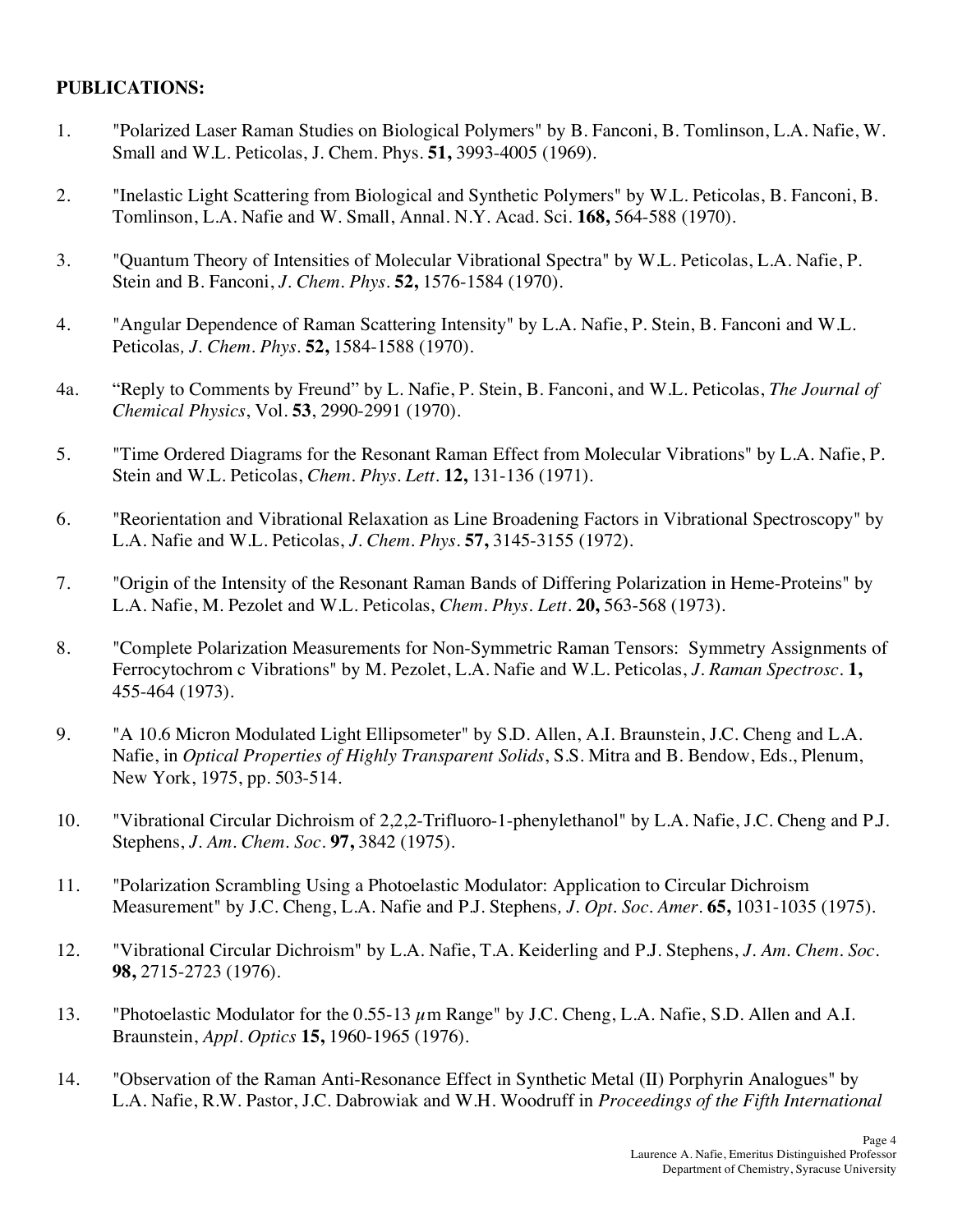*Conference on Raman Spectroscopy*, E. Schmid et al., Eds., H. Schulz, Freiburg, 1976, pp. 330-331.

- 15. "Resonance Raman Studies of Macrocyclic Complexes II. Anti-Resonance and Selective Intensity Enhancement in Synthetic Metal (II) Porphyrin Analogues" by L.A. Nafie, R.W. Pastor, J.C. Dabrowiak and W.H. Woodruff, *J. Am. Chem. Soc*. **98,** 8007-8014 (1976).
- 16. "Calculation of Excitation Profiles from the Vibronic Theory for Raman Scattering" by B.B. Johnson, L.A. Nafie and W.L. Peticolas, *Chem. Phys*. **19,** 303-311 (1977).
- 17. "Near-Infrared Magnetic Circular Dichroism of Cytochrome c'" by J. Rawlings, P.J. Stephens, L.A. Nafie and M. Kamen, *Biochemistry* **16,** 1725-1729 (1977).
- 18. "Accessibility of Manganese Oxidation States. Control by Pentaazo Macrocyclic Ligands" by J.C. Dabrowiak, L.A. Nafie, P.S. Bryan and A.T. Torkelson, *Inorg. Chem*. **16**, 540-544 (1977).
- 19. "Vibrational Circular Dichroism Theory: A Localized Molecular Orbital Model" by L.A. Nafie and T.H. Walnut, *Chem. Phys. Lett*. **49,** 441-446 (1977).
- 20. "Infrared Absorption and the Born-Oppenheimer Approximation I. Vibrational Intensity Expressions" by T.H. Walnut and L.A. Nafie, *J. Chem. Phys*. **67,** 1491-1500 (1977).
- 21. "Infrared Absorption and the Born-Oppenheimer Approximation II. Vibrational Circular Dichroism" by T.H. Walnut and L.A. Nafie, *J. Chem. Phys*. **67,** 1501-1510 (1977).
- 22. "Vibrational Circular Dichroism in Amino Acids and Peptides. 1. Alanine" by M. Diem, P.J. Gotkin, J.M. Kupfer, A.G. Tindall and L.A. Nafie, *J. Am. Chem. Soc*. **99,** 8103-8104 (1977).
- 23. "Analysis of the Gas Phase Infrared Spectrum of Bromochlorofluoromethane: Calculated and Observed Band Contours and Intensities" by M. Diem, L.A. Nafie and D.F. Burow, *J. Molec. Spectrosc*. **71,** 446-457 (1978).
- 24. "Vibrational Circular Dichroism in Amino Acids and Peptides. 2. Simple Alanyl Peptides" by M. Diem, P.J. Gotkin, J.M. Kupfer and L.A. Nafie, *J. Am. Chem. Soc*. **100,** 5644-5650 (1978).
- 25. "Theory of High Frequency Differential Interferometry: Application to Infrared Circular and Linear Dichroism via Fourier Transform Spectroscopy" by L.A. Nafie and M. Diem, *Appl. Spectrosc*. **33,** 130-135 (1979).
- 26.  Vidrine, *J. Am. Chem. Soc*. **101,** 496-498 (1979). 26. "Fourier Transform Infrared Vibrational Circular Dichroism" by L.A. Nafie, M. Diem and D.W.
- 27. Activity" by L.A. Nafie and M. Diem, *Acc. Chem. Res*. **12,** 296-302 (1979). 27. "Optical Activity in Vibrational Transitions: Vibrational Circular Dichroism and Raman Optical
- 28. Two-Group Model" by P.L. Prasad and L.A. Nafie, *J. Chem. Phys*. **70,** 5582-5588 (1979). "The Atom Dipole Interaction Model of Raman Optical Activity: Reformulation and Comparison to the
- 29. "Raman Optical Activity. Spectal Simulation of the Conformer Dependent C-Cl Stretching Vibrations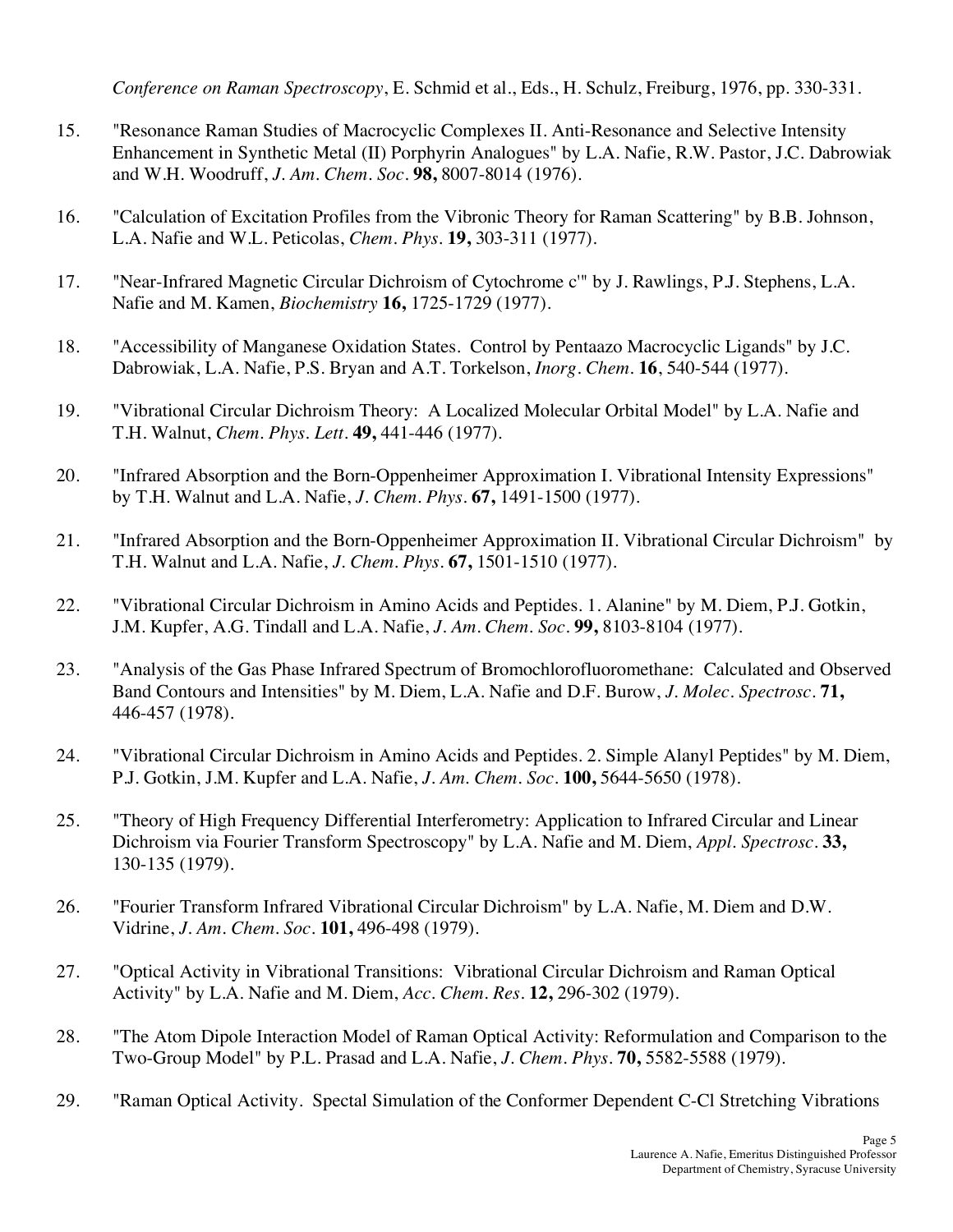in 1-Chloro-2-Methylbutane" by P.L. Prasad, L.A. Nafie and D.F. Burow, *J. Raman Spectrosc*. **8,** 255-258 (1979).

- 30. "Vibrational Circular Dichroism in Amino Acids and Peptides. 3. Solution and Solid Phase Spectra of Serine and Alanine" by M. Diem, E. Photos, H. Khouri and L.A. Nafie, *J. Am. Chem. Soc*. **101,** 6829-6837 (1979).
- 31. "Vibrational Circular Dichroism in Peptides" by L.A. Nafie, P.L. Prasad, H. Khouri and E. Doorly, *Polymer Preprints* **20**(2), 85-89 (1979).
- 32. "Differential Absorption at High Modulation Frequencies Using a Fourier Transform Infrared Spectrometer" by L.A. Nafie and D.W. Vidrine, *Proc. Soc. Photo. Inst. Eng*. **191,** 56-63 (1979).
- 33. "Vibrational Optical Activity: Comparison of Theoretical and Experimental Results for (+)-(3R)-Methylcyclohexanone" by P.L. Polavarapu and L.A. Nafie, *J. Chem. Phys*. **73,** 1567-1575 (1980).
- 34. "Vibrational Optical Activity in Para-Substituted 1-Methylcyclo-hex-1-enes" by P.L. Polavarapu, M. Diem and L.A. Nafie, *J. Am. Chem. Soc*. **102,** 5549-5453 (1980).
- 35. "Experimental Observations and Theoretical Predictions of Raman Optical Activity" by P.L. Prasad and L.A. Nafie, in *Proceedings of the VIIIth International Conference on Raman Spectroscopy*, W.F. Murphy, Ed., North-Holland, New York, 1980, pp. 252-253.
- 36. "Vibrational Optical Activity in Perturbed Degenerate Modes: Concepts and Model Calculations in 1-Substituted Haloethanes" by L.A. Nafie, P.L. Polavarapu and M. Diem, *J. Chem. Phys*. **73,** 3530-3540 (1980).
- 37. "Infrared and Raman Vibrational Optical Activity" by L.A. Nafie in *Vibrational Spectra and Structure*, Vol. 10, J.R. Durig, Ed., Elsevier, Amsterdam, 1981, pp. 153-225.
- 38. Configuration of a-Deuterated Cyclohexanones" by P.L. Polavarapu, L.A. Nafie, S.A. Benner and T.H.  Morton, *J. Am. Chem. Soc*. **103,** 5349-5354 (1981). "Optical Activity Due to Isotopic Substitution. Vibrational Circular Dichroism and the Absolute
- 39. "Localized Molecular Orbital Calculations of Vibrational Circular Dichroism. I. General Theoretical Formalism and CNDO Results for the Carbon Deuterium Stretching Vibration in Neopentyl-1-d-Chloride" by L.A. Nafie and P.L. Polavarapu, *J. Chem. Phys*. **75,** 2935-2944 (1981).
- 40. "Localized Molecular Orbital Calculations of Vibrational Circular Dichroism. II. CNDO Formulation and Results for the Hydrogen Stretching Vibrations of (+)-(3R)-Methylcyclohexanone" by P.L. Polavarapu and L.A. Nafie, *J. Chem. Phys*. **75,** 2945-2951 (1981).
- 41. Lipp and C.G. Zimba in *Proceedings of the 1981 International Conference on Fourier Transform Infrared Spectroscopy*, J. Sakal, Ed., SPIE Vol. 289, 1981, pp. 457-468. "Fourier Transform Infrared Circular Dichroism: A Double Modulation Approach" by L.A. Nafie, E.D.
- 42. "A Unified Approach to the Determination of Infrared and Raman Vibrational Optical Activity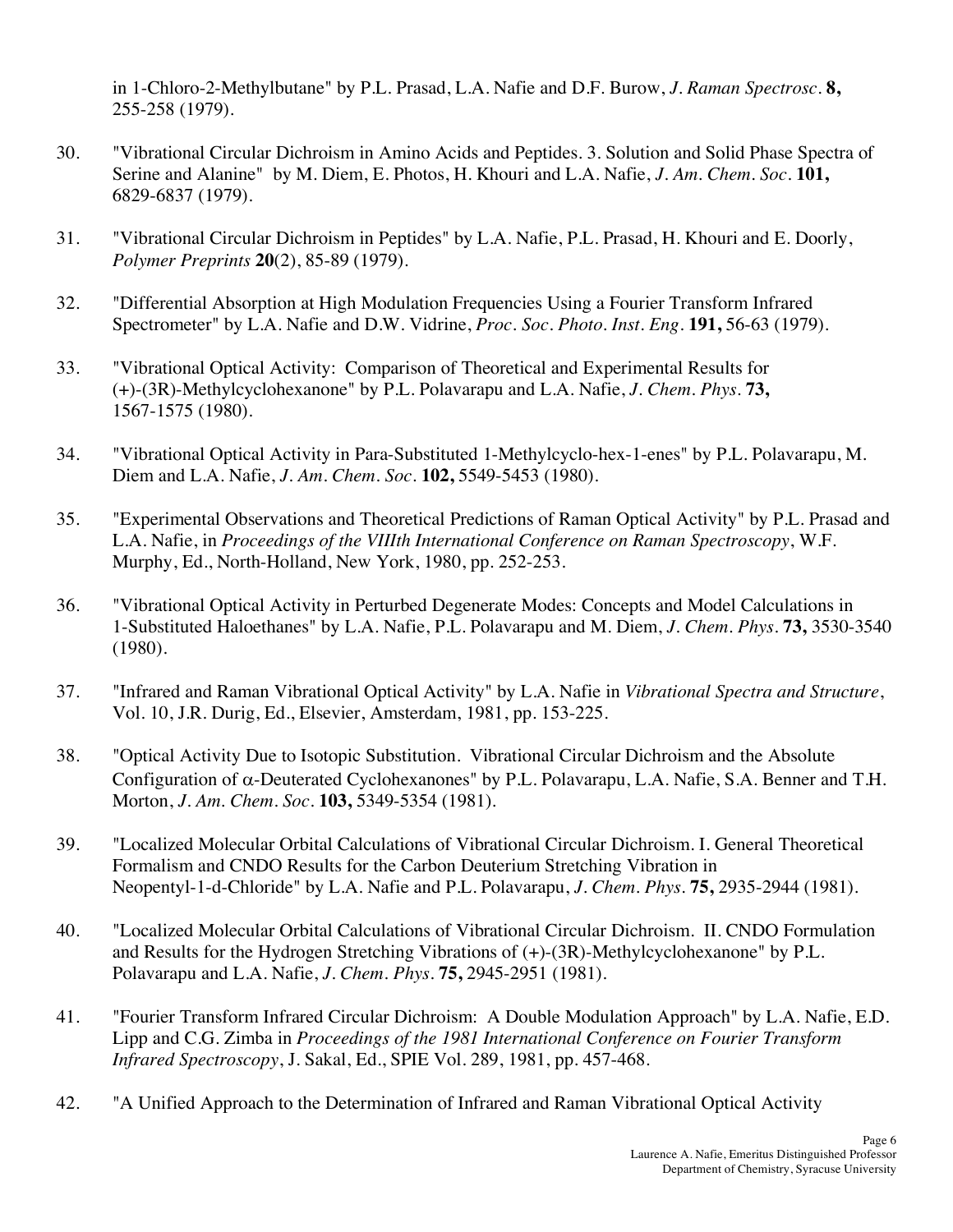Intensities Using Localized Molecular Orbitals" by L.A. Nafie and T.B. Freedman, *J. Chem. Phys*. **75,** 4847-4851 (1981).

- 42a. Book Review of Vibrational Spectra and Structure, Vol. 9, J.R. Durig, Ed. Elsevier Publishing Co., *J. Am. Chem. Soc*. **103,**7699-7700 (1981).
- 43. *Transform Infrared Spectroscopy*, J.R. Ferraro and L.J. Basile, Eds., Academic Press, New York, Vol. 3, 1982, pp. 83-123. 43. "Double Modulation Fourier Transform Spectroscopy" by L.A. Nafie and D.W. Vidrine in *Fourier*
- 43a. Book Review of *Fourier Transform Infrared Spectroscopy*, Vol. 1, J.R. Ferraro and L.J. Basile, Eds., Academic Press Inc., J. Chem. Soc. **104**, 3329-3336 (1982).
- 44. "Vibrational Circular Dichroism in Amino Acids and Peptides. 4. Vibrational Analysis, Assignments and Solution Phase Raman Spectra of Deuterated Isotopomers of Alanine" by M. Diem, P.L. Polavarapu, M. Oboodi and L.A. Nafie, *J. Am. Chem. Soc*. **104,** 3329-3336 (1982).
- 45. "Vibrational Circular Dichroism in Amino Acids and Peptides. 5. Carbon-Hydrogen Stretching VCD and Fixed Partial Charge Calculations for Deuterated Isotopomers of Alanine" by B.B. Lal, M. Diem, P.L. Polavarapu, M. Oboodi, T.B. Freedman and L.A. Nafie, *J. Am. Chem. Soc*. **104,** 3336-3342 (1982).
- 46. "Vibrational Circular Dichroism in Amino Acids and Peptides. 6. Localized Molecular Orbital Calculations of the Carbon-Hydrogen Stretching VCD in Deuterated Isotopomers of Alanine" by T.B. Freedman, M. Diem, P.L. Polavarapu and L.A. Nafie, *J. Am. Chem*. *Soc*. **104,** 3343-3349 (1982).
- 47. 47. "The Emergence and Exploration of Vibrational Optical Activity" by L.A. Nafie, *Appl. Spectrosc*. **36,**  489-495 (1982).
- 48. "Polarization Demodulation: A New Approach to the Reduction of Polarization Artifacts from Vibrational Circular Dichroism Spectra" by E.D. Lipp, C.G. Zimba, L.A. Nafie and D.W. Vidrine, *Appl. Spectrosc*. **36,** 496-498 (1982).
- 49. "Molecular Orbital Formulations of Raman Optical Activity" by T.B. Freedman and L.A. Nafie in  *Raman Spectroscopy: Linear and Nonlinear*, J. Lascombe and P.V. Huong, Eds., Wiley Heyden, New York, 1982, pp. 13-14.
- 50. "Spectroscopic Studies of Copper(II) Bound at the Native Copper Site or Substituted at the Native Zinc Site of Bovine Erythrocuprein (Superoxide Dismutase) by M.W. Pantoliano, J.S. Valentine and L.A.  Nafie, *J. Am. Chem. Soc*. **104,** 6310-6317 (1982).
- 51. "Vibrational Circular Dichroism in the Mid-Infrared Using Fourier Transform Spectroscopy" by E.D. Lipp, C.G. Zimba and L.A. Nafie, *Chem. Phys. Lett*. **90,** 1-5 (1982).
- 52. "Vibrational Circular Dichroism in Amino Acids and Peptides. 7. Amide Stretching Vibrations in Polypeptides" by B.B. Lal and L.A. Nafie, *Biopolymers* **21,** 2161-2183 (1982).
- 53. "Vibrational Optical Activity Calculations Using Infrared and Raman Atomic Polar Tensors" by T.B. Freedman and L.A. Nafie, *J. Chem. Phys*. **78,** 27-31 (1983).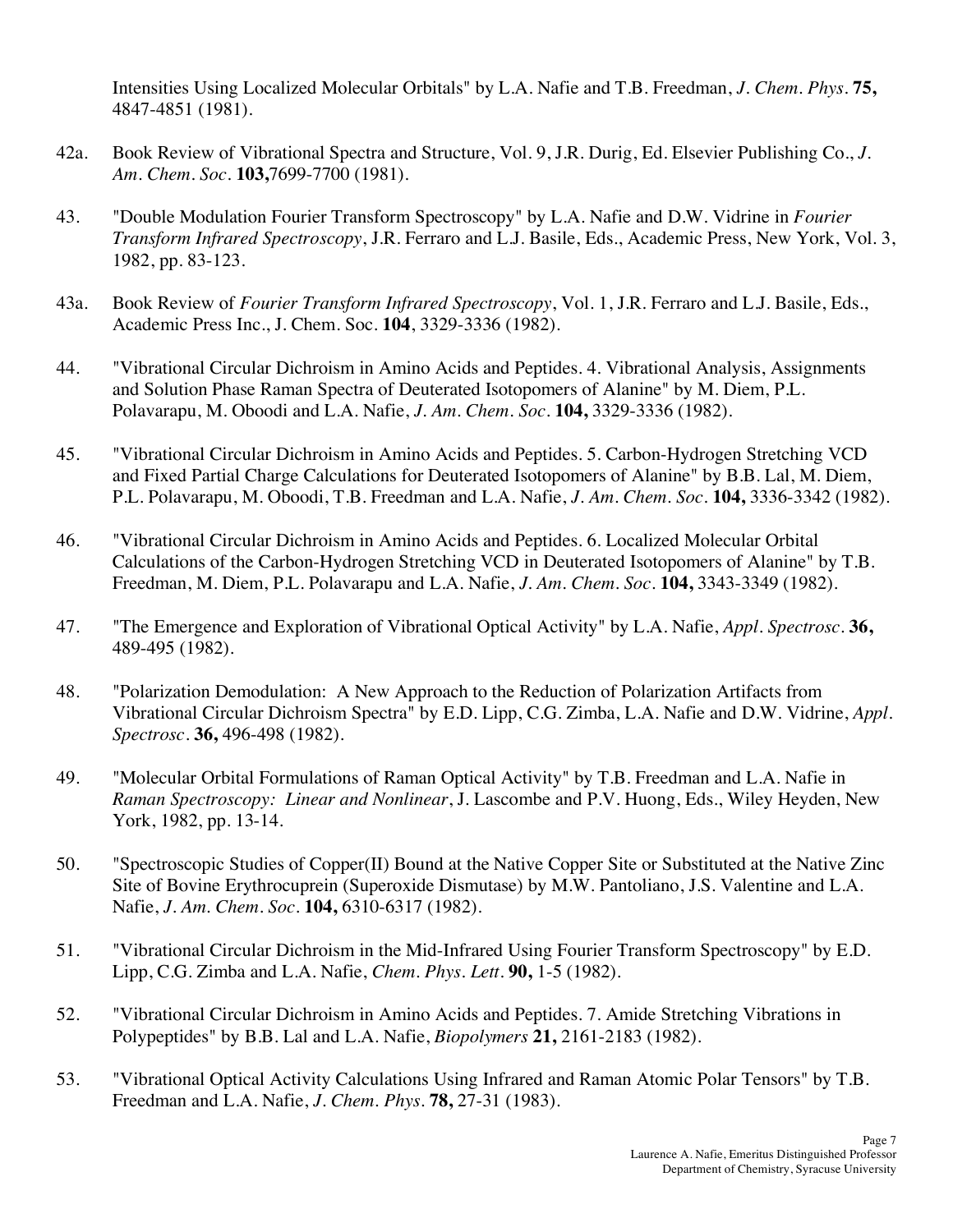- 53a. "Erratum: Vibrational optical activity calculations using infrared and Raman atomic polar tensors" by Teresa B. Freedman and Laurence A. Nafie, *J. Chem. Phys*. **97**(2), 1104 (1983).
- 54. "Experimental and Theoretical Advances in Vibrational Optical Activity" by L.A. Nafie in Advances in *Infrared and Raman Spectroscopy*, Vol. 11, R.J.H. Clark and R.E. Hester, Eds., Heyden, London, 1984, pp. 49-93.
- 55. "Vibronic Coupling Theory of Infrared Vibrational Intensities" by L.A. Nafie and T.B. Freedman, *J. Chem. Phys*. **78,** 7108-7116 (1983).
- 56. "Raman Spectral Studies of Bleomycin A2 and Related Structural Fragments. A Probe of Bleomycin-DNA Interactions" by T.B. Freedman, F.S. Santillo, C.G. Zimba, L.A. Nafie and J.C.  Dabrowiak, *J. Raman Spectrosc*. **14,** 266-270 (1983).
- 57. "Adiabatic Behavior Beyond the Born-Oppenheimer Approximation. Complete Adiabatic Wavefunctions and Vibrationally Induced Electronic Current Density" by L.A. Nafie, *J. Chem. Phys*. **79,** 4950-4957 (1983).
- 58. "Vibrational Circular Dichroism in Amino Acids and Peptides. 8. A Chirality Rule for the Methine C\*H Stretching Mode" by L.A. Nafie, M.R. Oboodi and T.B. Freedman, *J. Am. Chem. Soc*. **105,** 7449-7450 (1983).
- 59. "An Alternative View on the Sign Convention of Raman Optical Activity" *Chem. Phys. Lett*. **102,** 287-288 (1983).
- 60. Spectral Results" by E.D. Lipp and L.A. Nafie, *Appl. Spectrosc*. **38,** 20-25 (1984). "Fourier Transform Vibrational Circular Dichroism: Improvements in Methodology and Mid-Infrared
- 61. "Molecular Orbital Approaches to the Calculation of Vibrational Circular Dichroism" by T.B. Freedman and L.A. Nafie, *J. Phys. Chem*. **88,** 496-500 (1984).
- 62. "Raman Optical Activity in the Skeletal Motions of (+)-(3R)-Methylcyclohexanone. Chiral Mixing of Inherently Achiral Vibrations" by T.B. Freedman, J. Kallmerten, C.G. Zimba, W.M. Zuk and L.A.  Nafie, *J. Am. Chem. Soc*. **106,** 1244-1252 (1984).
- 63. "Application of Fourier Self-Deconvolution to Vibrational Circular Dichroism Spectra" by E.D. Lipp and L.A. Nafie, *Appl. Spectrosc*. **38,** 774-778 (1984).
- 64. Polypeptides" by L.A. Nafie, E.D. Lipp, A. Farrel and G. Paterlini, *Polymer Preprints* **25,**(2), 145-146 64. "Fourier Transform Vibrational Circular Dichroism in the Carbonyl Region of Peptides and (1984).
- 65. "Vibrational Circular Dichroism in Amino Acids and Peptides. 9. Carbon-Hydrogen Stretching Spectra of the Amino Acids and Selected Transition Metal Complexes" by M.R. Oboodi, B.B. Lal, D.A. Young, T.B. Freedman and L.A. Nafie, *J. Am. Chem. Soc*. **107,** 1547-1556 (1985).
- 66. "Vibrational Circular Dichroism in Amino Acids and Peptides. 10. Fourier Transform VCD and Fourier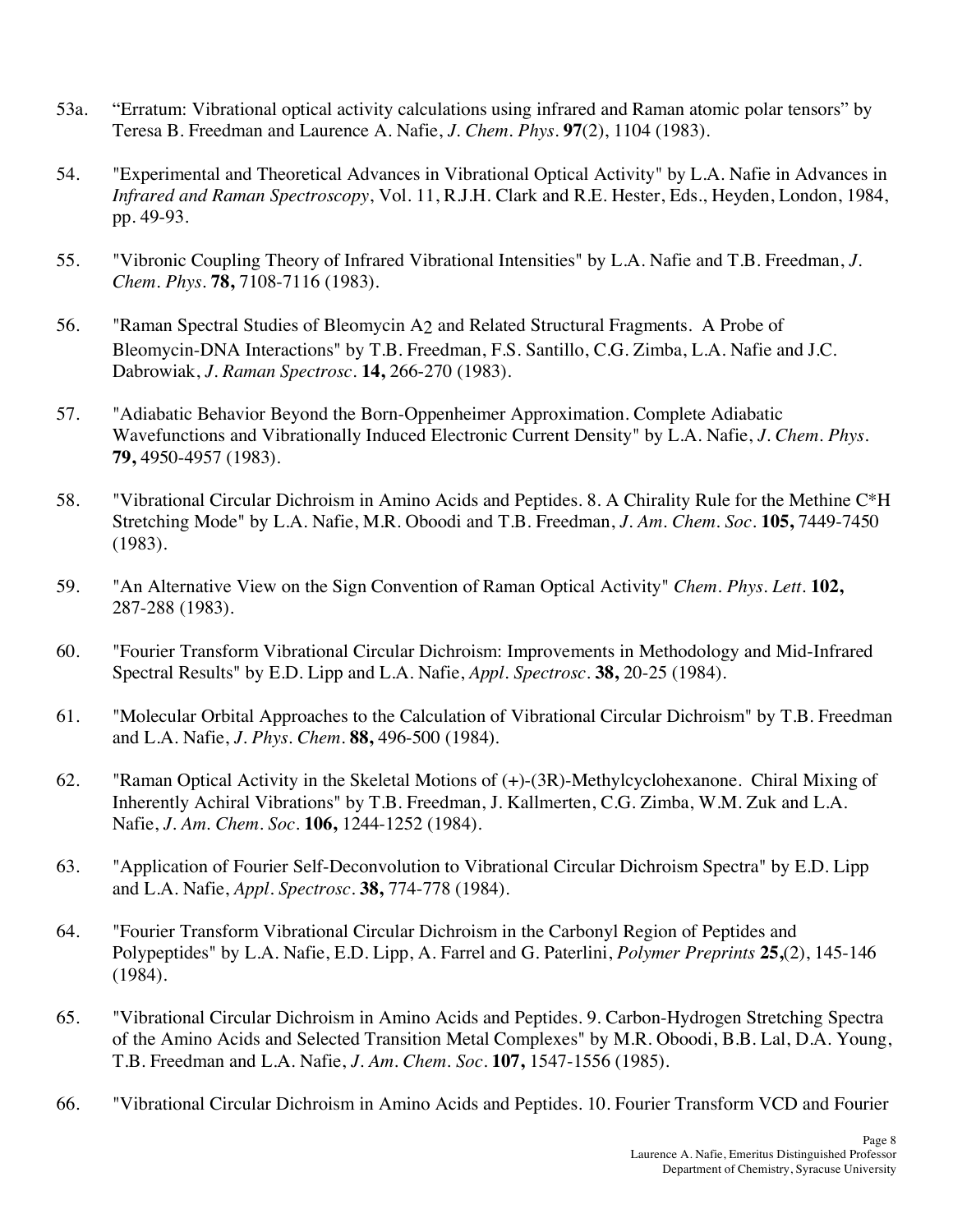Self-Deconvolution of the Amide I Region of Poly( $\gamma$ -Benzyl-L-Glutamate)" by E.D. Lipp and L.A. Nafie, *Biopolymers* **24,** 799-812 (1985).

- 67. "Vibrational Circular Dichroism in Bis(acetylacetonato) (L-alaninato)cobalt(III). Isolated Occurrences of the Coupled Oscillator and Ring Current Intensity Mechanisms" by D.A. Young, E.D. Lipp and L.A.  Nafie, *J. Am. Chem. Soc*. **107,**6205-6213 (1985).
- 68. "Enhanced Vibrational Circular Dichroism via Vibrationally Generated Electronic Ring Currents" by T.B. Freedman, G.A. Balukjian and L.A. Nafie, *J. Am. Chem. Soc*. **107,** 6213-6222 (1985).
- 69. "Vibrational Circular Dichroism Spectroscopy and the Ring Current Intensity Mechanism" by L.A. Nafie and T.B. Freedman in *Proceedings of the International Conference on Circular Dichroism*, Bulgarian Academy of Sciences, Sofia, 1985, pp. 218-232.
- 70. N-Urethanyl-a-Amino Acids" by A.C. Chernovitz, T.B. Freedman and L.A. Nafie in *1985 Conference on Fourier and Computerized Infrared Spectroscopy*, J. Grasselli et al. eds. Proc. SPIE Vol., pp. "Fourier Transform Vibrational Circular Dichroism of Carbonyl Stretching Modes in 222-223 (1985).
- 71. Paterlini, T.B. Freedman and L.A. Nafie, in *1985 Conference on Fourier and Computerized Infrared Spectroscopy*, J. Grasselli et al. eds. Proc. SPIE Vol., pp. 274-275 (1985). "Fourier Transform Vibrational Circular Dichroism in the Amide I Band of Polypeptides" by M.G.
- 72.  Wieser in *1985 Conference on Fourier and Computerized Infrared Spectroscopy*, J. Grasselli et al. eds. Proc. SPIE Vol., pp. 433-434 (1985). "The VCD Spectrum of 2-Methyl Oxetan" by R.A. Shaw, N. Ibrahim, L.A. Nafie, A. Rank and H.
- 73. "Ring Current Mechanism of Vibrational Circular Dichroism" by L.A. Nafie and T.B. Freedman, *J. Phys. Chem*. **90,** 763-767 (1986).
- 74. "Ring Current Enhanced Vibrational Circular Dichroism in the CH-Stretching Motion of the Sugars" by M.G. Paterlini, T.B. Freedman and L.A. Nafie, *J. Am. Chem. Soc*. **108,** 1389-1397 (1986).
- 75. "Molecular Orbital Calculations of Infrared Intensities Beyond the Born-Oppenheimer Approximation Using the Dipole Momentum Operator" by T.B. Freedman and L.A. Nafie, *Chem. Phys. Lett*. **126,** 441-446 (1986).
- 76. "Biologically Relevant Applications of Vibrational Circular Dichroism" by L.A. Nafie in *Spectroscopy in the Biomedical Sciences*, R.N. Gendreau, Ed., CRC Press, Boca Raton, Florida, 1986, pp. 141-150.
- 77. "Raman Optical Activity Spectra of (+)-(3R)-Methylcyclohexanone Obtained with a Soleil-Babinet Compensator" by C.G. Zimba, T.B. Freedman, K.M. Spencer, X.M. Hu and L.A. Nafie in *Proceedings of the Tenth International Conference on Raman Spectroscopy*, Eugene, Oregon, 1986, p. 20-26.
- 78. "Vibrational Circular Dichroism Spectra of Three Conformationally Distinct States and an Unordered State of Poly(L-lysine) in Deuterated Aqueous Solution" by M.G. Paterlini, T.B. Freedman and L.A.  Nafie, *Biopolymers* **25,** 1751-1765 (1986).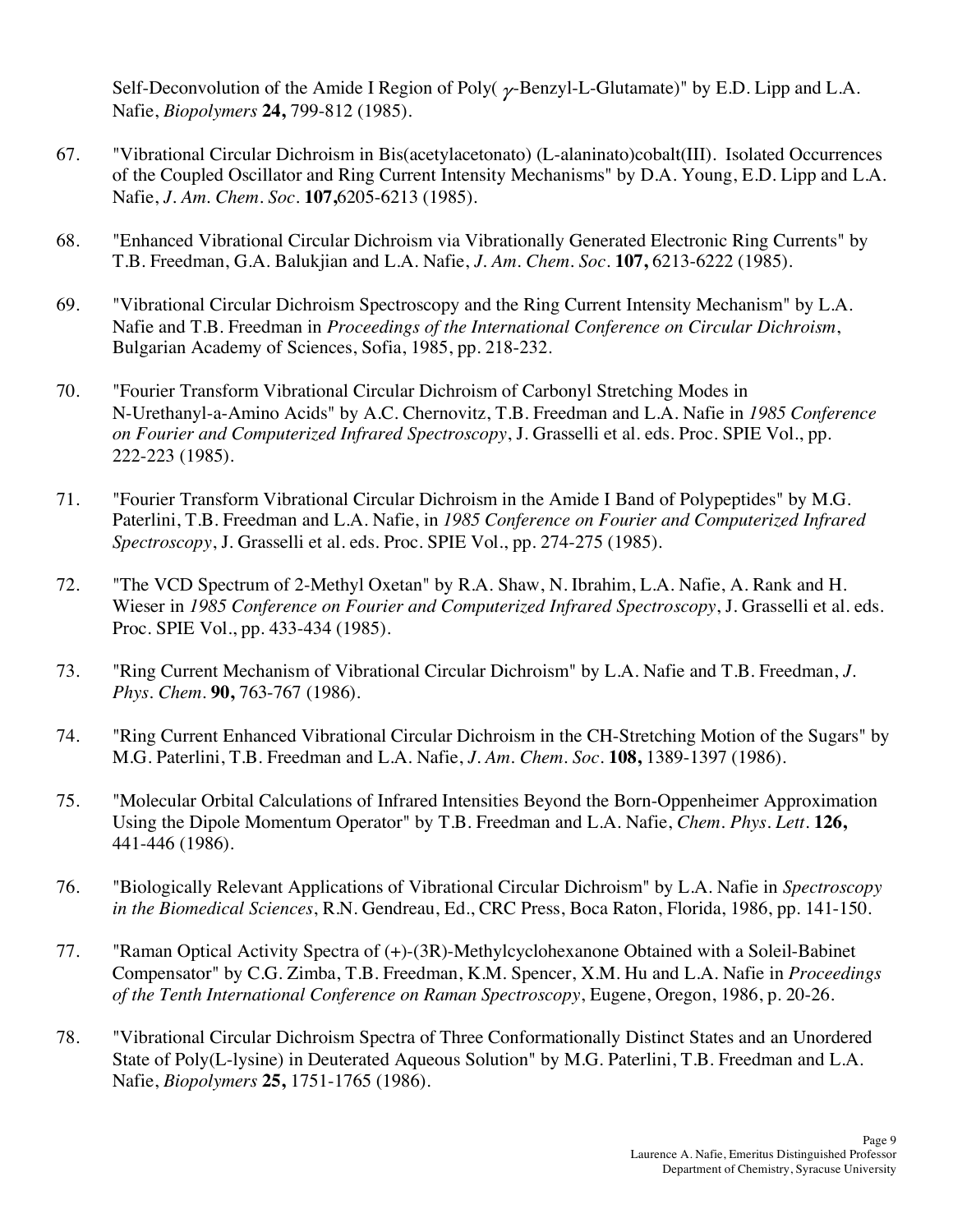- 79. "Vibrational Circular Dichroism in Transition Metal Complexes. 2. Ion Association, Ring Conformation and Ring Currents of Ethylenediamine Ligands" by D.A. Young, T.B. Freedman, E.D. Lipp and L.A.  Nafie, *J. Am. Chem. Soc*. **108,** 7255-7263 (1986).
- 80. "Vibrational Spectra of Methylthiirane" by P.L. Polavarapu, B.A. Hess, Jr., L.J. Schaad, D.O. Henderson, L.P. Fontana, H.E. Smith, L.A. Nafie, T.B. Freedman and W.M. Zuk, *Phys. Chem*. **86,** 1140-1146 (1987).
- 81. "Raman Optical Activity and Related Techniques" by L.A. Nafie and C.G. Zimba in *Biological Applications of Raman Spectroscopy* Vol. 1, T.G. Spiro, ed., Wiley, New York, 1987, pp. 307-343.
- 82. by J.R. Escribano, T.B. Freedman and L.A. Nafie, *J. Phys. Chem*. **91,** 46-49 (1987). "A Bond Origin Independent Formulation of the Bond Dipole Model of Vibrational Circular Dichroism"
- 83. "Vibrational Circular Dichroism Theory: Formulation Defining Magnetic Dipole Atomic Polar Tensors and Vibrational Nuclear Magnetic Shielding Tensors" by L.A. Nafie and T.B. Freedman, *Chem. Phys. Lett*. **134,** 225-232 (1987).
- 84. Couplets in (+)-(3R) Methylcylcohexanone" by C.G. Zimba, T.B. Freedman, K.M. Spencer, X.-M. Hu and L.A. Nafie, *Chem. Phys. Lett*. **134,** 233-238 (1987). 84. "A Soleil-Babinet Compensator Based Raman Optical Activity Spectrometer: Interpretation of ROA
- 85. "Vibrational Circular Dichroism in Transition Metal Complexes. 3. Ring Currents and Ring Conformation of Amino Acid Ligands" by T.B. Freedman, D.A. Young, M.R. Oboodi and L.A. Nafie, *J. Am. Chem. Soc*. **109,** 1551-1559 (1987).
- 86. "Stereochemical Aspects of Vibrational Optical Activity" by T.B. Freedman and L.A. Nafie in *Topics in Stereochemistry*, Vol. 17, E.L. Eliel and S.H. Wilen, Eds., Wiley, New York 1987 pp. 113-206.
- 87. Polypeptides and Urethane Amino Acid Derivatives" by L.A. Nafie, E.D. Lipp, A. Chernovitz and G. Paterlini in *FT-IR Characterization of Polymers*, H. Ishida, Ed., Plenum, New York 1987, pp. 81-95. 87. "Fourier Transform Infrared Vibrational Circular Dichroism in the Carbonyl Stretching Region of
- 88. "Vibrational Circular Dichroism in the Carbon-Hydrogen and Carbon-Deuterium Stretching Modes of  $(S, S)$ -[2,3,- $^2H_2$ ]Oxirane" by T.B. Freedman, M.G. Paterlini, N.-S. Lee, L.A. Nafie, J.M. Schwab and T.  Ray, *J. Am. Chem. Soc*. **109,** 4727-4728 (1987).
- 89. "Bond Polarizability and Vibronic Coupling Theory of Raman Optical Activity: The Electric-Dipole Magnetic Dipole Optical Activity Tensor" by J.R. Escribano, T.B. Freedman and L.A. Nafie, *J. Chem. Phys*. **87,** 3366 (1987).
- 90. "Vibrational CD Studies of the Solution Conformation of N-Urethanyl L-Amino Acid Derivatives" by A.C. Chernovitz, T.B. Freedman and L.A. Nafie, *Biopolymers* **26,** 1879-1900 (1987).
- 91. "Vibrational Circular Dichroism Spectroscopy" by L.A. Nafie and T.B. Freedman, *Spectroscopy* **2** (12), 24-29 (1987).
- 92. "Vibrational Circular Dichroism in Transition Metal Complexes. 4. Solution Conformation of `-mer and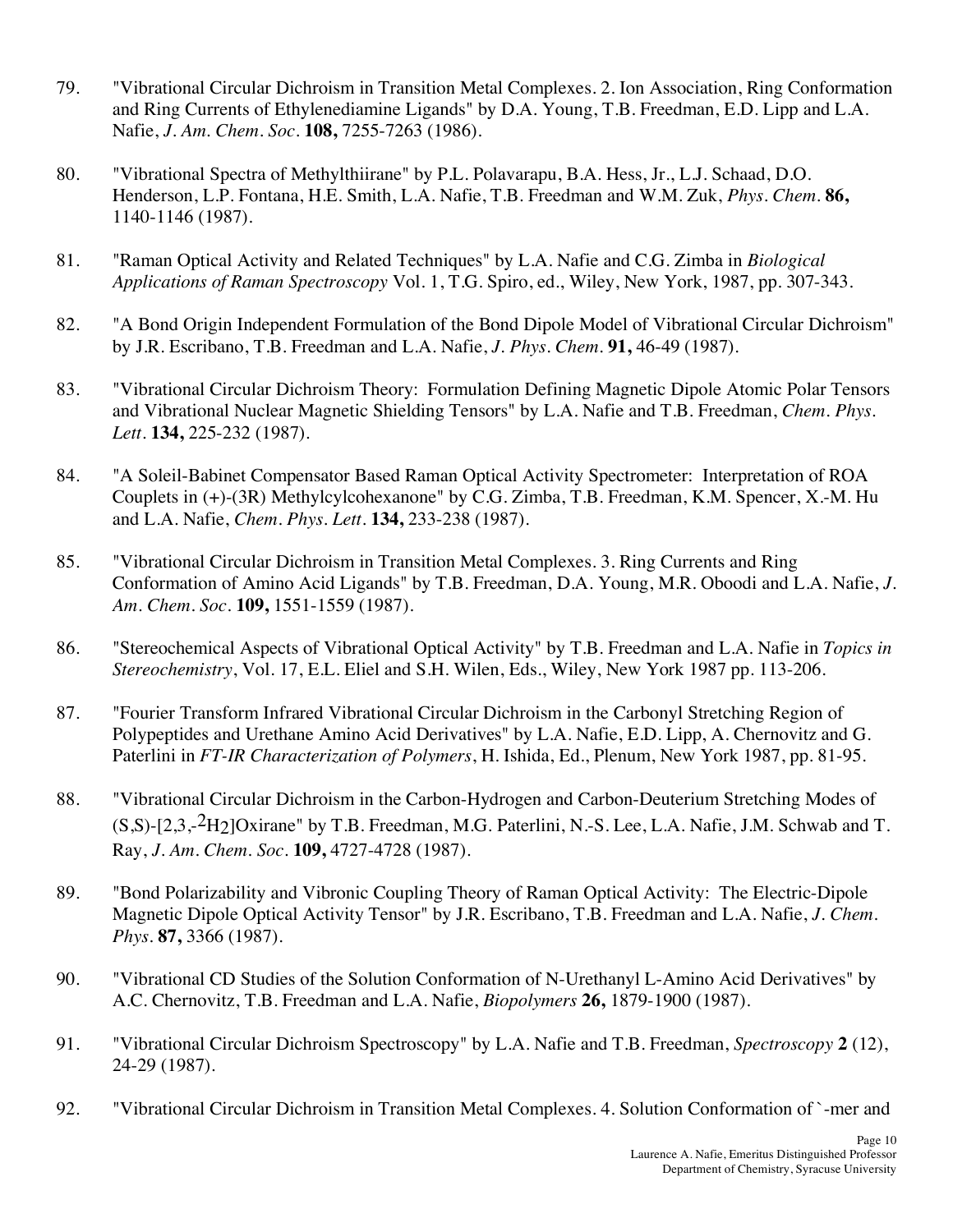`-fac-Tris-(-alaninato) Cobalt (III)" by D.A. Young, T.B. Freedman and L.A. Nafie, *J. Am. Chem. Soc*. **109,** 7674-7677 (1987).

- 93. "Polarization Modulation FTIR Spectroscopy" by L.A. Nafie in Advances in *Applied FTIR Spectroscopy*, M.W. Mackenzie, ed., John Wiley and Sons, New York, 1988.
- 94. "Vibrational Circular Dichroism in the CH-Stretching Region of (+)-(3R)-Methylcyclohexanone and Chiral Deuterated Isotopomers" by T.B. Freedman, J. Kallmerten, E.D. Lipp, D.A. Young and L.A.  Nafie, *J. Am. Chem. Soc*. **110,** 689-698 (1988).
- 95. "Vibronic Coupling Calculations of Vibrational Circular Dichroism Intensities Using Floating Basis Sets" by T.B. Freedman and L.A. Nafie, *J. Chem. Phys*. **89**, 374-384 (1988).
- 96. "Polarization Modulation Fourier Transform Infrared Spectroscopy" by L.A. Nafie, N.S. Lee, G. Paterlini and T.B. Freedman, *Microchim. Acta* **1987 III**, 93-104 (1988).
- 97. "Scattered Circular Polarization Raman Optical Activity" by K.M. Spencer, T.B. Freedman and L.A.  Nafie, *Chem. Phys. Lett*. **149**, 367-374 (1988).
- 98. "Vibrational Circular Dichroism in the Methine Bending Modes of Amino Acids and Dipetides" by T.B. Freedman, A.C. Chernovtiz, W.M. Zuk, M.G. Paterlini and L.A. Nafie, *J. Am. Chem. Soc.* **110**, 6970-6974 (1988).
- 99. "Vibrational Circular Dichroism in the CH-Stretching Modes of L- $\alpha$ -Amino Acids as a Function of pH", by W.M. Zuk, T.B. Freedman and L.A. Nafie, *J. Phys. Chem*., **93**, 1771-1779 (1989).
- 100. "Dual Circular Polarization Raman Optical Activity" by L.A. Nafie and T.B. Freedman, *Chem. Phys. Lett*. **154**, 260-266 (1989).
- 101. "Synthesis and Gas-Phase Vibrational Circular Dichroism of  $(+)$ - $(S, S)$ -Cyclopropane-1,2- $^{2}H_{2}$ ", by S.J. Cianciosi, K.M. Spencer, T.B. Freedman, L.A. Nafie and J.E. Baldwin, *J. Am. Chem. Soc*. **111**, 1913-1915 (1989).
- 102. "Vibrational CD Studies of the Solution Conformation of Simple Alanyl Peptides as a Function of pH", by W.M. Zuk, T.B. Freedman and L.A. Nafie, *Biopolymers* **28**, 2025-2044 (1989).
- 103. "Vibrational Optical Activity in Amino Acids, Peptides and Proteins" by Teresa B. Freedman and Laurence A. Nafie, in *Biomolecular Spectroscopy*, R.R. Birge and H.H. Mantsch, eds., Proc. SPIE Vol. 1057, 1989, pp 15-25.
- 104. "Vibrational Circular Dichroism of Simple Chiral Molecules in the Gas Phase," by T. B. Freedman, K. M. Spencer, C. McCarthy, S. J. Cianciosi, J. E. Baldwin and L. A. Nafie, in *7th International Conference on Fourier Transform Spectroscopy*, D. G. Cameron, Ed., Proc. SPIE Vol. 1145, 1989, pp 273-274.
- 105. Nafie and T. B. Freedman, in *7th International Conference on Fourier Transform Spectroscopy*, D. G. "Circular Dichroism Measurement using Fourier Transform Interferometry," by N. Ragunathan, L. A.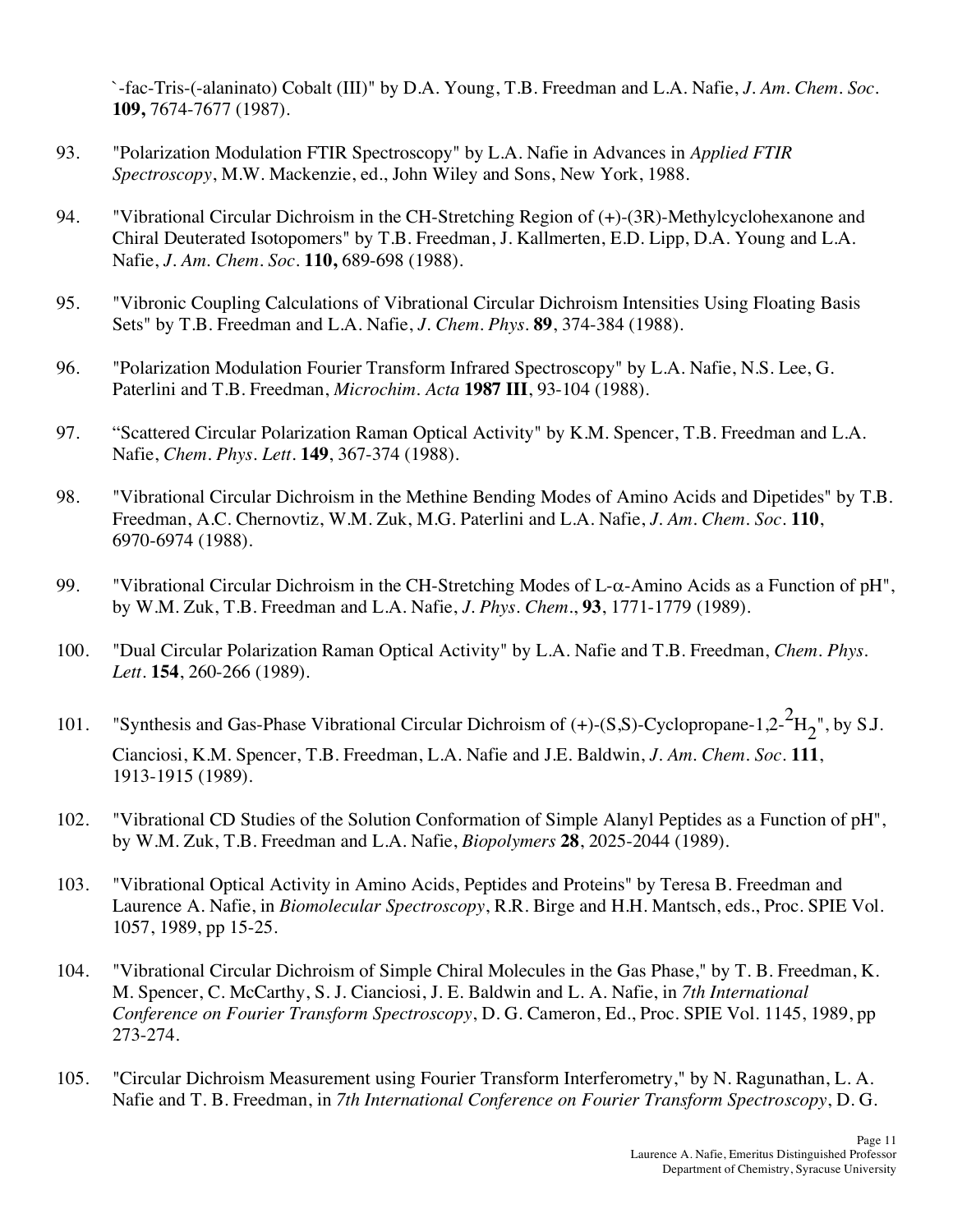Cameron, Ed., Proc. SPIE Vol. 1145, 1989, pp 148-149.

- 106. "Vibrational Circular Dichroism Studies of Interchain Hydrogen Bonding in Tripodal Peptide Molecules," by M. G. Paterlini, T. B. Freedman and L. A. Nafie, in *7th International Conference on Fourier Transform Spectroscopy*, D. G. Cameron, Ed., Proc. SPIE Vol. 1145, 1989, pp 150-151.
- 107. "Measurement of Vibrational Circular Dichroism Using a Polarizing Michelson Interferometer" by N. Ragunathan, N.-S. Lee, T.B. Freedman, L.A. Nafie, C. Tripp and H. Buijs, *Appl. Spectrosc*. **44**, 5-7 (1990).
- 108. "Determination of Enantiomeric Excess in Deuterated Chiral Hydrocarbons by Vibrational Circular Dichroism Spectroscopy" by K.M. Spencer, S.J. Cianciosi, J.E. Baldwin, T.B. Freedman and L.A. Nafie, *Appl. Spectrosc*. **44**, 235-238 (1990).
- 109. "Comparison of Incident and Scattered Circular Polarization Raman Optical Activity" by D. Che, L. Hecht and L.A. Nafie in *Twelfth International Conference on Raman Spectroscopy*, J.R. Durig and J.F. Sullivan, Eds., Wiley, New York, 1990, p.846.
- 110. "Electronic Current Models of Vibrational Circular Dichroism" by L.A. Nafie and T.B. Freedman, *J. Molec. Structure*, **224**, 121-132 (1990).
- 111. L.A. Nafie, *Chem. Phys. Lett*. **174**, 575 (1990). "Linear Polarization Raman Optical Activity: A New Form of Natural Optical Activity" by L. Hecht and
- 111a. "Reply to a Comment concerning "Linear polarization Raman optical activity as a new form of natural optical activity" by Lutz Hecht and Laurence A. Nafie, *Chem. Phys. Lett.* **195**, 637-640 (1992).
- 112. "Racemization and Geometrical Isomerization of (-)-(R,R)-Cyclopropane 1,2- ${}^{2}H_{2}$ " by S.J. Cianciosi, N. Ragunathan, T.B. Freedman, L.A. Nafie, and J.E. Baldwin, *J. Am. Chem. Soc*. **112**, 8204-8206 (1990).
- 113. "Vibrational Circular Dichroism is a Sensitive Probe Study of Heme-Protein-Ligand Interactions" S.A. Asher, R.W. Bormett. P.J. Larkin, W.G. Gustafson, N. Ragunathan, T.B. Freedman, L.A. Nafie, N.-T. Yu, K. Gersonde, R.W. Noble, B.A. Springer, S. Balasubramanian, and S.G. Boxer in *Spectroscopy of Biological Molecules*, R.E. Hester R.B. Girling Eds., Royal Society of Chemistry, Cambridge, England, 1991, pp. 139-140.
- 114. "Theory of Natural Raman Optical Activity I. Complete Circular Polarization Formalism" by L. Hecht and L.A. Nafie, *Mol. Phys*. **72,** 441-469 (1991).
- 115. Coupled-Device Detector" by L. Hecht, D. Che and L.A. Nafie, *Appl. Spectrosc*. **45**, 18-25 (1991). 115. "A New Scattered Circular Polarization Raman Optical Activity Instrument Equipped with a Charged-
- 116. "Racemization and Geometrical Isomerization of  $(2S,3S)$ -Cyclopropane-1-<sup>13</sup>C, <sup>2</sup>H-2,3-<sup>2</sup>H<sub>2</sub> at 407 C:

 Kinetically Competitive One-Center and Two-Center Thermal Epimerizations in an Isotopically Substituted Cyclopropane" by S.J. Cianciosi, N. Ragunathan, T.B. Freedman, L. A. Nafie, D.K. Lewis, D.A. Glenar and J.E. Baldwin, *J. Am. Chem. Soc*., **113**, 1864-1866 (1991).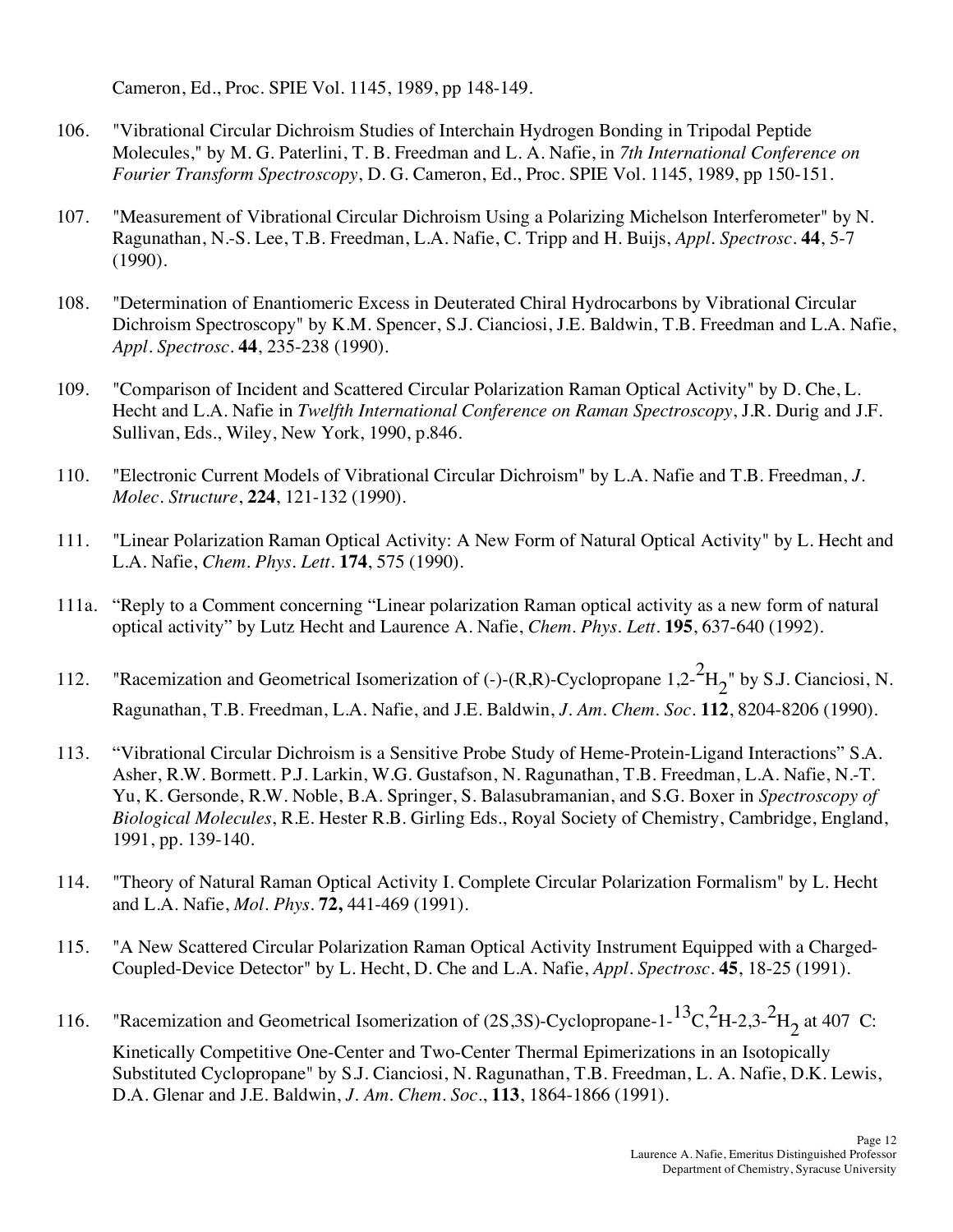- 117. D. Che, L. Hecht and L.A. Nafie, *Chem. Phys. Lett*., **180**, 182-190 (1991). 117. "Dual and Incident Circular Polarization Raman Optical Activity Backscattering of (-)-Trans**-**Pinane" by
- 118. and T.B. Freedman, in *Biomolecular Spectroscopy* II, R.R. Birge and L.A. Nafie, eds., SPIE, Vol. 1432, 1991, pp. 37-49. 118. "New Experimental Methods and Theory of Raman Optical Activity" by L.A. Nafie, D. Che, G.-S. Yu
- 118a. *Biomolecular Spectroscopy II*, R.R. Birge and L.A. Nafie, eds, SPIE, Vol 1432, 1991.
- 119. (2S,3S)-Cyclopropane-1-<sup>13</sup>C,<sup>2</sup>H-2,3-<sup>2</sup>H<sub>2</sub>" by T.B. Freedman, S.J. Cianciosi, N. Ragunathan, J.E. Baldwin and L.A. Nafie, *J. Am. Chem. Soc*., **113**, 8298-8305 (1991). "Optical Activity Arising from  ${}^{13}C$  Substitution: Vibrational Circular Dichroism Study of
- 120.  *Lectures and Posters of the Fourth International Conference on Circular Dichroism*, Bochum, Germany, H. Klein and G. Snatzke, eds., Ruhrgebiet, Essen, 1991, pp. 101-114. "Methods and Applications of Infrared and Raman Vibrational Optical Activity" by L.A. Nafie in
- 121. "Vibrational Circular Dichroism of  $(S, S)$ -[2,3- $^{2}H_{2}$ ]Oxirane in the Gas Phase and in Solution" by T.B. Freedman, K. M. Spencer, N. Ragunathan, L.A. Nafie, J.A. Moore and J.M. Schwab, *Can. J. Chem*., **69**, 1619-1629 (1991).
- 122. "Isolation of Raman Optical Activity Invariants" by D. Che and L. A. Nafie, *Chem. Phys. Lett*., **189,** 35- 42 (1992).
- 123. "Velocity-Gauge Formalism in the Theory of Vibrational Circular Dichroism and Infrared Absorption" by L. A. Nafie, *J. Chem. Phys*., **96**, 5687-5702 (1992).
- 124. "Experimental Comparison of Scattered and Incident Circular Polarization Raman Optical Activity in Pinanes and Pinenes" by L. Hecht, D. Che and L. A. Nafie, *J. Phys. Chem*. **96**, 4266-4270 (1992).
- 125. "Vibrational Circular Dichroism Studies of Interchain Hydrogen Bonded Model Trispeptides" by M.G. Paterlini, T.B. Freedman, L.A. Nafie, Y. Tor, and A. Shanzer, *Biopolymers*, **32**, 765-782 (1992).
- 126. "Selective Examination of Heme Protein Azide Ligand-Distal Globin Interactions by Vibrational Circular Dichroism" by R.W. Bormett, S.A. Asher, P.J. Larkin, W.G. Gustafson, N. Ragunathan, T.B. Freedman, L.A. Nafie, S. Balasubramanian, S.G. Boxer, N.-T. Yu, K. Gersonde, R.W Noble, B.A. Springer and S.G. Sligar, *J. Am. Chem. Soc*. **114**, 6864-6867 (1992).
- 127. "Instrumental Techniques for Infrared and Raman Vibrational Optical Activity" by L.A. Nafie, in  *Optically Based Methods for Process Analysis*, J.M. Lerner, ed., SPIE Vol. 1681, 1992, pp. 29-40.
- 128. M.G. Paterlini, T.B. Freedman, L.A. Nafie, A. Shanzer, Y. Tor, C. Pratesi and O. Pieroni, in *8th International Conference on Fourier Transform Spectroscopy*, H.M. Heise, E.H. Korte, H.W. Siesler, Proc. SPIE, Vol. 1575, (1992) p.406-407. "Fourier Transform Vibrational Circular Dichroism Studies of Model Peptide Molecules" by M.J. Citra,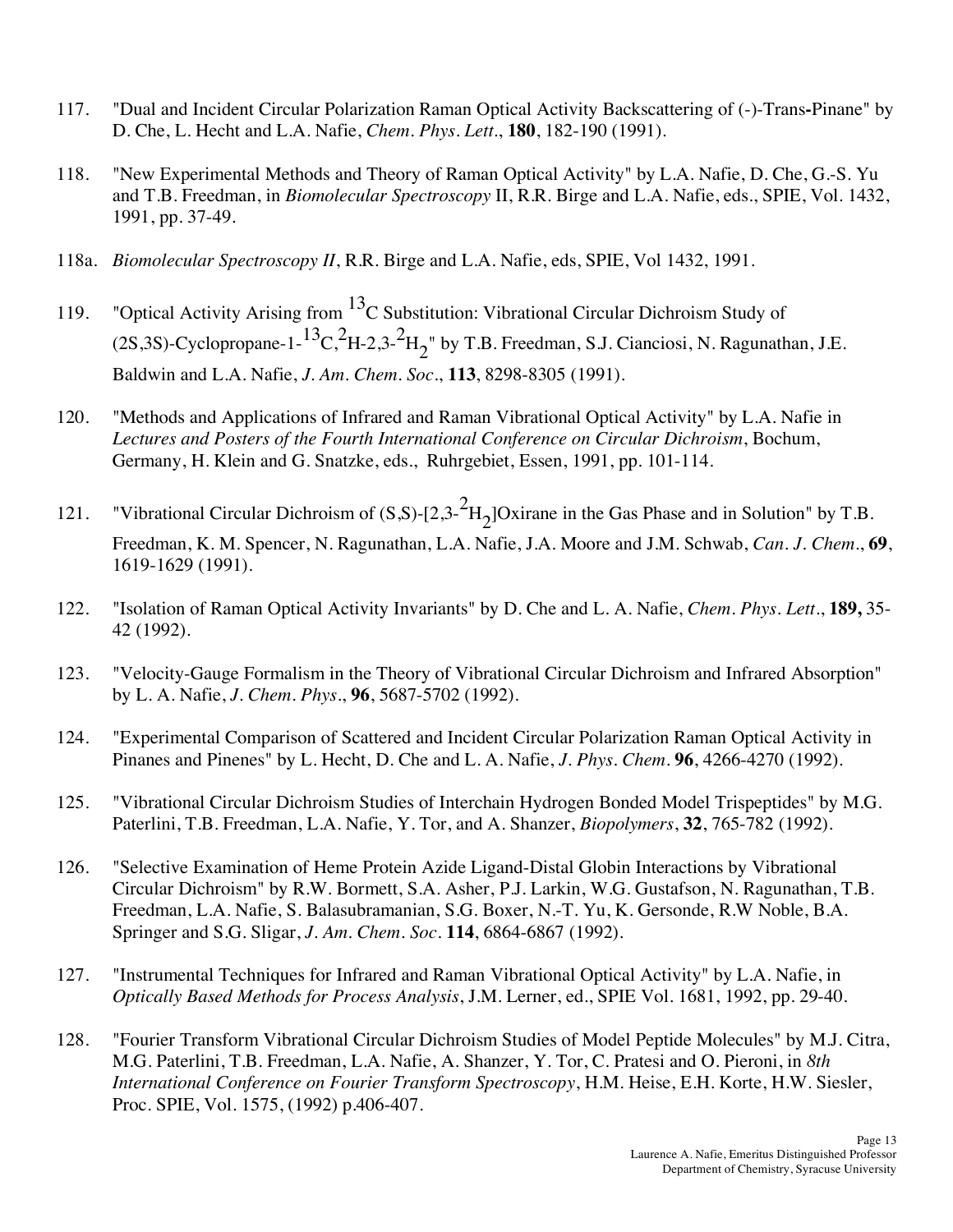- 129. Fourier Transform Vibrational Circular Dichroism Spectroscopy" by T.B. Freedman, N. Ragunathan, S.J. Cianciosi, J.E. Baldwin, L.A. Nafie, J.A. Moore and J.M. Schwab, in *8th International Conference on Fourier Transform Spectroscopy*, H.M. Heise, E.H. Korte, H.W. Siesler, Proc. SPIE 1575, 1992, 129. "Spectral and Kinetic Investigations of Chirally-Deuterated Three-Membered Ring Molecules using pp.408-409.
- 130. "Backscattering Dual Circular Polarization Raman Optical Activity in Ephedrine Molecules" by G.-S. Yu, D. Che, T.B. Freedman and L.A. Nafie, *Tetrahedron Asym*. **4**, 511-516 (1993).
- 131. "Theory and Reduction of Artifacts in Incident, Scattered and Dual Circular Polarization Raman Optical Activity" by D. Che and L.A. Nafie, *Appl. Spectrosc*. **47**, 544-555 (1993).
- 132. "Raman Optical Activity" by L.A. Nafie and T.B. Freedman, in *Metallochemistry, Methods in Enzymology, Part C,* J.F. Riordan and B.L. Vallee, eds., Academic Press, New York, 1993 , pp. 470- 482.
- 133. "Vibrational Circular Dichroism" by T.B. Freedman and L.A. Nafie, in *Metallochemistry, Methods in Enzymology, Part C,* J.F. Riordan and B.L. Vallee, eds., Academic Press, Orlando, 1993 , pp. 306-319.
- 134. *Biomolecular Spectroscopy III*, L.A. Nafie and H.H. Mantsch, Eds., Proc.SPIE 1890, 1993.
- 135. "Vibrational Circular Dichroism of 1-Amino-2-propanol and 2-Amino-1-propanol: Experiment and Calculation" X. Qu, M. Citra, N. Ragunathan, T.B. Freedman and L.A. Nafie, in 9<sup>th</sup> International  *Conference on Fourier Transform Spectroscopy*, J.E. Bertie and H. Wieser, Eds. Proc. SPIE 2089, 1993, pp. 142-143.
- 136. "Vibrational circular dichroism studies of  $3<sub>10</sub>$  helical solution conformers in dehydro-peptides" by Mario J. Citra, M. Germana Paterlini, Teresa B. Freedman, Laurence A. Nafie, Adriano Fissi and Osvaldo Pieroni, in 9<sup>th</sup> International Conference on Fourier Transform Spectroscopy, J.E. Bertie and H. Wieser, eds., Proc. SPIE 2089, 1993, pp. 478-479.
- 137. "Theory and Measurement of Raman Optical Activity" by L.A. Nafie and D. Che, in *Modern Nonlinear Optics, Part 3*, M. Evans and S. Kielich eds., *Adv. Chem. Phys. Series* **85,** 105-149 (1994).
- 138. "Theoretical Formalism and Models for Vibrational Circular Dichroism Intensity" by T.B. Freedman and L.A. Nafie, in *Modern Nonlinear Optics, Part 3*, M. Evans and S. Kielich eds., *Adv. Chem. Phys. Series* **85,** 207-263 (1994).
- 139. "Instrumental Methods of Infrared and Raman Vibrational Optical Activity" by L.A. Nafie, M. Citra, N. Ragunathan and D. Che in *Analytical Applications of Circular Dichroism*, N. Purdie and H.G. Brittain, eds., Elsevier, Amsterdam, 1994, pp.53-89.
- 140. "Isolation of Preresonance and Out-of-Phase Dual Circular Polarization Raman Optical Activity" by G.-  S. Yu and L.A. Nafie, *Chem. Phys. Lett*. **222**, 403-410 (1994).
- 141. "Raman Optical Activity of Biomolecules" by L.A. Nafie in *Proceedings of the PharmAnalysis Conference and Exhibition*, Advanstar Communications Inc., Eugene, 1994, pp. 306-317.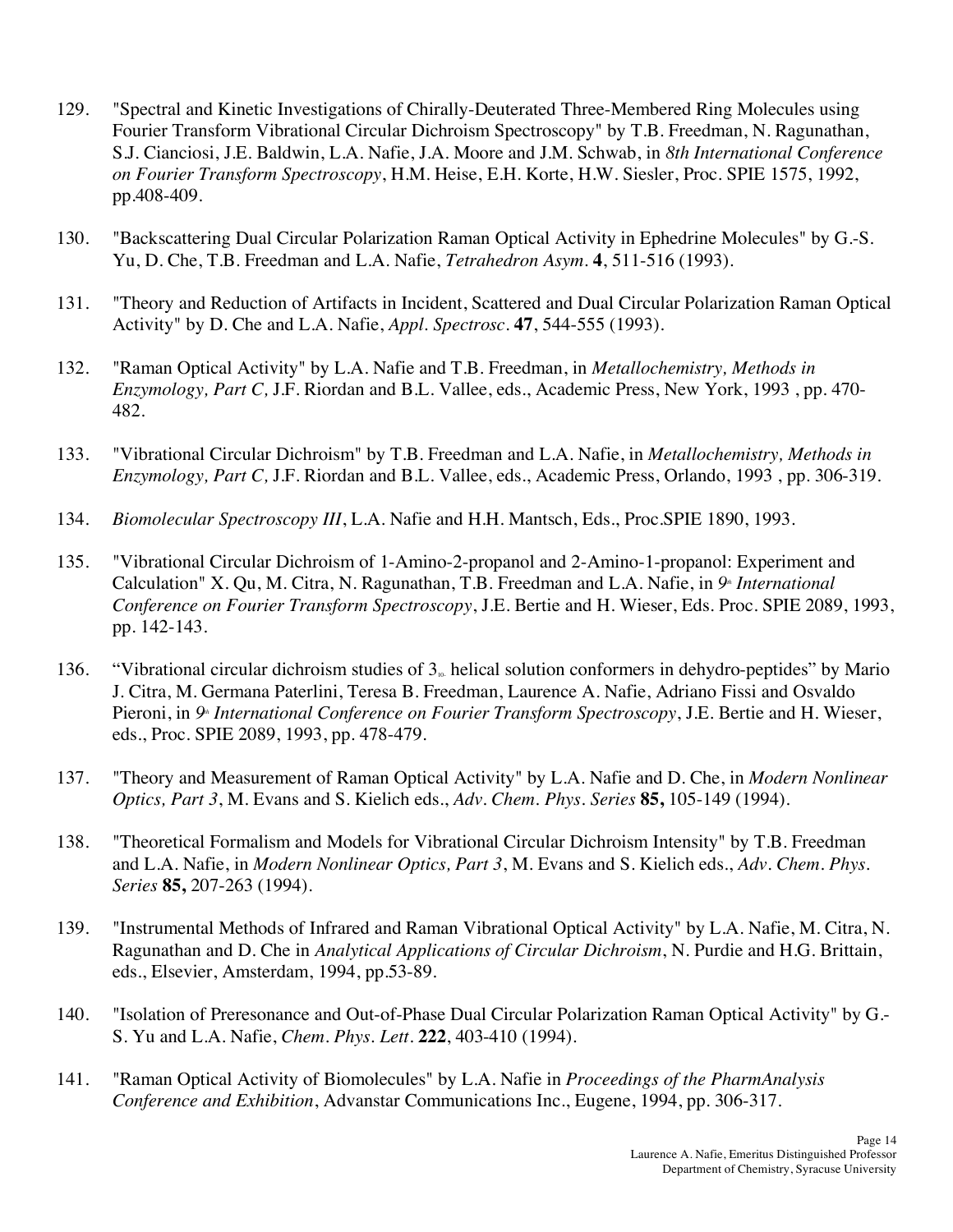- 141a. "Book Review of *Biomolecular Spectroscopy, Part A, Advances in Spectroscopy*, Vol. 20*,* R.J.H. Clark and R.E. Hester, eds., John Wiley & Sons, New York, 1993" by L.A. Nafie, Spectroscopy **9**, 41 (1994).
- 142. "Molecular Electronic Transition Current Density: Simple Orbital Transitions" by L.A. Nafie, in *Molecular and Biomolecular Electronics*, R.R. Birge, ed., ACS Advances in Chemistry, Vol. 240, Washington D.C., 1994, pp. 63-80.
- 143. "Raman Optical Activity of Biological Molecules" by L.A. Nafie, G.-S. Yu and T.B. Freedman, *Vibrational Spectrosc.* **8**, 231-239 (1995).
- 144. "Ab Initio Locally Distributed Origin Gauge Calculations of Vibrational Circular Dichroism Intensity: Formulation and Application to  $(S,S)$ -Oxirane-2,3- $^2H2$ " by T.B. Freedman, L.A. Nafie and D.Yang,  *Chem. Phys. Lett*. **227**, 419-428 (1994).
- 145. Polavarpu, Z. Deng and T.B. Freedman, in *XIVth International Conference on Raman Spectroscopy,* N.- T. Yu and X.-Y. Li, eds., Wiley, New York, 1994, pp. 1088-1089. "*Ab Initio* Calculations of DCPI ROA in Alanine and Alanyl Peptides" by L.A. Nafie, G.-S. Yu, P.L.
- 146. "Backscattering Dual Circular Polarization Raman Optical Activity" by L.A. Nafie, G.-S. Yu and T.B.  Freedman, in *XIVth International Conference on Raman Spectroscopy,* N.-T. Yu and X.-Y. Li, eds., Wiley, New York, 1994, pp. 244-245.
- 147. "Comparison of IR and Raman Forms of Vibrational Optical Activity" by L.A. Nafie, *Faraday Discus*s. **99**, 13-34 (1994).
- 148. 148. "Circular Polarization Spectroscopy of Chiral Molecules" by L.A. Nafie, *J. Molec. Struct*. **347**, 83-100 (1995).
- 149. "Experimental Measurement and Ab Initio Calculation of Raman Optical Activity of L-Alanine and its Deuterated Isotopomers" by G.S. Yu, T.B. Freedman, L.A. Nafie, Z.Y. Deng and P.L. Polavarapu, *J. Phys. Chem*. **99**, 835-843 (1995).
- 150. "Vibrational Optical Activity of Oligopeptides" by T.B. Freedman, L.A. Nafie and T.A. Keiderling,  *Biopolymers (Peptide Science)* **37**, 265-279 (1995).
- 150a. "An Editorial Letter of Introduction" L.A. Nafie, *Biospectroscopy*, **1**, 1 (1995).
- 151. Measurements in Aqueous Solution" by G.S. Yu, D. Che, T.B. Freedman and L.A. Nafie, "Raman Optical Activity of Simple Alanyl Peptides: Backscattering In-Phase Dual Circular Polarization *Biospectroscopy*, **1**, 113-123 (1995).
- 152. "Infrared and Raman Vibrational Optical Activity of Biomolecules" by L.A. Nafie in *Spectroscopy of Biological Molecules*, J.C. Merlin, S. Turrell and J.P. Huvenne, Eds., Kluwer Academic Publishers, Dordrecht, 1995 pp. 7-10.
- 153. "Raman Optical Activity of Small Peptides and Terpene Molecules", G.-S. Yu, M. Vargek, T.B.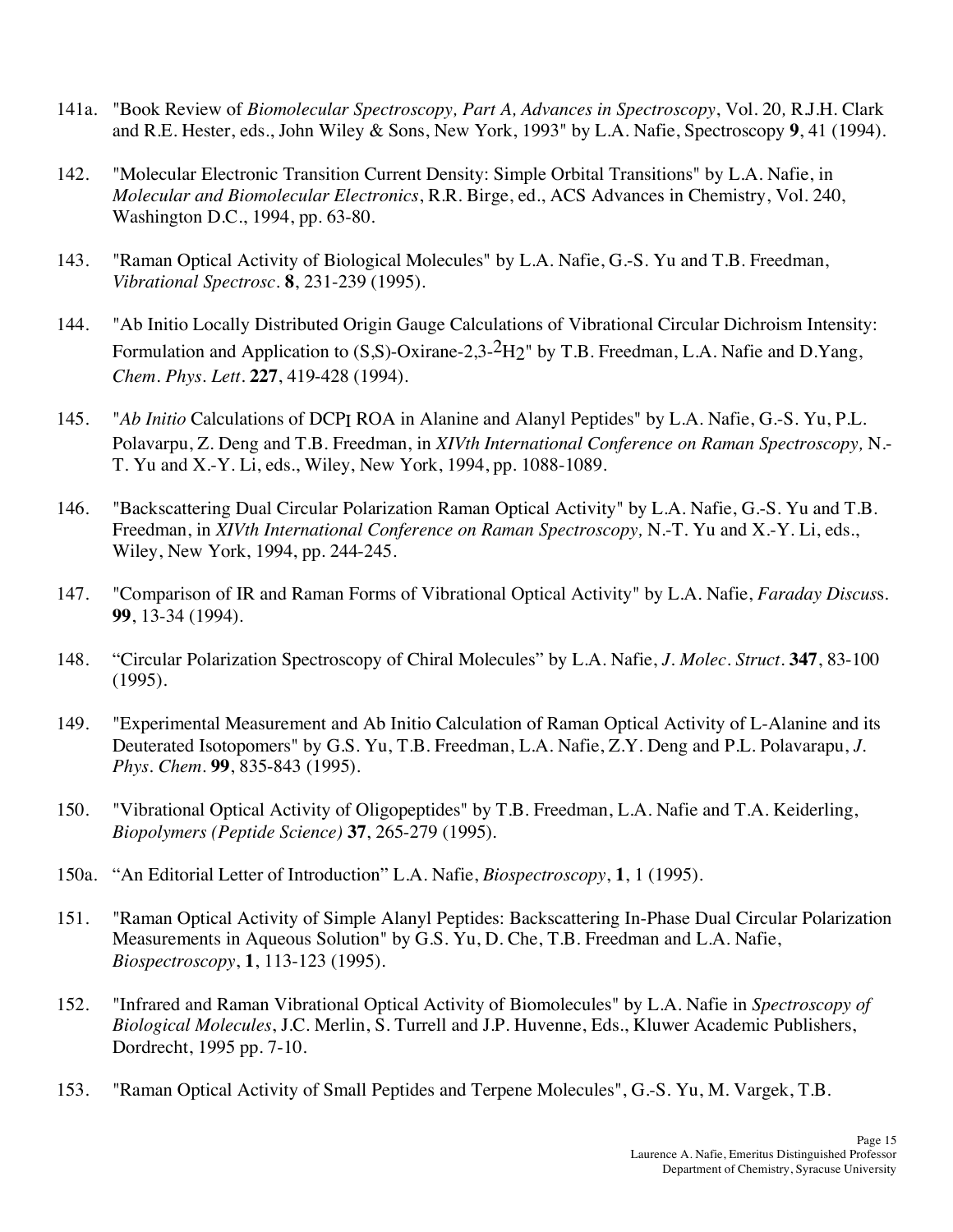Freedman and L.A. Nafie in *Spectroscopy of Biological Molecules*, J.C. Merlin, S. Turrell and J.P. Huvenne, Eds., Kluwer Academic Publishers, Dordrecht, 1995 pp. 77-78.

- 154. "Vibrational Circular Dichroism of Ephedrines and Related Molecules", G.-S. Yu, A. Potts, S. Alexander, F. Long, T.B. Freedman and L.A. Nafie in *Spectroscopy of Biological Molecules*, J.C. Merlin, S. Turrell and J.P. Huvenne, Eds., Kluwer Academic Publishers, Dordrecht, 1995 pp. 575-576.
- 155. Backscattering DCP<sub>1</sub> and Right-Angle ICP Spectra" by Gu-Sheng Yu, Teresa B. Freedman and Laurence A. Nafie, *J. Raman Spectrosc*. **26**, 733-743 (1995). 155. "Dual Circular Polarization Raman Optical Activity of Related Terpene Molecules: Comparison of
- 156. "Theory of Resonance Raman Optical Activity: The Single Electronic State Limit" by L.A. Nafie, *Chem. Phys*. **205**, 309-322 (1996).
- 157. "Quantitative Comparison of Experimental Infrared and Raman Optical Activity Spectra" by X. Qu, E. Lee, G.-S. Yu, T.B. Freedman and L.A. Nafie, *Appl. Spectrosc*. **50**, 649-657 (1996).
- 158. "Vibrational Optical Activity" by L.A. Nafie*, Appl. Spectrosc*. (Invited Focal Point article) **50**(5), 14A-26A (1996).
- 159. "Theory of Resonance Raman Optical Activity in the Strong Resonance Limit" by L.A. Nafie, in  *Fifteenth International Conference on Raman Spectroscopy*, Vol. 2, P. Stein and S.A. Asher, Eds., McGraw-Hill, New York, 1996, pp. 7-8.
- 160. "Advances in Backscattering Dual Circular Polarizatrion Raman Optical Activity" by L.A. Nafie, M. Vargek and T.B. Freedman, in *Fifteenth International Conference on Raman Spectroscopy*, Vol. 2, P. Stein and S.A. Asher, Eds., McGraw-Hill, New York, 1996, pp. 123-124.
- 161. an FTIR Spectrometer" by L.A. Nafie, X. Qu, F. Long and T.B. Freedman, *Mikrochim. Acta, Supplement* **14**, 803-805 (1997). 161. "Optical Design and Sampling Methods for the Measurement of Vibrational Circular Dichroism using
- 162. "Comparison of Fourier Transform Vibrational Circular Dichroism and Multichannel Detected Raman Optical Activity" by L.A. Nafie, X. Qu, E. Lee, G.-S. Yu and T.B. Freedman, *Mikrochim. Acta*, *Supplement* **14**, 807-808 (1997).
- 163. "Step-Scan Fourier Transform Vibrational Circular Dichroism Measurements in the Vibrational Region above 2000 cm-1", by F. Long, T.B. Freedman, T.J. Tague, Jr. and L.A. Nafie, *Appl. Spectrosc*. **51**, 508- 511 (1997).
- 164. "Comparison of Step-Scan and Rapid-Scan Approaches to the Measurement of Mid-Infrared Fourier Transform Vibrational Circular Dichroism" by F. Long, T.B. Freedman, R. Hapanowicz and L.A. Nafie, *Appl. Spectrosc*. **51**, 504-507 (1997).
- 165. Enhanced Performance for Biomolecular Applications" *J. Raman Spectrosc.* **28**, 627-633 (1997). 165. "New Improved Backscattering Dual Circular Polarization Raman Optical Activity Spectrometer with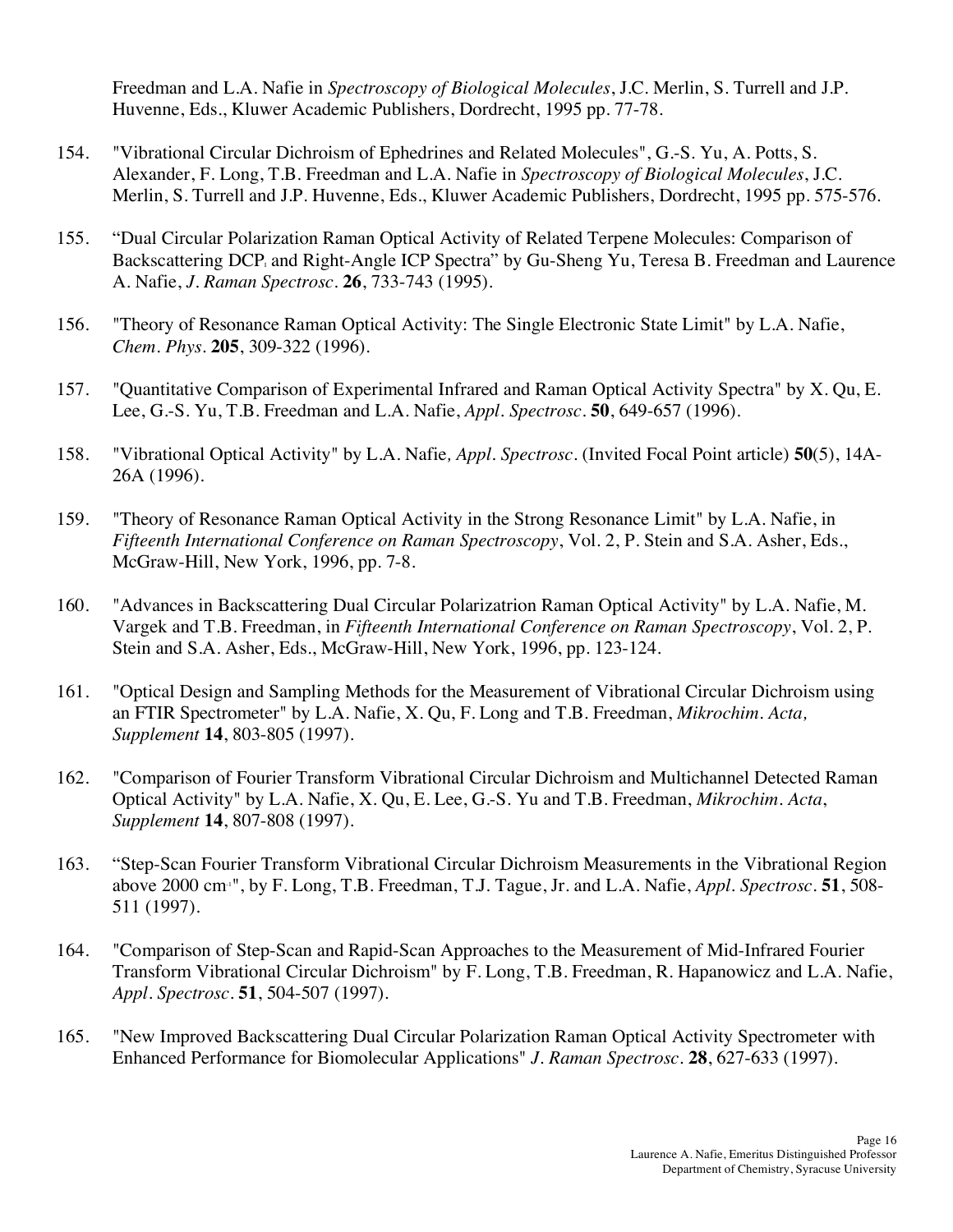- 166. Maria Vargek, Teresa B. Freedman and Laurence A. Nafie, *Spectroscopy of Biological Molecules: Modern Trends,* P. Carmona et al. (eds.), Kluwer Academic Publishers, 1997, pp. 459-460. 166. "Resonance and Non-Resonance Raman Optical Activity in Pharmaceutical Analgesic Molecules" by
- 167. Fujin Long, Teresa B. Freedman and Laurence A. Nafie, in *Spectroscopy of Biological Molecules: Modern Trends*, P. Carmona et al. (eds.), Kluwer Academic Publishers, 1997, pp. 461-462. 167. "Step-Scan Fourier Transform Vibrational Circular Dichroism Spectra of Pharmaceutical Molecules" by
- 168. "Infrared and Raman Vibrational Optical Activity: Theoretical and Experimental Aspects" by L.A.  Nafie, *Ann. Rev. Phys. Chem*. **48**, 357-386 (1997).
- 169. "Electron Transition Current Density in Molecules. 1. Non-Born-Oppenheimer Theory of Vibronic and Vibrational Transitions" by L.A. Nafie, *J. Phys. Chem*. **101**, 7826-7833 (1997).
- 170. "Electron Transition Current Density in Molecules. 3. Ab Initio Calculations for Vibrational Transitions in Ethylene and Formaldehyde" by T.B. Freedman, M.-L. Shih and L.A. Nafie, *J. Am Chem. Soc*., **119**, 10620-10626 (1997).
- 171. Teresa B. Freedman, in *the 6<sup>\*</sup> International Conference on Circular Dichroism*, Pisa Italy, 1997, pp. 18. "Progress in Vibrational Circular Dichroism and Raman Optical Activity" by Laurence A. Nafie and
- 172. "CH-Stretching Vibrational Circular Dichroism of a-Hydroxy Acids and Related Molecules" by Teresa B. Freedman, Denise Gigante, Eunah Lee, and Laurence A. Nafie, in *the 6<sup>th</sup> International Conference on Circular Dichroism*, Pisa Italy, 1997, pp. 77.
- 173. "Electron Transition Current Density in Molecules. 2. Ab Initio Calculations for Electronic Transitions in Ethylene and Formaldehyde" by T.B. Freedman, M.-L. Shih and L.A. Nafie, *J. Phys. Chem*., **102**, 3352-3357 (1998).
- 174. "Experimental Observation of Resonance Raman Optical Activity" by M. Vargek, T.B. Freedman, E. Lee and L.A. Nafie, *Chem. Phys. Lett*. **287**, 359-364 (1998).
- 175. "CH-Stretching Vibrational Circular Dichroism of  $\alpha$ -Hydroxy Acids and Related Molecules" by T.B. Freedman, D. Gigante, E. Lee, and L.A. Nafie, in *11th International Conference on Fourier Transform Spectroscopy*, J.A. de Haseth, ed., American Institute of Physics, Woodbury, NY, 1998, pp.723-725.
- 176. Long, T.B. Freedman and L.A. Nafie, in *11th International Conference on Fourier Transform Spectroscopy*, J.A. de Haseth, ed., American Institute of Physics, Woodbury, NY, 1998, pp.375-376. "Step-Scan Versus Rapid-Scan FTIR-VCD Spectroscopy Using HgCdTe and InSb Detectors" by F.
- 177. T.B. Freedman and L.A. Nafie, in *11th International Conference on Fourier Transform Spectroscopy*, J.A. de Haseth, ed., American Institute of Physics, Woodbury, NY, 1998, pp.706-707. "Fourier Transform Vibrational Circular Dichroism of Small Pharmaceutical Molecules" by F. Long,
- 178. Dichroism Spectroscopy" by L.A. Nafie, F. Long, T.B. Freedman, H. Buijs, A. Rilling, J.-R. Roy and R.K. Dukor, in *11th International Conference on Fourier Transform Spectroscopy*, J.A. de Haseth, ed., American Institute of Physics, Woodbury, NY, 1998, pp.432-434. 178. "The Determination of Enantiomeric Purity and Absolute Configuration by Vibrational Circular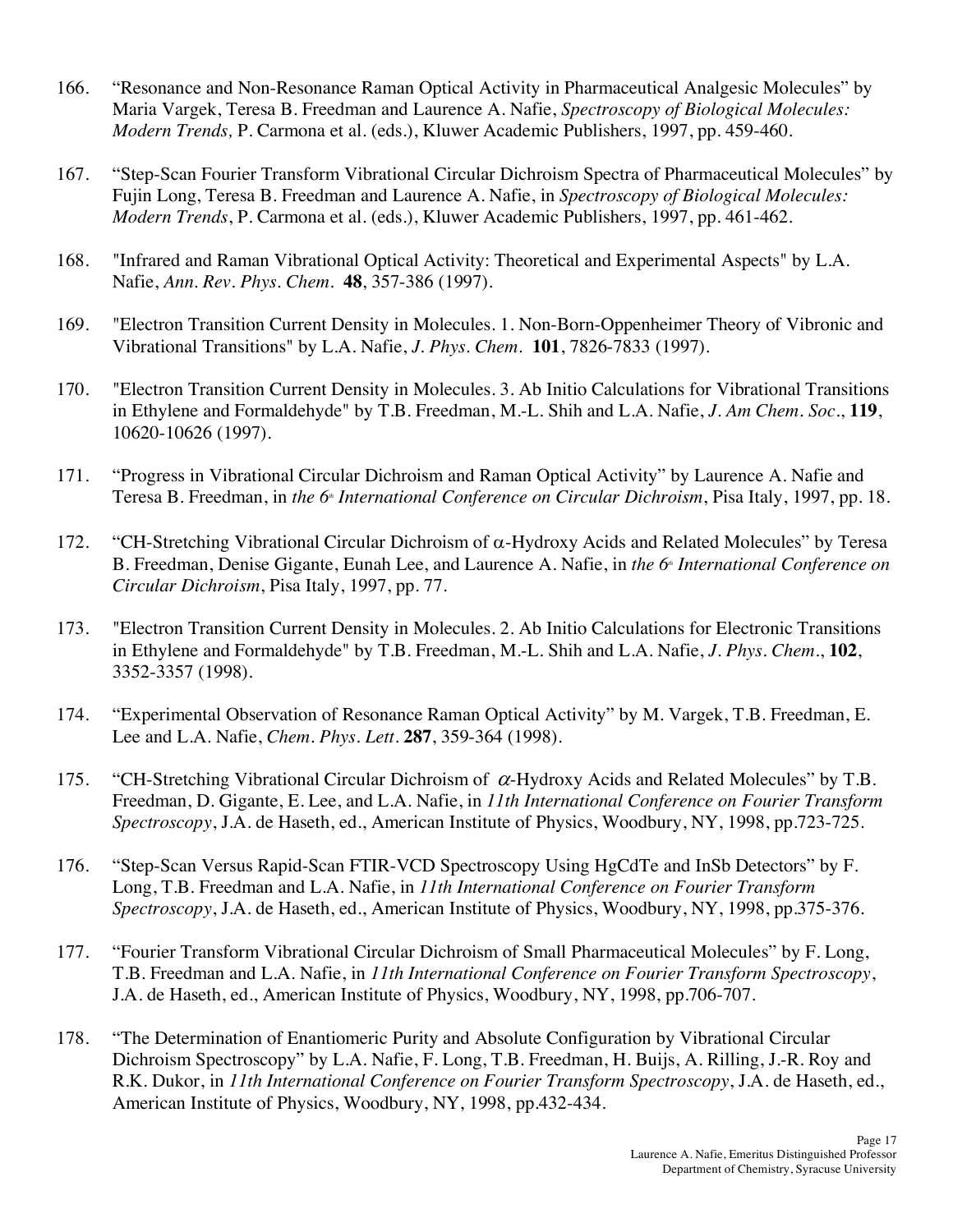- 179. "Vibrational Circular Dichroism: An Incisive Tool for Stereochemical Applications" by. LA. Nafie and T. B. Freedman, *Enantiomer* **3**, 283-297 (1998).
- 179a. "Infrared spectral and structural differences between URSO and chenodeoxycholic acids" by Y- Z Xu, R.D. Soloway, L.A. Nafie, S-F Weng, Z-L Yang, G. Ma, J-G Wu, DOI:10.1016/S0016-5085(98) 85552-2 *Gastroenterology* **114**, A1367 (1998).
- 180. "Hydrogen Stretching Vibrational Circular Dichroism in Methyl Lactate and Related Molecules" by D.M.P. Gigante, F. Long, L.A. Bodack, Jeffrey M. Evans, J. Kallmerten, L. A. Nafie and T.B.  Freedman, *J. Phys. Chem. A*. **103**, 1523-1537 (1999).
- 181. "Hydrogen-Stretching Vibrational Circular Dichroism Spectroscopy: Absolute Configuration and Solution Conformation of Selected Pharmaceutical Molecules" by T.B. Freedman, F. Long, M. Citra and L.A. Nafie, *Enantiomer* **4**, 103-119 (1999).
- 182. "Vibrational Circular Dichroism Studies of the Solution Conformation of Selected Tripeptides" by L.A. Bodack, T.B. Freedman, M. Plass and L.A. Nafie, in *Proceeding of the 12<sup>\*</sup> International Conference on Fourier Transform Spectroscopy,* M. Tasumi and K. Itoh, eds., Waseda Univ. Press, 1999. pp. 265-266.
- 183. Dukor, J.-R. Roy and L.A. Nafie, in *Proceeding of the 12<sup>\*</sup> International Conference on Fourier Transform Spectroscopy,* M. Tasumi and K. Itoh, eds., Waseda Univ. Press, 1999, pp. 263-264. "The Determination of Enantiomeric Purity by Vibrational Circular Dichroism Spectroscopy" by R.K.
- 184. *Spectrometry*, J. Lindon, G. Tranter and J. Holmes, Eds., Academic Press, Ltd., London, 2000, pp. 1976- 1985. Also *Encyclopedia of Spectroscopy and Spectrometry II*, 2010, pp. 2397-2405, Also 3<sup>rd</sup> Edition, Volume 3 N-R, 2017, pp. 891-899 184. "Theory of Raman Optical Activity" by Laurence A. Nafie, in *Encyclopedia of Spectroscopy and*
- 185. "Vibrational Transition Current Density in (*S*)-Methyl Lactate: Visualizing the origin of the methine- stretching vibrational circular dichroism intensity" T.B. Freedman, E. Lee and L.A. Nafie, *J. Phys. Chem.* **104**, 3944-3951 (2000).
- 186. "Vibrational CD Spectrometer" by L.A. Nafie, in *Encyclopedia of Spectroscopy and Spectrometry*, J.C. Lindon, G.E. Tranter and J.L. Holmes, eds., Academic Press, Ltd., London, 2000, pp. 2391-2402. Also *Encyclopedia of Spectroscopy and Spectrometry II,* 2010, pp. 2899-2909, Also 3<sup>rd</sup> Edition, Volume 4, S-Z, 2017 524-533
- 187. "Vibrational Optical Activity Theory" by Laurence A. Nafie and Teresa B. Freedman, in *Circular Dichroism: Principles and Applications for Biologists*, Second Edition, K. Nakanishi, N. Berova, R. Woody, eds., John Wiley and Sons, New York, 2000, pp. 97-131.
- 188. "Vibrational Transition Current Density in (2S,3S)-Oxirane-d<sub>i</sub>: Visualizing Electronic and Nuclear Contributions to IR Absorption and Vibrational Circular Dichroism Intensities" by T.B. Freedman, E. Lee and L.A. Nafie, *J. Molec. Struct*. **550-551**, 123-134 (2000).
- 189. "Vibrational Optical Activity of Pharmaceuticals and Biomolecules" by R.K. Dukor and L.A. Nafie in  *Encyclopedia of Analytical Chemistry: Instrumentation and Applications*, R.A. Meyers, Ed., John Wiley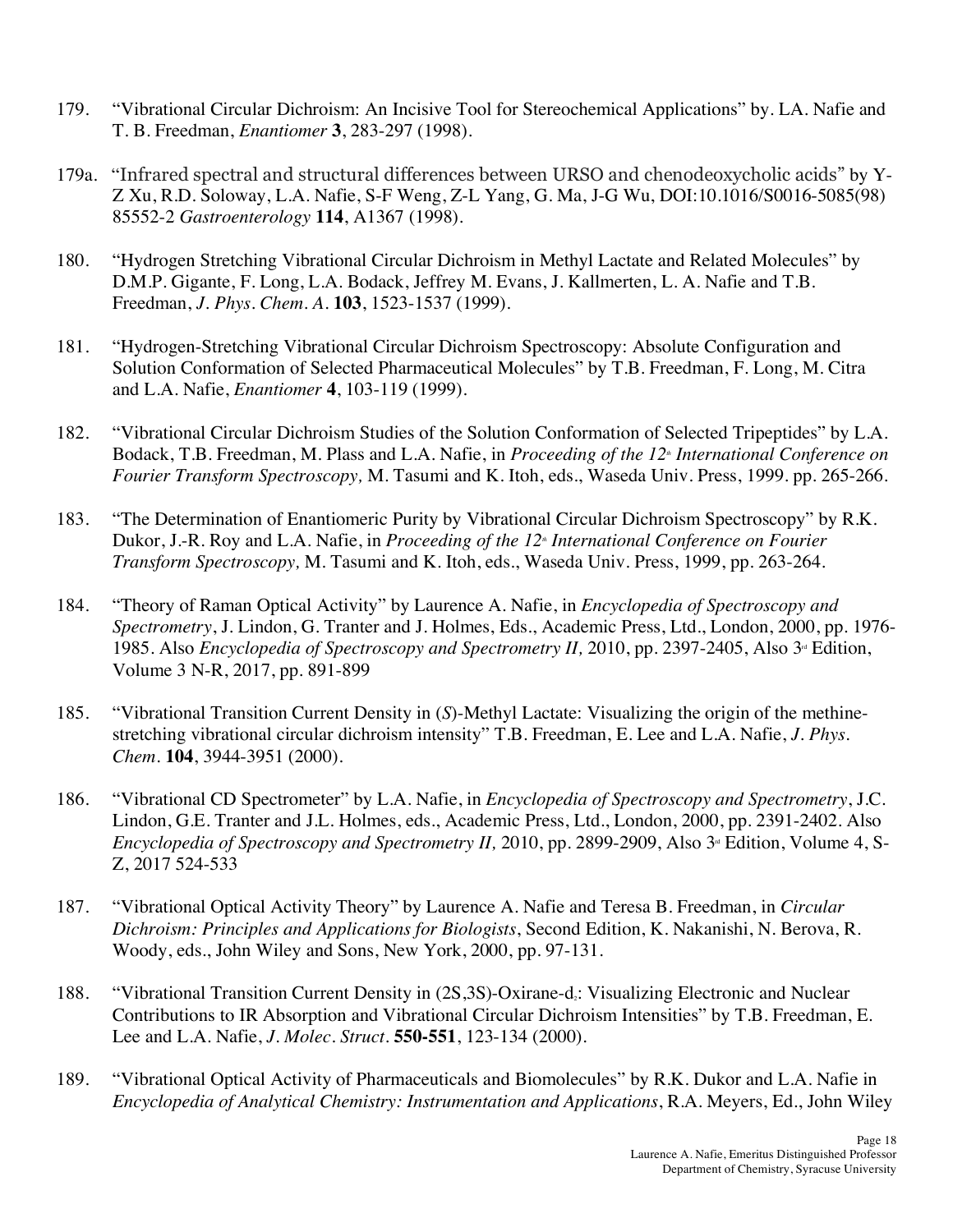and Sons Ltd., Chichester, 2000, pp. 662-676.

- 190. Linear Birefringence Spectral Intensities", L.A. Nafie, *Appl. Spectrosc*. **54**, 1634-1645 (2000). 190. "Dual Polarization Modulation: Real-Time, Spectral Multiplex Separation of Circular Dichroism from
- 191. "Theory of Raman Spectroscopy" by L. A. Nafie, in *Encyclopedia of Raman Spectroscopy*, Ian R. Lewis and Howell G.M. Edwards, Eds., Marcel Dekker Inc., New York, 2001. pp. 1-10.
- 192. "Biological and Pharmaceutical Applications of Vibrational Optical Activity" by L.A. Nafie and T.B.  Freedman in *Infrared and Raman Spectroscopy of Biological Materials*, H.-U. Gremlich and B. Yan, eds., Marcel Dekker, Inc. New York, 2001. pp. 15-54.
- 193. Absolute Configuration" by A. Solladie-Cavallo, O. Sedy, M. Salisova, M. Biba, C.J. Welch, L. Nafie and T. Freedman, *Tetrahedron*: *Asymmetry* **12**, 2703-2707, (2001). 193. "A Chiral 1,4-Oxazin-2-one: asymmetric synthesis versus resolution, Structure, Conformation and VCD
- 194. "Ab initio VCD calculation of a transition-metal containing molecule and new intensity enhancement mechanism for VCD" by Y. He, X. Cao, L.A. Nafie, T.B. Freedman, *J. Am. Chem. Soc*. **123**, 11320- 11321 (2001).
- 195. Vibrational Circular Dichroism" by A. Solladie-Cavallo, M. Balaz, M. Salisova, C. Suteu, L.A. Nafie, X. Cao and T. B. Freedman, *Tetrahedron: Asymmetry* **12**, 2605-2611, (2001). 195. "A New Chiral Oxathiane: Synthesis, Resolution and Absolute Configuration Determination by
- 196. "Spectroscopic methods for determining enantiomeric purity and absolute configuration in chiral pharmaceutical molecules" by Rekha D. Shah and Laurence A. Nafie, *Current Opinion in Drug Discovery & Development* **4**, 764-775 (2001).
- 197. Preparation of a Chiral Metal" by Dean M. Tigelaar, Wonpil Lee, Kenn A. Bates, Alexei Sapringin, Vladimir N. Prigodin, Xiaolin Cao, Laurence A. Nafie, Matthew S. Platz, and Arthur J. Epstein, *Chem. Materials* **14**, 1430-1438, (2002). 197. "Role of Solvent and Secondary Doping in Polyaniline Films Doped with Chiral Camphorsulfonic Acid:
- 198. Nafie and R. K. Dukor, in *Chirality: Physical Chemistry,* ACS Symposium Series 810, J.M. Hicks, Ed., American Chemical Society, Washington, D.C., 2002, pp. 79-88. "The Use of Dual Polarization Modulation in Vibrational Circular Dichroism Spectroscopy" by L.A.
- 199. "Vibrational Circular Dichroism" by Laurence A. Nafie, Rina K. Dukor and Teresa B. Freedman,  *Handbook of Vibrational Spectroscopy*, John M Chalmers and Peter R. Griffiths eds., John Wiley & Sons Ltd. Chichester, 2002, pp. 731-744.
- 200. "Determination of the Absolute Configuration of a Key Tricyclic Component of a Novel Vasopressin Receptor Antagonist by Use of Vibrational Circular Dichroism" by Alexey B. Dyatkin, Teresa B. Freedman, Xiaolin Cao, Rina K. Dukor, Bruce E. Maryanoff, Cynthia A. Maryanoff, Jay M. Matthews, Rekha D. Shah and Laurence A. Nafie, *Chirality* **14**, 215-219 (2002).
- 201. "Density Functional Theory Calculations of Vibrational Circular Dichroism in Transition Metal Complexes: Identification of Solution Conformations and Mode of Cholride Ion Association for (+)-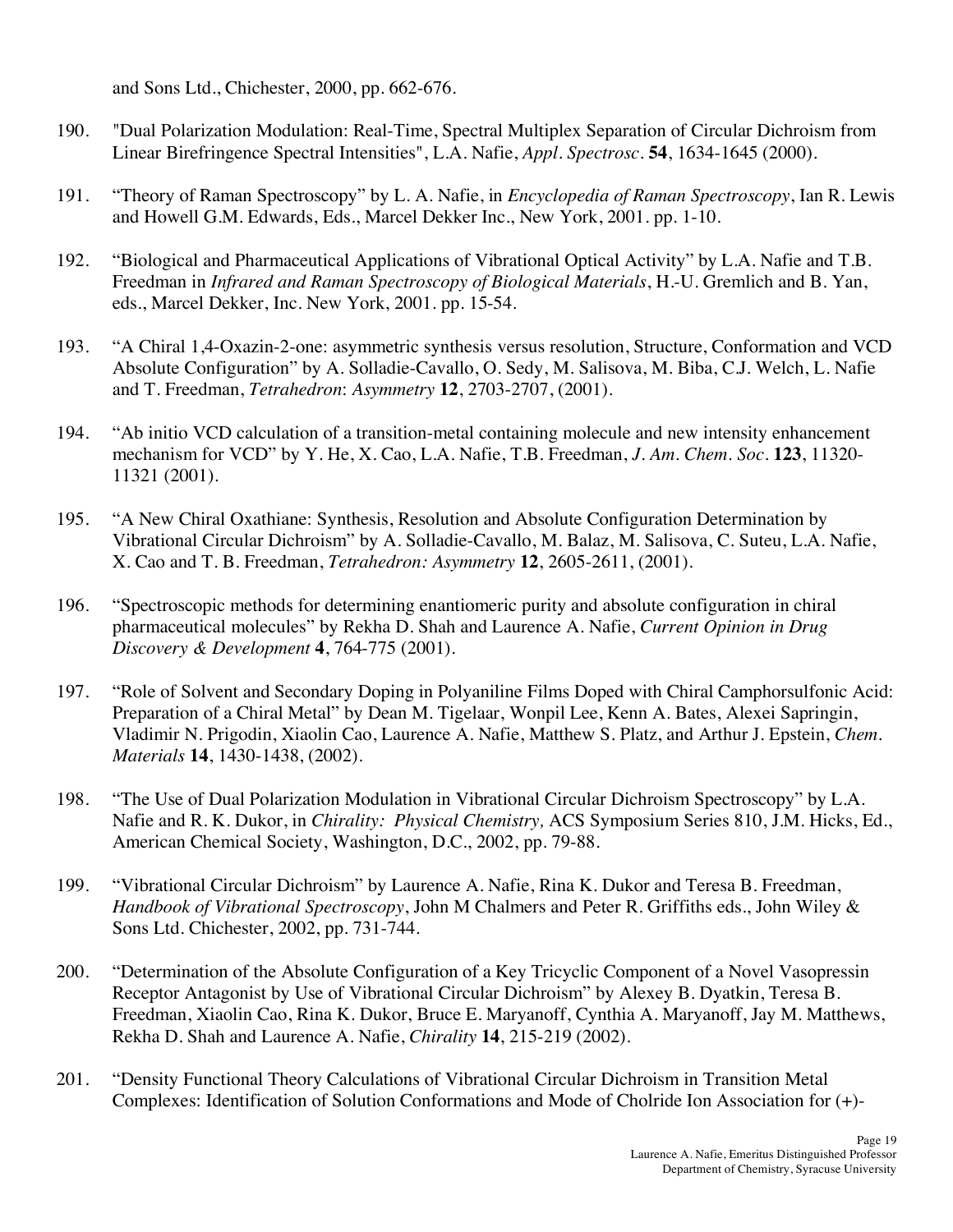Tris(ethylenediaminato)cobalt((III)" by Teresa B. Freedman, Xiaolin Cao, Daryl A. Young and Laurence A. Nafie, *J. Phys. Chem*. **106**, 3560-3565, (2002).

- 202. Tweezer and VCD Methods, and Difficulties Encountered with the CD Exciton Chirality Method" by Arlette Solladie-Cavallo, Claire Marsol, Gennaro Pescitelli, Lorenzo Di Bari, Piero Salvadori, Xuefei Huang, Naoko Fujioka, Nina Berova, Xiaolin Cao, Teresa B. Freedman and Laurence A. Nafie, *Eur. J. Org. Chem*., 1788-1796, (2002).  $C(R)$ -(+)- and  $(S)$ -(-)-1-(9-Phenanthryl)ethylamine: Assignment of Absolute Configuration by CD
- 203. "Determination of the Absolute Configuration of (-)-Mirtazapine by Vibrational Circular Dichroism" by Teresa B. Freedman, Rina K. Dukor, Peter J.C.M. van Hoof, Edwin R. Kellenbach, and Laurence A. Nafie, *Helvetica Chimica Acta*. **85**, 1160-1165, (2002).
- 204. "Tripeptides Adopt Stable Structures in Water. A Combined Polarized Visible Raman, FTIR and VCD Spectroscopy Study" by Fatma Eker, Xiaolin Cao, Laurence A. Nafie, and Reinhard Schweitzer- Stenner, *J. Am. Chem. Soc*., 14330-14341, (2002).
- 205. Enhancement for ROA and VCD" by Laurence A. Nafie, in *Proceedings of XVIIIth International Conference on Raman Spectroscopy*, Janos Mink, Gyorgy Jalsovszky, and Gabor Keresztury eds., John Wiley & Sons Ltd. Chichester, 2002, pp. 59-61. "Vibrational Optical Activity: Circular Polarization Forms, and Excited State Electronic Intensity
- 206. "Comparison of Raman Optical Activity and Vibrational Circular Dichroism of Proteins: What You Get and What You Don't" by Rina K. Dukor and Laurence A. Nafie, in *Proceedings of XVIIIth International Conference on Raman Spectroscopy*, Janos Mink, Gyorgy Jalsovszky, and Gabor Keresztury eds., John Wiley & Sons Ltd. Chichester, 2002, pp. 417-418.
- 207. "Performance Characteristics of a Dual Circular Polarization Raman Optical Activity Spectrometer" by David A. Dunmire and Laurence A. Nafie, in *Proceedings of XVIIIth International Conference on Raman Spectroscopy*, Janos Mink, Gyorgy Jalsovszky, and Gabor Keresztury eds., John Wiley & Sons Ltd. Chichester, 2002, pp. 423-424.
- 208. "Vibrational circular dichroism of chiral pesticides: cis-permethrin, malathion, and heptachlor" by Hiroshi Izumi, Shigeru Futamura, Laurence A. Nafie, Rina K. Dukor, ACS National Meeting, Am. Chem. Soc., Division of Environmental Chemistry, 42, 177-182, (2002).
- 209. "Structure Analysis of Di- and Tripeptides by FTIR, Polarized Raman and VCD Spectroscopy" by R. Schweitzer-Stenner, F. Eker, P. Mroz, P.M. Kozlowski, X. Cao and L. Nafie, in *Proceedings of XVIIIth International Conference on Raman Spectroscopy*, Janos Mink, Gyorgy Jalsovszky, and Gabor Keresztury eds., John Wiley & Sons Ltd. Chichester, 2002, pp. 733-734.
- 210. Spectroscopy" by Fatma Eker, Xiaolin Cao, Laurence A. Nafie, Qing Huang and Reinhard Schweitzer- Stenner, *J. Phys.Chem. A*, **107**, 358-365, (2003). 210. "The Structure of Alanine Based Tripeptides in Water and Dimethylsulfoxide Probed by Vibrational
- 211. "Determination of the Absolute Configuration and Solution Conformation of Gossypol by Vibrational Circular Dichroism" by Teresa B. Freedman, Xiaolin Cao, Regina V. Oliveira, Quezia B. Cass, and Laurence A. Nafie, *Chirality*, **15**, 196-200, (2003)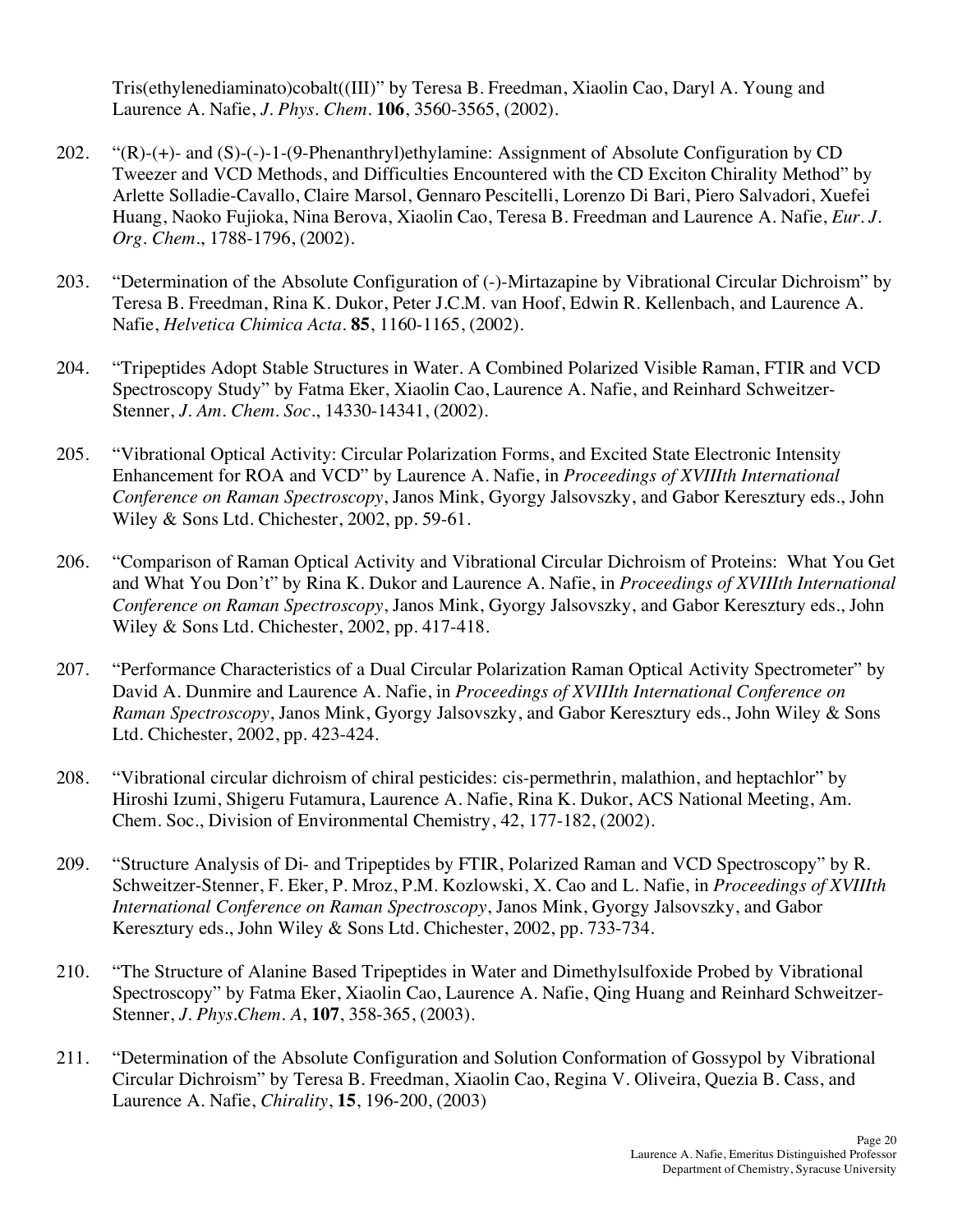- 212. "Vibrational absorption spectra, DFT and SCC-DFTB conformational study and alanysis of [Leu]enkephalin" by Salim Abdali, T.A. Nichaus, Karl J. Jalkanen, Xiaolin Cao, Laurence A. Nafie, Th. Frauenheim, S. Suhai, and Henryk Bohr, *Phys. Chem. Chem. Phys*. **5**, 1295-1300, (2003).
- 213. "Structural Studies on McN-5652-X, a High-Affinity Ligand for the Serotonin Transporter in Mammalian Brain" by Bruce E. Maryanoff, David F. McComsey, Rina K. Dukor, Laurence A. Nafie, Teresa B. Freedman, Xiaolin Cao, and Victor W. Day, *Biorg. Med. Chem*. **11**, 2463-2470, (2003).
- 214. "Determination of Molecular Stereochemistry Using Vibrational Circular Dichroism Spectroscopy: hydroxymethylcyclohexane-1-carboxylic Acid Lactone" by Hiroshi Izumi, Shigeru Futamura, Laurence A. Nafie, and Rina K. Dukor, *The Chemical Record* **3**, 112-119, (2003). Absolute Configuration and Solution Conformation of 5-Formyl-cis,cis-1,3,5-trimethyl-3-
- 215. "Observation of Fourier Transform Near-Infrared Vibrational Circular Dichroism to 6150 cm<sup>1</sup> by Laurence A. Nafie, Rina K. Dukor, Jean-René Roy, Allan Rilling, Xiaolin Cao and Henry Buijs, *Appl. Spectrosc*. **57** (10), 1245-1249, (2003).
- 216. Preparation of cruciferous phytoalexin related metabolites, (-)-dioxibrassinin and (-)-3-cyanomethyl-3- hydroxyoxindole, and determination of their absolute configurations by vibrational circular dichroism (VCD)" by Kenji Monde, Tohru Taniguchi, Nobuaki Miura, Sin-Ichiro Nishimura, Nobuyuki Harada, Rina K. Dukor and Laurence A. Nafie, *Tetrahedron Lett*. **44**, 6017-6020, (2003).
- 217. "An Unexpected Atropisomerically Stable 1,1-Biphenyl at Ambient Temperature in Solution, Elucidated by Vibrational Circular Dichroism (VCD)" by Teresa B. Freedman, Xiaolin Cao, Laurence A. Nafie, Monica Kalbermatter, Anthony Linden and Andreas Johannes Rippert, *Helvetica Chimica Acta*. **86**, 3141-3155, (2003).
- 218. "*Erythro*-1-Naphtyl-1-[2-piperidyl]-methanol: 1 H NMR and Absolute Configuration Determined by VCD" by L. Nafie, T.B. Freedman, X. Cao, A. Solladie-Cavallo, K Azyat and M. Roje, *J. Org. Chem*. **68**, 7308-7315, (2003).
- 219. "Absolute Configuration Determination of Chiral Molecules in the Solution State Using Vibrational Circular Dichroism" by T.B. Freedman, X. Cao, R. K. Dukor and L.A. Nafie, *Chirality* **15**, 743-758 (2003).
- 220. Vibrational Circular Dichroism, and Electric Ultraviolet Circular Dichroism Spectroscopy" by Reinhard Schweitzer-Stenner, Fatma Eker, Alejandro Perez, Kai Griebenow, Xiaolin Cao and Laurence A. Nafie,  *Biopolymers (Peptide Science),* **71**, 558-568, (2003). "The Structure of Tri-Proline in Water Probed by Polarized Raman, Fourier Transform Infrared,
- 221. "Presidential Reflections" by Laurence A. Nafie, *Appl. Spectrosc*., **57**, 349A-351A, (2003).
- 222. "Determination of Absolute Configuration in Molecules with Chiral Axes by Vibrational Circular Dichroism: A  $C_2$ -Symmetric Annelated Heptathiophene and a  $D_2$ -Symmetric Dimer of 1,1'-Binaphtyl'' by Teresa B. Freedman, Xiaolin Cao, Andrzej Rajca, Hua Wang, and Laurence A. Nafie, *J. Phys. Chem. A*, **107**, 7692-7696, (2003).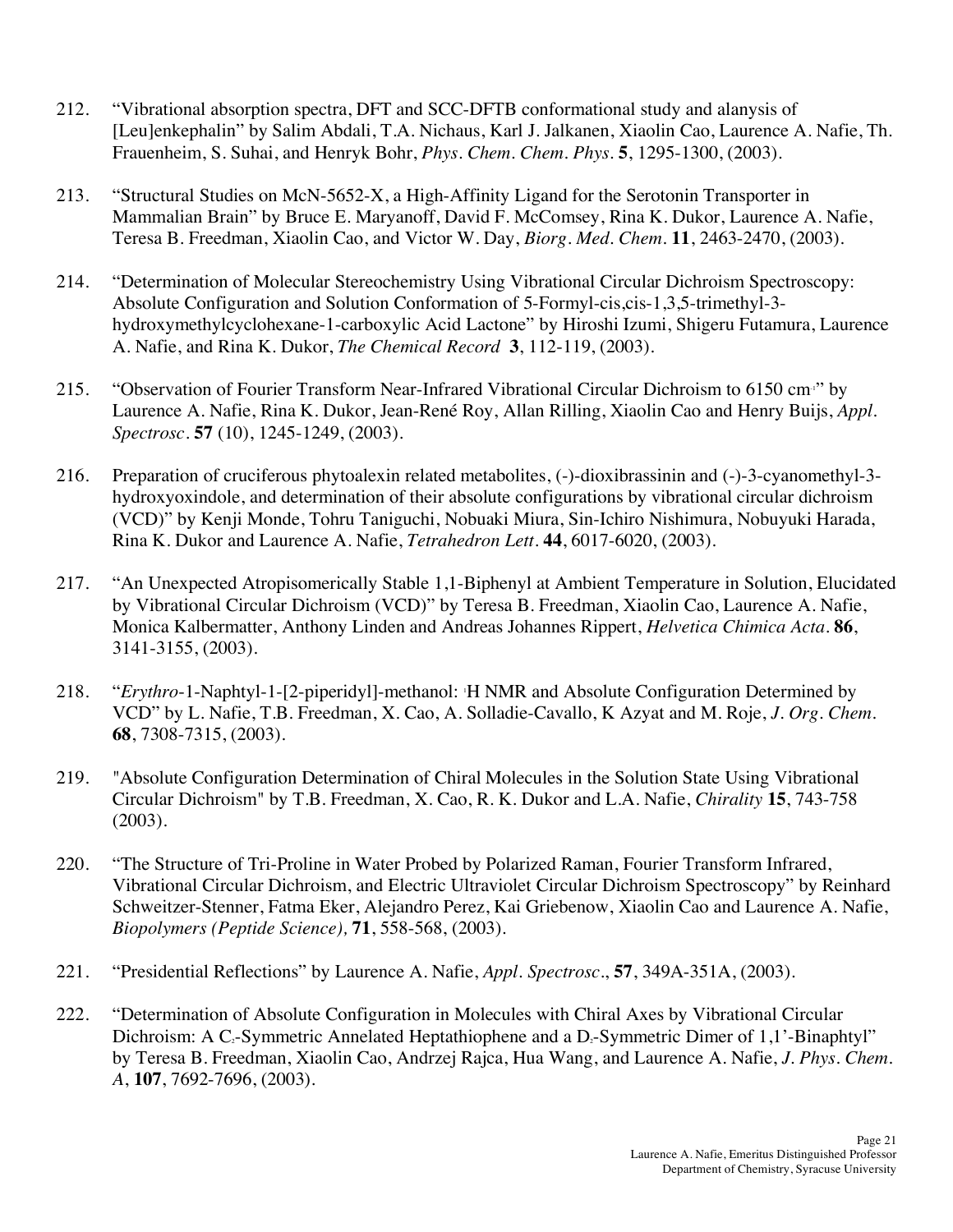- 223. Circular Dichroism Spectroscopy" by Hiroshi Izumi, Souko Yamagami, Shigeru Futamura, Laurence A. Nafie, Rina K. Dukor, *J. Am. Chem. Soc*., **126**, 194-198, (2004). 223. "Direct Observation of Odd-Even Effect for Chiral Alkyl Alcohols in Solution Using Vibrational
- 224. Eker, Kai Griebenow, Xiaolin Cao, Laurence A. Nafie, Reinhard Schweitzer-Stenner, *Biochemistry*, **43**, 613-621, (2004). 224. "Tripeptides with Ionizable Side Chains Adopt a Peturbed Polyproline II Structure in Water" by Fatma
- 225. Vibrational Circular Dichroism" by Louise A. Bodack, Teresa B. Freedman, Babur Z. Chowdhry, and Laurence A. Nafie, *Biopolymers*, **73**, 163-177, (2004). 225. "Solution conformation of Cyclosporins and Magnesium-Cyclosporin Complexes Determined by
- 226. Laurence A. Nafie, *Business Briefing – PharmaTech*, (2004). 226. "New Approaches to the Determination of Absolute Configuration for Chiral Pharmaceuticals" by
- 227. Spectroscopy" by Reinhard Schweitzer-Stenner, Fatma Eker, Kai Griebenow, Xiaolin Cao and Laurence A. Nafie, *J. Am. Chem. Soc*., **126**, 2768-2776, (2004). "The Conformation of Tetra-Alanine in Water Determination by Polarized Raman, FT-IR and VCD
- 228. "Dual Source Fourier Transform Polarization Modulation Spectroscopy: An Improved Method for the Measurement of Circular and Linear Dichroism" by Laurence A. Nafie, Henry Buijs, Allan Rilling, Xiaolin Cao and Rina K. Dukor, *Appl. Spectrosc*., **58**, 647-654, (2004).
- 229. "Theory of Vibrational Circular Dichroism and Infrared Absorption: Extension to Molecules with Low-Lying Excited Electronic States" by Laurence A. Nafie, *J. Phys. Chem. A*, **108**, 7222-7231, (2004).
- 230. "Extension of Fourier Transform Vibrational Circular Dichroism into the Near-Infrared Region: Continuous Spectral Coverage from 800 to 10,000 cm-1" by Xiaolin Cao, Rekha D. Shah, Rina K. Dukor, Changing Guo, Teresa B. Freedman and Laurence A. Nafie, *Appl. Spectrosc.,* **58**, 1057-1064, (2004).
- 231. "Preferred peptide backbone conformations in the unfolded state revealed by the structure analysis of alanine-based (AXA) tripeptides in aqueous solution" by Fatma Eker, Kai Griebenow, Xiaolin Cao, Laurence A. Nafie, Reinhard Schweitzer-Stenner, *Proc. Nat. Acad. Sci.- PNAS*, **101**, 10054-10059, (2004).
- 231a. Correction: "Preferred peptide backbone conformations in the unfolded state revealed by the structure analysis of alanine-based (AXA) tripeptides in aqueous solution" by Fatma Eker, Kai Griebenow, Xiaolin Cao, Laurence A. Nafie, Reinhard Schweitzer-Stenner, Proceedings of the National Academy of Sciences of the United States of America - *PNAS*, **101**, 12777, (2004).
- 232. epoxidation of trans-olefins" by T.B. Freedman, X. Cao, L.A. Nafie, A. Solladie-Cavallo, L. Jierry, L. Bouerat, *Chirality*, **16**, 467-474, (2004). "VCD configuration of enantiopure/-enriched tetrasubstituted  $\alpha$ -fluoro cyclohexanones and their use of
- 233. "Conformation determination of [Leu]enkephalin based on theoretical and experimental VA and VCD spectral analyses" by S. Abdali, K.J. Jalkanen, X. Cao, L.A. Nafie, H. Bohr, *Physical Chemistry Chemical Physics*, **6**, 2434-2439, (2004).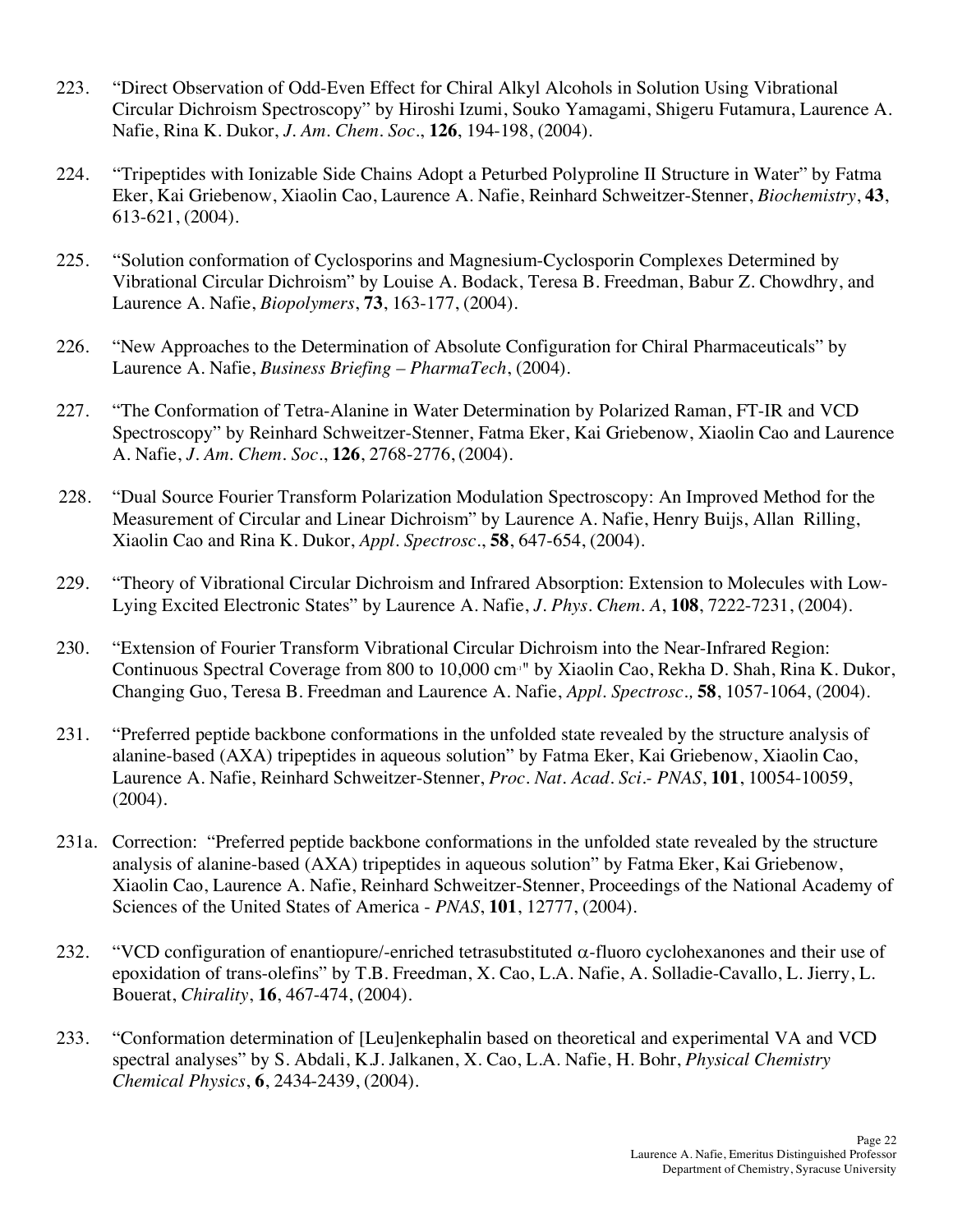- 234. "Determination of enantiomeric excess in samples of chiral molecules using Fourier transform vibrational circular dichroism spectroscopy: Simulation of real-time reaction monitoring" by Changning Guo, Rekha D. Shah, Rina K. Dukor, Xiaolin Cao, Teresa Freedman, Laurence A. Nafie, *Anal. Chem*, **76**, 6956-6966 (2004).
- 235. Ketoconazole, Itraconazole and Miconazole using Vibrational Circular Dichroism Measurements and Calculations" by D.A. Dunmire, T.B. Freedman, L.A. Nafie, C. Aeschlimann, J.G. Gerber and J. Gal, *Chirality*, **17**, S101-S108 (2005). 235. "Determination of the Absolute Configuration of the Anti-Fungal Pharmaceutical Agents:
- 236. "Enantiomeric excess determination by Fourier transform near-infrared vibrational circular dichroism spectroscopy: Simulation of real-time process monitoring" by Changning Guo, Rekha D. Shah, Rina K. Dukor, Xiaolin Cao, Teresa B. Freedman and Laurence A. Nafie, *Appl. Spec*. **59**, 1114-1124, (2005).
- 237. "Determination of the atropisomeric stability and solution conformation of asymmetrically substituted biphenyls by means of vibrational circular dichroism (VCD)" by Teresa B. Freedman, Xiaolin Cao, Laurence A. Nafie, Monica Kalbermatter, Anthony Linden and Andreas Johannes Rippert, *Helvetica Chimica Acta*, **88**, 2304-2314, (2005).
- 238. "Stereochemical determination and bioactivity assessment of (S)-(+)-curcuphenol dimmers isolated from the marine sponge *didiscus aceratus* and synthesized through laccase biocatalysis" by Robert H. Cichewicz, Laura J. Clifford, Peter R. Lassen, Xiaolin Cao, Teresa B. Freedman, Laurence A Nafie, Joshua D. Deschamps, Victor A. Kenyon, Jocelyn R. Flanary, Theodore R.  Holman and Phillip Crews, *Bioorganic & Medicinal Chemistry*, **13**, 5600-5612, (2005).
- 239. ultraviolet, infrared, and vibrational circular dichroism spectroscopy" by Yurii Blagoi, Galina Gladchenko, Laurence A. Nafie, Teresa B. Freedman, Victor Sorokin, Vladimir Valeev, and Yanan He, *Biopolymers*, **78**, 275-286, (2005). "Phase equilibrium in poly(rA) poly(rU) complexes with Cd2+ and Mg2+ ions, studied by
- 240. "Chlorofluoroiodomethane as a potential candidate for parity violation measurements. Spectroscopic features: supersonic beam spectroscopy and VCD in the gas phase. Preparation of its partially resolved enantiomers and enantioselective recognition by a chiral cryptophane" by Pascale Soulard, Pierre Asselin, Arnaud Cuisset , Juan Ramon Aviles Moreno , Thérèse R. Huet , Denis Petitprez , Jean Demaison, Teresa B. Freedman, Xiaolin Cao, Laurence A. Nafie and Jeanne Crassous, *Phys. Chem. Chem. Phys.* **8**, 79-92 (2006).
- 241. "Structure and Absolute Configuration of Nyasol and Hirekiresinol Determined by Sythesis and Vibrational Circular Dichroism Spectroscopy" by Peter R. Lassen, Dorthe Mondrup Skytte, Lars Hemmingsen, Simon Feldbaek Nielson, Teresa B. Freedman, Laurence A. Nafie and S. Brogger  Christensen, *J. Nat. Prod.,* **68**, 1603-1609 (2005).
- 242. "Determination of the Absolute Configuration and Solution Conformation of a Novel Disubstituted Pyrrolidine Acid A by Vibrational Circular Dichroism" by Teresa B. Freedman, Xiaolin Cao, Linda M. Phillips, Peter T. W. Cheng, Richard Dalterio, Yue-Zhong Shu, Hao Zhang, Ning Zhao, Rajesh, B. Shukla, Adirenne Tymiak, Stephen K. Gozo, Laurence A. Nafie, and Jack Z. Gougoutas, *Chirality*, **18**, 746-753 (2006).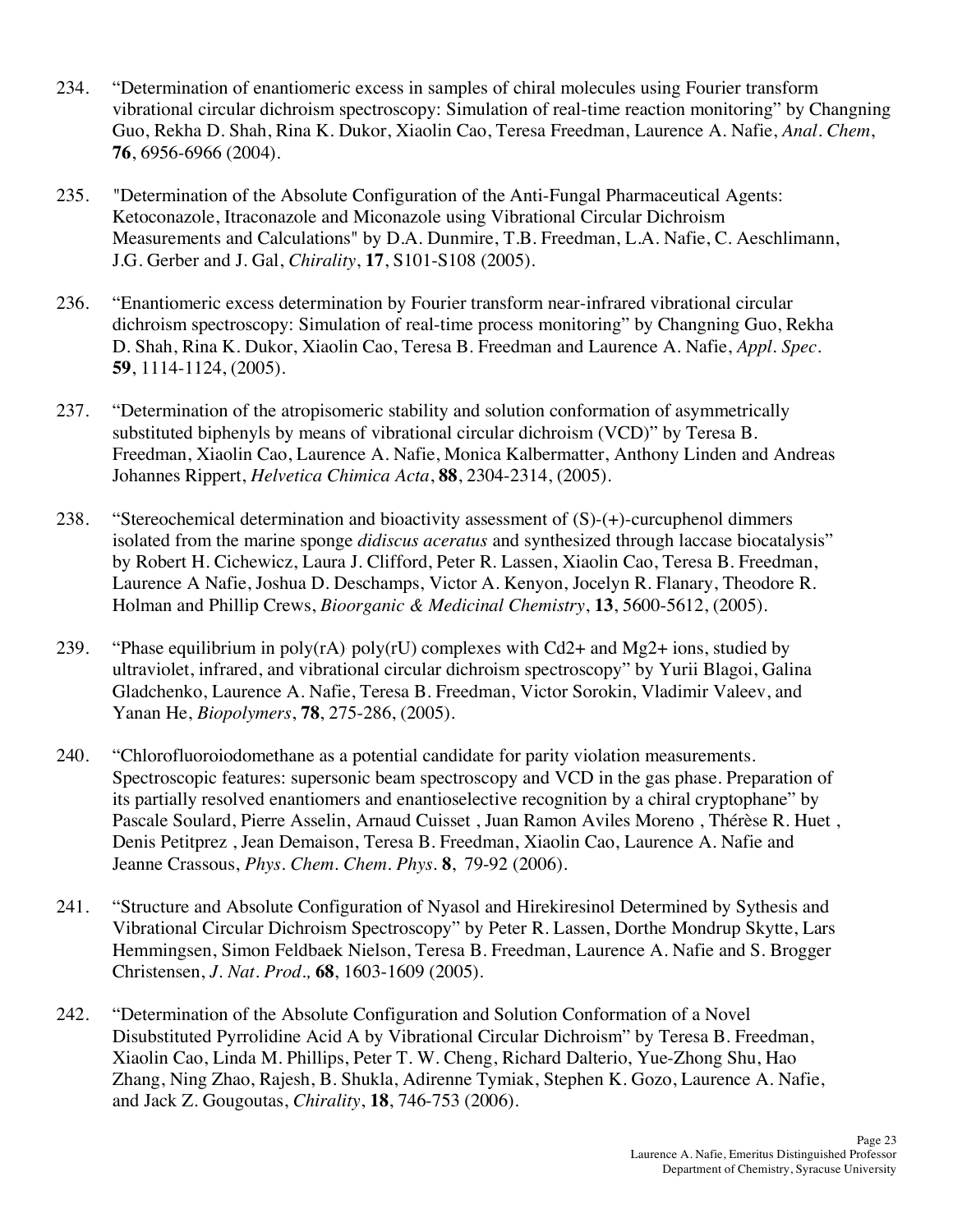- 243. "Fourier Transform Near-Infrared Vibrational Circular Dichroism Used for On-Line Monitoring of the Epimerization of 2,2-Dimethyl-1,3-Dioxolane-4-Methanol – A Pseudo Racemization Reaction" by Changning Guo, Rekha D. Shah, John Mills, Rina K. Dukor, Xiaolin Cao, Teresa B. Freedman and Laurence A. Nafie, *Chirality*, **18**, 775-782, (2006).
- 244. "Fourier transform near-infrared vibrational circular dichroism from 800 to 10,000 cm<sup>-1</sup>: Near-IR spectral standards for terpenes and related molecules" by Changning Guo, Xiaolin Cao, Teresa B. Freedman and Laurence A. Nafie, *Vibrational Spectroscopy,* **42**, 254-272 (2006).
- 245. "Two Dimensional Vibrational Circular Dichroism Correlation Spectroscopy: pH Induced Spectral Changes in L-Alanine", by Shengli Ma, T.B. Freedman, X. Cao and L.A. Nafie, *J. Mol. Struct. ,***799,** 226-238, (2006).
- 246. "Raman spectroscopic study of the L-type straight flagellar filament of *Salmonella*" by T. Uchihayama, M. Sonoyama, Y. Hamada, M. Komatsu, R.K. Dukor, L.A. Nafie, and K. Oosawa, *Vibrational Spectroscopy*, **42**, 192-194 (2006).
- 247. "Synthesis and vibrational circular dichroism of enantiopure chiral oxorhenium(V) complexes containing the hydrotris(1-pyrazolyl)borate ligand"by Peter R. Lassen,Laure Guy, Iyad Karame, Thierry Roisnel, Nicolas Vanthuyne, Christian Roussel, Xiaolin Cao, Rosina Lombardi, Jeanne Crassous, Teresa B. Freedman, and Laurence A. Nafie, *Inorg. Chem.* **45**, 10230-10239 (2006)
- 248. "Vibrational Optical Activity in Chiral Analysis" by Laurence A. Nafie and Rina K. Dukor, in *Chiral Analysis*, K.W. Busch and M.A. Busch, Eds, Elsevier, Amsterdam, 505-544, (2006).
- 249. "Applications of Vibrational Optical Activity in the Pharmaceutical Industry" by Laurence A. Nafie and Rina K. Dukor, in *Applications of Vibrational Spectroscopy in Pharmaceutical Research and Development*, Edited by Don Pivonka, John M. Chalmers and Peter R. Griffiths, John Wiley & Sons, Ltd., Chichester, pp. 129-154 (2007).
- 250. "Near-Infrared Excited Raman Optical Activity" by Laurence A. Nafie, Bruce E. Brinson, Xiaolin Cao, David A. Rice, Omar M. Rahim, Rina K. Dukor and Naomi J. Halas, *Appl. Spectrosc.* **61**, 1103-1106 (2007).
- 251. "Vibrational Circular Dichroism Shows Unusual Sensitivity to Protein Fibril Formation and Development in Solution" by Shengli Ma, Xiaolin Cao, Mimi Mak, Adeola Sadik, Christoph Walkner, Teresa B. Freedman, Igor Lednev, Rina K. Dukor and Laurence A. Nafie, *J. Am. Chem. Soc.* **129**, 12364-12365 (2007).
- 252. "The Structural and Optical Isomers of Nonamethoxy Cyclotriveratrylene Separation and Physical Characterizaton" by Zeev Luz, Raphy Poupko, Ellen J. Wachtel, Hailin Zheng, Noga Friedman<sup>*N*</sup> Xiaolin Cao, Teresa B. Freedman Laurence A. Nafie and Herbert Zimmermann, *J. Phys. Chem. A* **111**, 10507-10516 (2007).
- 253. "Absolute configuration determination of chiral molecules without crystallisation by vibrational circular dichroism (VCD)" by Edwin R. Kellenbach, Rina K. Dukor and Laurence A. Nafie, *Spectroscopy Europe*, **19 (4),** 15-19 (2007).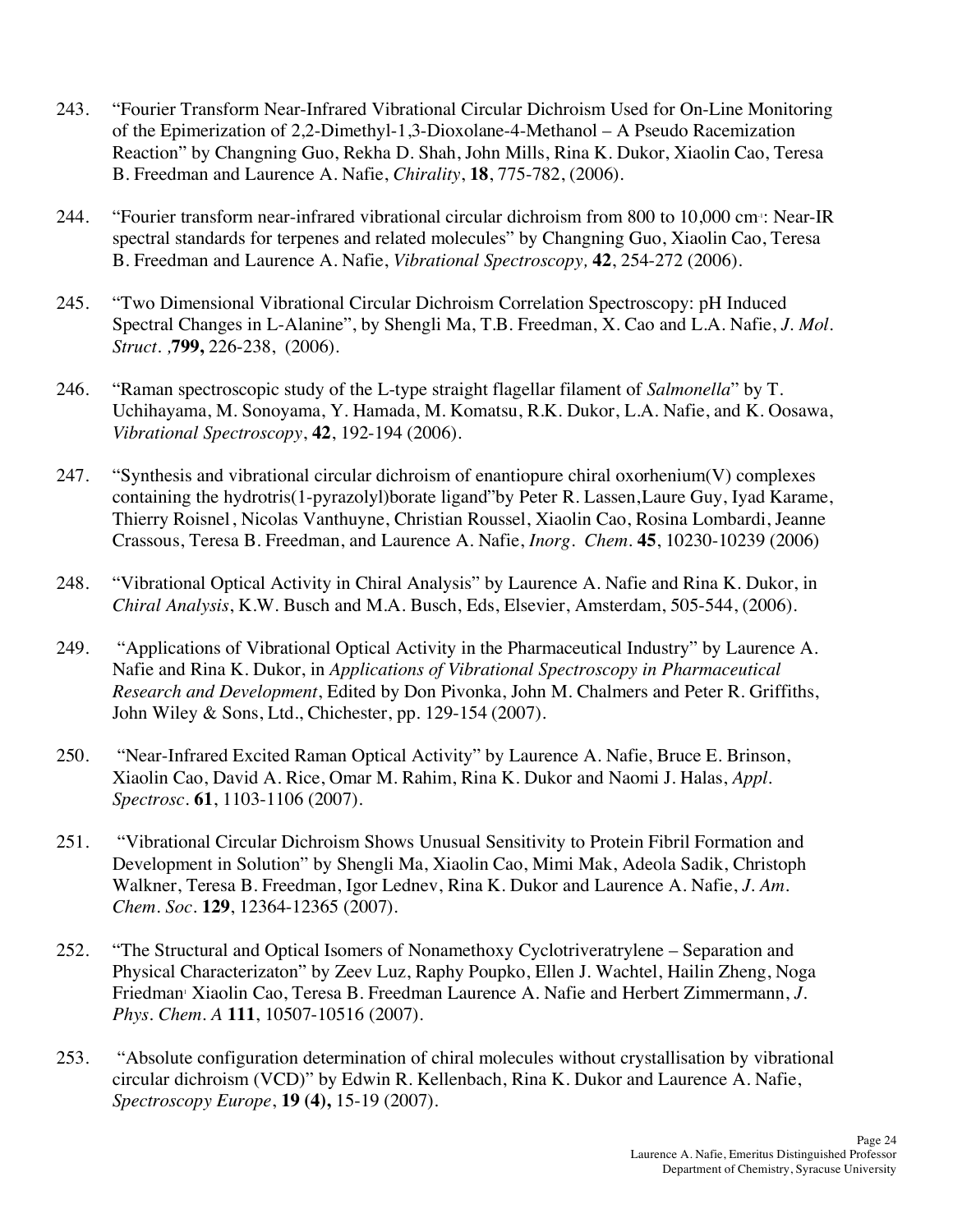- 254. "HPLC separation and VCD spectroscopy of chiral pyrazoles from (5*R*)-dihydrocarvone" by Eva Tur, Guillaume Vives, Gwénaël Rapenne, Jeanne Crassous, Nicolas Vanthuyne, Christian Roussel, Rosina Lombardi, Teresa B. Freedman, and Laurence A. Nafie, *Tetrahedron Asymmetry* **18**, 1911-1917 (2007).
- 255. "Theory of Raman Scattering and Raman Optical Activity: Near-Resonance Theory and Levels of Approximation" by Laurence A. Nafie, *Theo. Chem. Acc.*, **119,** 39-55 (2008).
- 256. "Reduction of Linear Birefringence in Vibrational Circular Dichroism Measurements: Use of a Rotating Half-Wave Plate" by Xiaolin Cao, Rina K. Dukor and Laurence A. Nafie, *Theo. Chem.*   *Acc.*, **119,** 69-79 (2008).
- 257. **"**A Combined Theoretical and Experimental Study of the Structure and Vibrational Absorption, Vibrational Circular Dichroism, Raman and Raman Optical Activity Spectra of the L-Histidine Zwitterion" by E. Deplazes, W. van Brownsjik, F. Zhu, L.D. Barron, S. Ma, L.A. Nafie and K.L.  Jalkanen, *Theo. Chem. Acc.*, **119,** 155-176 (2008).
- 258. "Role of Hydration in Determining the Structure and Vibrational Spectra of L-Alanine and N- Acetyl L-Alanine N'-Methylamide in Aqueous Solution: A Combined Theoretical and Experimental Approach" by K.J. Jalkanen, I. M. Degryarenko, R.M. Nieminen, X. Cao, L.A. Nafie, F. Zhu and L.D. Barron, *Theo. Chem. Acc.*, **119,** 191-210 (2008).
- 259. "Vibrational Circular Dichroism (VCD) Analysis Reveals and Conformational Change of the Baccatin III Ring of Paclitaxel: Visualization of Conformations using a New Code for Structure- Activity Relationships" by Hiroshi Izumi, Atsushi Ogata, Laurence A. Nafie and Rina K. Dukor,  *J. Org. Chem.* **73,** 2367-2372 (2008).
- 260. "Vibrational Circular Dichroism: A New Tool for the Solution-State Determination of the Structure and Absolute Configuration of Chiral Natural Product Molecules" by Laurence A.  Nafie, *Nat. Prod. Comm.* **3,** 451-466 (2008).
- 261. "Isotopic Spectral Shifts as an Aide in Determining Absolute Configuration using Vibrational Optical Activity: VCD of 13C-Labelled Cyclotriveratrylene" by T.B. Freedman, Xiaolin Cao, Zeev Luz, Herbert Zimmermann, Raphy Poupko and Laurence A. Nafie, *Chirality* **20**, 673-680 (2008).
- 262. "Raman optical activity of flagellar filaments of *Salmonella*: Increase in ROA intensity upon formation of certain self-assembled protein filaments and their possible higher level structures" by Tomonori Uchiyama, Masashi Sonoyama, Yoshiaki Hamada, Rina K. Dukor, Laurence A. Nafie, Fumio Hayashi and Kenji Oosawa *Vibrational Spectroscopy* **48**, 65-68(2008).
- 263. "Solvent Induced Conformational Changes of Secondary Structure of Amylose Carbamate using Vibrational Circular Dichroism" by Shengli Ma, Sherry Shen, Heewon Lee, Nathan Yee, Chris Senanayake, Laurence A. Nafie, Nelu Grinberg, *Tetrahedron: Asymmetry* **19**, 2111-2114 (2008).
- 264. "A Revised Conformational Code for the Exhaustive Analysis of Conformers with One-to-One Correspondence between Conformation and Code: Application to the VCD Analysis of(*S*)-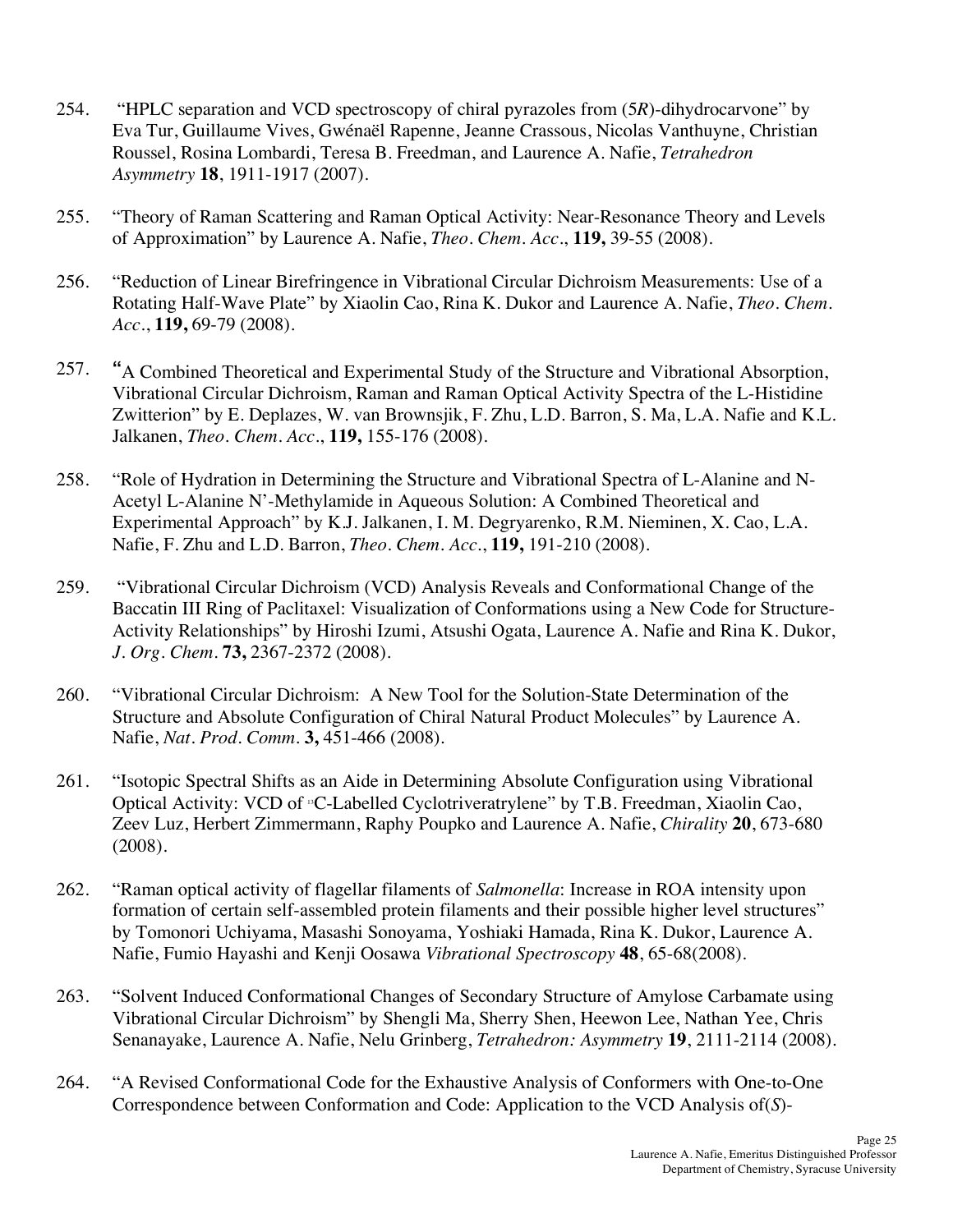Ibuprofen" by Hiroshi Izumi, Atsushi Ogata, Laurence A. Nafie and Rina K. Dukor, *J. Org. Chem*. **74**, 1231-1236 (2009).

- 265. "Subtle Chirality in Oxo- and Sulfhidro-Rhenium Complexes" by Frederi De Montigny, Laure Guy, Giullaume Pilet, Nicolas Vanthuyne, Christian Roussel, Rosina Lombardi, Teresa B. Freedman, Laurence A. Nafie and Jeanne Crassous, *Chem. Comm*. (32) 4841-4843 (2009).
- 266. "Structural determination of molecular stereochemistry using VCD spectroscopy and a conformational code: Absolute configuration and solution conformation of a chiral liquid pesticide, (*R*)-(+)-malathion" by Hiroshi Izumi, Atsushi Ogata, Laurence A. Nafie, Rina K. Dukor, *Chirality* **21**, E172-E180 (2009).
- 267. **"**Observation and calculation of vibrational circular birefringence: A new form of vibrational optical activity**"** by Rosina A. Lombardi, Laurence A. Nafie, *Chirality*, **21**, E277-E286 (2009).
- 268. "Structure and absolute configuration of ginkgolide B characterized by IR- and VCD spectroscopy" by N.H. Andersen, N.J. Christiansen, P.R. Lassen, T.B. Freedman, L.A. Nafie, K. Stromgaard, and L. Hemmingsen. *Chirality*, 22, 217-223 (2010).
- 269. "Near-Infrared and Mid-Infrared Fourier Transform Vibrational Circular Dichroism of Proteins in Aqueous Solution" by Shengli Ma, Teresa B. Freedman, Rina K. Dukor, and Laurence A.  Nafie, *Appl. Spectrosc.* **64**, 615-626 (2010).
- 270. "Observation of resonance electronic and non-resonance enhanced vibrational natural Raman optical activity" by Christian Merten, Honggang Li, Xuefang Lu, Andreas Hartwig and Laurence A. Nafie, DOI 10.1002/jrs.2750, *J. Raman Spectrosc.* **41**, 1272-1275 (2010).
- 271. "Direct Observation of pH Control of Reversed Supramolecular Chirality in Insulin Fibrils by Vibrational Circular Dichroism" by Dmitry Kurouski, Rosina A. Lombardi, Rina K. Dukor, Igor K. Lednev and Laurence A. Nafie, DOI:10.1039/C0CC02423F*, Chem Comm*. **46**, 7154-7156  $(2010).$
- (2010). 272. "Absolute Configuration Reassignment of Two Chromanes from *Peperomia obtusifolia*  (Piperaceae) using VCD and DFT calculations" by João Marcos Batista Jr., Andrea N. L. Batista, Daniel Rinaldo, Wagner Vilegas, Quezia B. Cass, Vanderlan S. Bolzani, Massuo J. Kato, Silvia N. López, Maysa Furlan and Laurence A. Nafie, DOI:10.1016/j.tetasy.2010.09.004, *Tetra. Asym.*  **21**, 2702-2706 (2010).
- 273. "Recent Advances in Linear and Non-Linear Raman Spectroscopy. Part IV" by Laurence A. Nafie, DOI:10.1002/jrs.2859, *J. Raman Spectrosc*. **41**, 1566-1586 (2010).
- 274. "Structure Elucidation and Absolute Stereochemistry of Isomeric Monoterpene Chromane Esters" by João M. Batista Jr, Andrea N. L. Batista, Jonas S. Mota, Quezia B. Cass, Massuo J. Kato, Vanderlan S. Bolzani, Teresa B. Freedman, Silvia N. López, Maysa Furlan and Laurence A. Nafie, DOI:10/1021/jo1025089, *J. Org. Chem.* **76**, 2603-2612 (2011).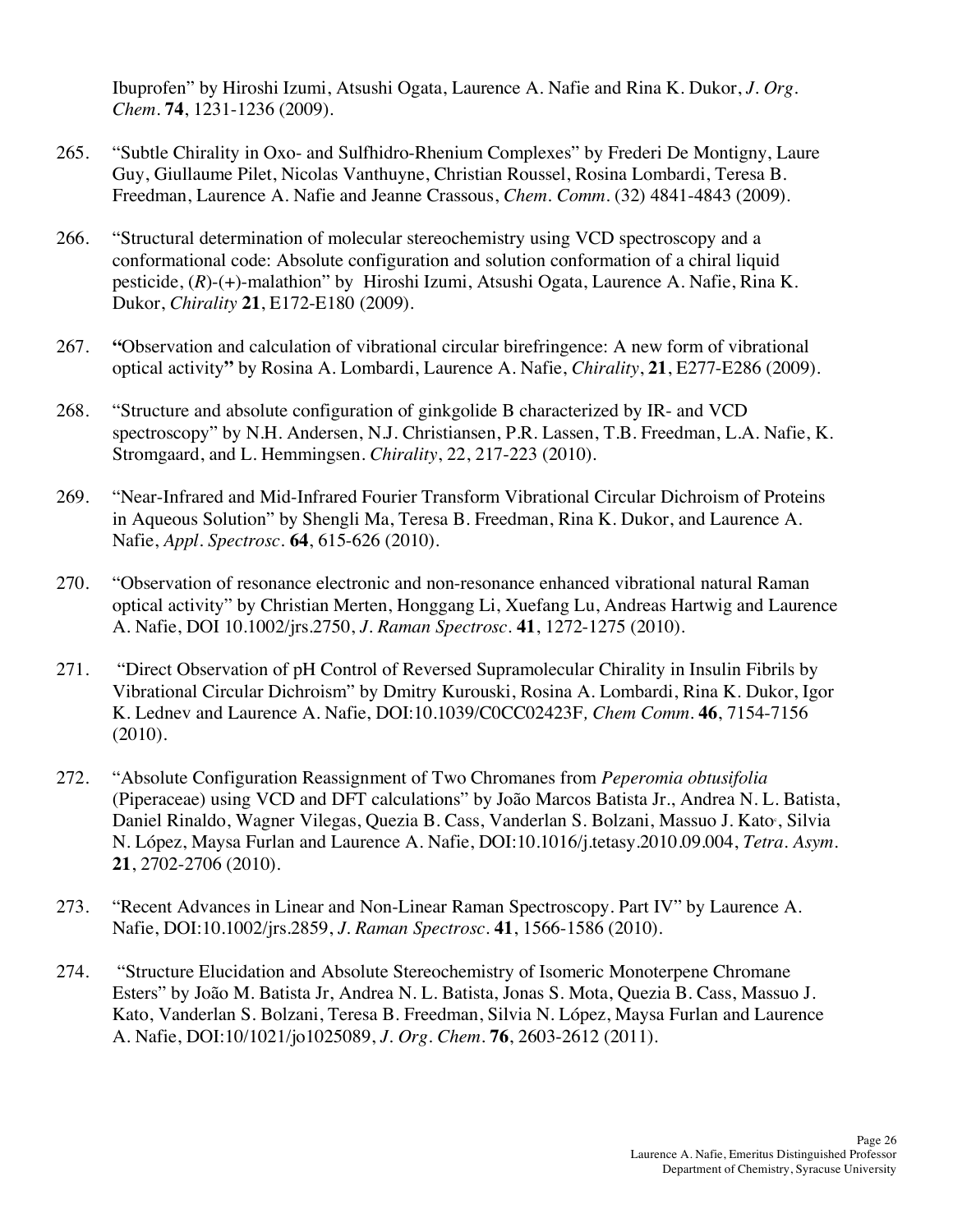- 275. "Determination of Absolute Configuration of Chiral Molecules Using Vibrational Optical Activity: A Review" (Focal Point Review) by Yanan He, Bo Wang, Rina K. Dukor and Laurence A. Nafie, *Appl. Spectrosc.* **65**, 699-723 (2011).
- 276. "Vibrational Circular-Dichroism Spectroscopy of Homologous Cyclic Peptides Designed to Fold into  $\beta$  Helices of Opposite Chirality" by John L. Kulp III and Jeffrey C. Owrutsky, Dmitri Y. Petrovykh*,* Kenan P. Fears, Rosina Lombardi and Laurence A. Nafie, DOI:10.1116/1.3548075, *Biointerphases*  $6, 1-7$  (2011).
- *Biointerphases* **6**, 1-7 (2011).<br>277. " A Confidence Level Algorithm for the Determination of Absolute Configuration using Vibrationl Circular Dichroism or Raman Optical Activity" Elke Debie, Ewoud De Gussem, Rina K. Dukor, Wouter Herrebout, Laurence A. Nafie, Patrick Bultinck, DOI:10.1002/cphc.201100050, *ChemPhysChem*, **12**, 1542-1549 (2011).
- 278. "Recent Advances in Linear and Non-Linear Raman Spectroscopy. Part V" by Laurence A. Nafie, DOI:10.1002/jrs.3115 *J. Raman Spectrosc*. **42**, 2049-2068 (2011).
- 279. "Absolute Configuration and Selective Trypanocidal Activity of Gaudichaudianic Acid Enantiomers" by João M. Batista Jr., Andrea N. L. Batista, Daniel Rinaldo, Wagner Vilegas, Daniela L. Ambrósio, Regina M. B. Cicarelli, Vanderlan S. Bolzani, Massuo J. Kato, Laurence A. Nafie, Silvia N. López, and Maysa Furlan, DOI:10.1021/np200085h, *J. Nat. Prod.* **74**, 1154-  $1160(2011)$ .
- 1160 (2011).<br>280. "Chirality and diastereoselection of ∆/ A-configured tetrahedral zinc complexes through enantiopure Schiff base complexes: Combined VCD (vibrational circular dichroism", DFT, 1 H NMR and X-ray structural studies" Anne-Christine Chamayou, Steffen Lüdeke, Volker Brecht, Teresa B. Freedman, Laurence A. Nafie and Christoph Janiak, *Inorg. Chem.*, 11363-11374 (2011).
- 281. "Simultaneous Acquisition of All Four Forms of Circular Polarization Raman Optical Activity: Results for α-Pinene and Lysozyme" by Honggang Li and Laurence A. Nafie , DOI:  10.1002/jrs.3000, *J. Raman Spectrosc.* **43**, 89-94 (2012).
- 282. "Spontaneous Inter-Conversion of Insulin Fibril Chirality" by Dmitry Kurouski, Rina K. Dukor, Xuefang Lu, Laurence A. Nafie and Igor K. Lednev, DOI:10.1039/c2cc16895b, *Chem Comm*. **48**, 2837- 2839 (2012).
- 2839 (2012). 283. "Experimental and theoretical polarized Raman linear difference spectroscopy of small molecules with a new alignment method using stretched polyethylene film" Patrycja Kowalski, James R. Cheeseman, Kasra Razmkah, Ben Green, Laurence A. Nafie and Alison Rodger,  DOI:10.1021/ac202432e, *Anal. Chem.*, **84**, 1394-1401 (2012).
- 284. "Analysis of the Molten Globule State of Bovine  $\alpha$ -Lactalbumin by Using Vibrational Circular Dichroism" Soo Ryeon Ryu, Bogusława Czarnik-Matusewicz, Rina K. Dukor, Laurence A. Nafie, and Young Mee Jung, doi:10.1016/j.vibspec.2012.02.006, *Vibr. Spectrosc.*, **60**, 68-72  $(2012).$  $(2012).$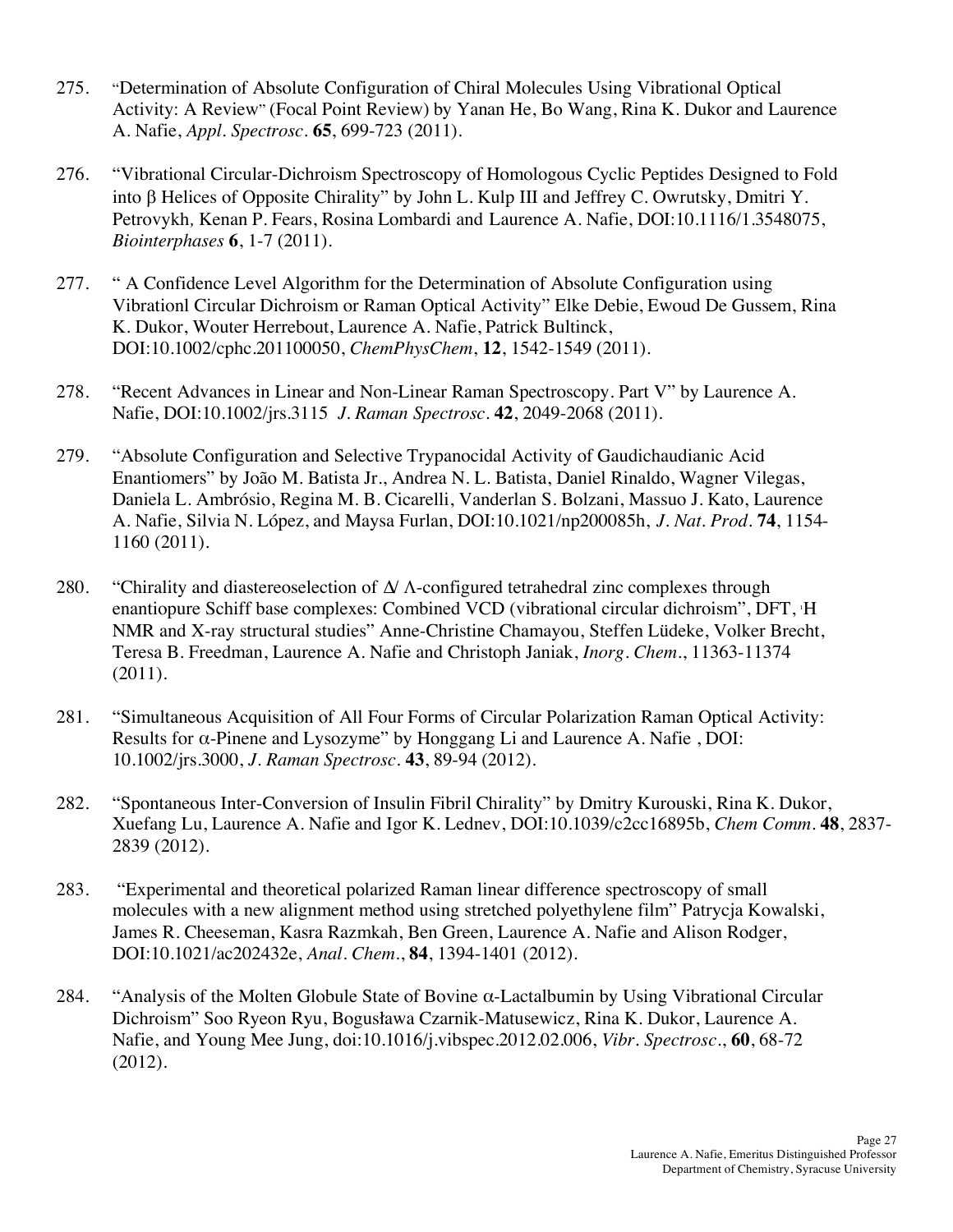- 285. "Albendazole sulfoxide enantiomers: preparative chiral separation and absolute stereochemistry" by Tiago C. Lourenço, João M. Batista Jr.,Maysa Furlan,Yanan He, Laurence A. Nafie, Cesar C. Santanaand Quezia B.Cass, DOI:10.1016/j.chroma.2012.01.070, *J. Chrom. A,* **1230**, 61-65 (2012).
- 286. "Normal and Reversed Supramolecular Chirality of Insulin Fibrils Probed by VCD at the Proto- Filament Level of Fibril Structure" by Dmitry Kurouski, Xuefang Lu, Rina K. Dukor, Laurence A. Nafie and Igor K. Lednev, DOI:10.1015/j.bpj.2012.02.042, *Biophys. J.*, **103** 522-531 (2012).
- 287. "Infrared Vibrational Optical Activity: Measurement and Instrumentation" by Laurence A. Nafie, in *Comprehensive Chiroptical Spectroscopy, Volume 1: Instrumentation, Methodologies, and Theoretical Simulations*, Edited by N. Berova, P. L. Polavarapu, K. Nakanishi, and R. W. Woody, 2012 John Wiley & Sons, Inc. , New York, (2012) pp. 115-146.
- 288. VCD to determine absolute configuration of natural product molecules: secolignans from *Peperomia blanda* by Lidiane G. Felippe,João M. Batista Jr., Debora C. Baldoqui, Isabele R. Nascimento, Massuo J. Kato,Yanan He,Laurence A. Nafie,and Maysa Furlan, DOI:  10.1039/C2OB25109D, *Org. Biomolec. Chem.* **10**, 4208-4214 (2012).
- 289. "Vibrational Circular Dichroism" by Laurence A. Nafie, in *Comprehensive Chirality, Volume 8: Spectroscopic Analysis*, Edited by George Tranter, Elsevier, Amsterdam, (2012) pp. 478-497.
- Christian Merten, Honggang Li and Laurence A. Nafie, DOI:10.1021/jp3036082, *J. Phys. Chem.*  290. "Simultaneous Resonance Raman Optical Activity Involving Two Electronic States" by *A*, **116**(27), 7329-7336, (2012).
- 291. "Further monoterpene chromane esters from Peperomia obtusifolia: VCD determination of the absolute configuration of a new diastereomeric mixture" by João M. Batista Jr., Andrea N. L. Batista, Massuo J. Kato, Vanderlan S. Bolzani, Silvia N. López, Laurence A. Nafie, Maysa Furlan, DOI:10.1016/j.tetlet.2012.08.113, *Tet. Lett.* **53**, 6051-6054 (2012).
- 292. "Recent Advances in Linear and Non-Linear Raman Spectroscopy. Part VI" by Laurence A. Nafie, DOI 10.1002/jrs.4221, *J. Raman Spectrosc*. **43**, 1845-1863 (2012).
- 293. "Vibrational Circular Dichroism Spectra of Lysozyme Solutions: Solvent Effects on Thermal Denaturation Processes" by Alessandra Giugliarelli, Paola Sassi , Marco Paolantoni , Assunta Morresi , Rina K. Dukor and Laurence A Nafie, DOI: 10.1021/jp311268x *J. Phys. Chem. B* **117**, 2645-2652 (2013).
- 294. "Data Mining of Supersecondary Structure Homology between Light Chains of Immunogloblins and MHC Molecules: Absence of the Common Conformational Fragment in the Human IgM Rheumatoid Factor" by Hiroshi Izumi, Akihiro Wakisaka; Laurence Nafie; Rina Dukor, *J. Chem. Infor. & Model.* **53**, 584-591 (2013).
- 295. "Handedness Detected by Microwaves" by Laurence A. Nafie, *Nature*, **297**, 446-448 (2013).
- 296. "Levels of Supramolecular Chirality in Polyglutamine Aggregates Revealed by Vibrational Circular Dichroism" by Dmitry Kurouski, Karunakar Kar, Ronald Wetzel, Rina K. Dukor, Igor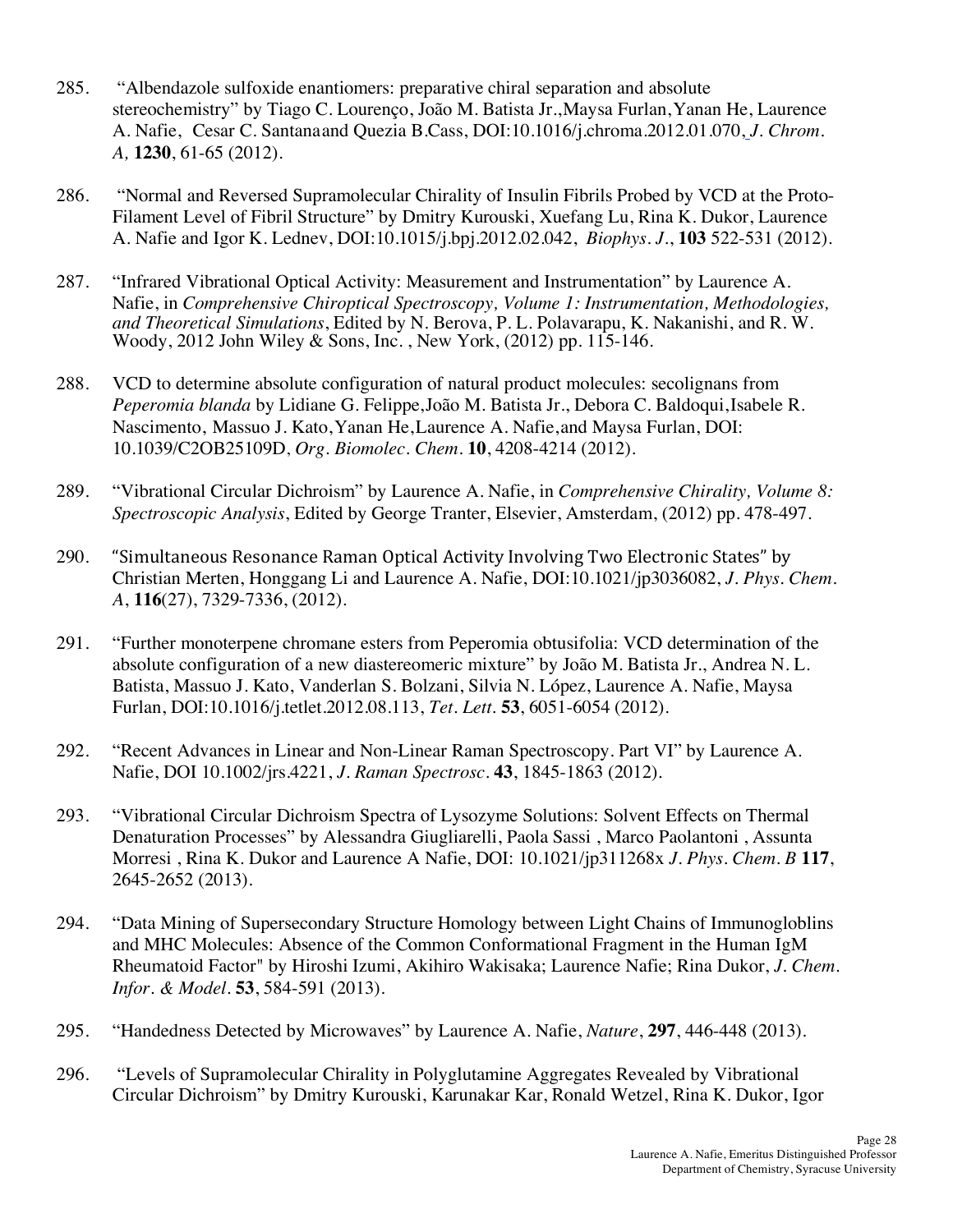K. Lednev and Laurence A. Nafie, DOI 10.1016/j.febslet.2013.03.038, *FEBS Lett.* **587**, 1638- 1643 (2013).

- 297. "Vibrational circular dichroism as a new technology for determining the absolute configuration, conformation, and enantiomeric purity of chiral pharmaceutical ingredients" Laurence A. Nafie, Oliver McConnell, Doug Minick, Edwin Kellenbach, Yanan He, Bo Wang and Rina K. Dukor,  www.usp.org/usp-nf/pharmacopeial-forum, *Pharmacopeial Forum 01* **39(4**), 1-12 (2013).
- 298. "Challenges in the assignment of relative and absolute configurations of complex molecules: computation can resolve conflicts between theory and experiment" Jie Ren, Guo-You Li, Lan Shen, Guo-Lin Zhang, Laurence A. Nafie, Hua-Jie Zhu, http://dx.doi.org/10.1016/j.tet.2013.10.004. *Tetrahedron* **69**, 10351-10356 (2013)
- 299. "Recent Advances in Linear and Non-Linear Raman Spectroscopy. Part VII" by Laurence A. Nafie, DOI 10.1002/jrs.4417 *J. Raman Spectrosc*. **44**, 1629-1648 (2013).
- 300. "The transition from the native to the acid-state characterized by multi-spectroscopy approach: Study for the holo-form of bovine α-lactalbumin" by Adriana Litwińczuk, Soo Ryeon Ryu, Laurence A Nafie, Jong Wha Lee, Hugh I Kim, Young Mee Jung, Bogusława Czarnik- Matusewicz, DOI:10.1016/j.bbapap.2013.12.018 *Biochimica et Biophysica Acta,* **1844**, 593-606 (2014).
- 301. "Is Supramolecular Chirality the Underlying Cause of Major Morphology Differences in Shanmugasundaram, Gerald Stubbs,Rina K. Dukor, Igor K. Lednev and Laurence A. Nafie,  DOI:10.1021/ja407583r, *J. Am. Chem. Soc.* **136**, 2302-2312 (2014). Amyloid Fibrils" by Dmitry Kurouski,Xuefang Lu,Ludmila Popova,William Wan,Maruda
- 302. "Amplified Vibrational Circular Dichroism as a Probe of Local Biomolecular Structure" by E. Dunnebier, Annemarie J. C. Walters, Markus Finger, Laurence A. Nafie, Bas de Bruin, Wybren Jan Buma, and Sander Woutersen, DOI:10.1021/ja411405s, *J. Am. Chem. Soc.* **136**, 3530-3535 (2014). Sérgio R. Domingos, Adriana Huerta-Viga, Lambert Baij, Saeed Amirjalayer, Dorien A.
- 303. "Recent Advances in Linear and Non-Linear Raman Spectroscopy. Part VIII" by Laurence A. Nafie, DOI 10.1002/jrs.4619 *J. Raman Spectrosc*. **45**, 1326-1346 (2014).
- Rina K. Dukor,Laurence A. Nafie, and Igor K. Lednev, DOI:10.1039/c4cc05002a, *Chem.*  304. "Supramolecular Chirality in Peptide Microcrystals" by Dmitry Kurouski,Joseph D. Handen, *Commun.* **51**, 89-92 (2015).
- 305. "Solvation-induced helicity inversion of pseudo-tetrahedral chiral copper(II) complexes" by Anne-Christine Chamayou, , Gamall Makhloufi; Laurence A. Nafie, Christop Janiak and Steffen Lüdeke, DOI:10.1021/ic502661u, *Inorg. Chem*. **54**, 2193-2203 (2015).
- 306. "Rapid Filament Supramolecular Reversal of HET-s (218-289) Prion Fibrils Driven by pH Elevation" by Maruda Shanmugasundaram, Dmitry Kurouski, William Wan, Gerald Stubbs, Rina K. Dukor, Laurence A. Nafie and Igor K. Lednev, DOI:10.1021/acs.jpcb.5b04779, *J. Phys. Chem. B*, **119**, 8521-8525 (2015).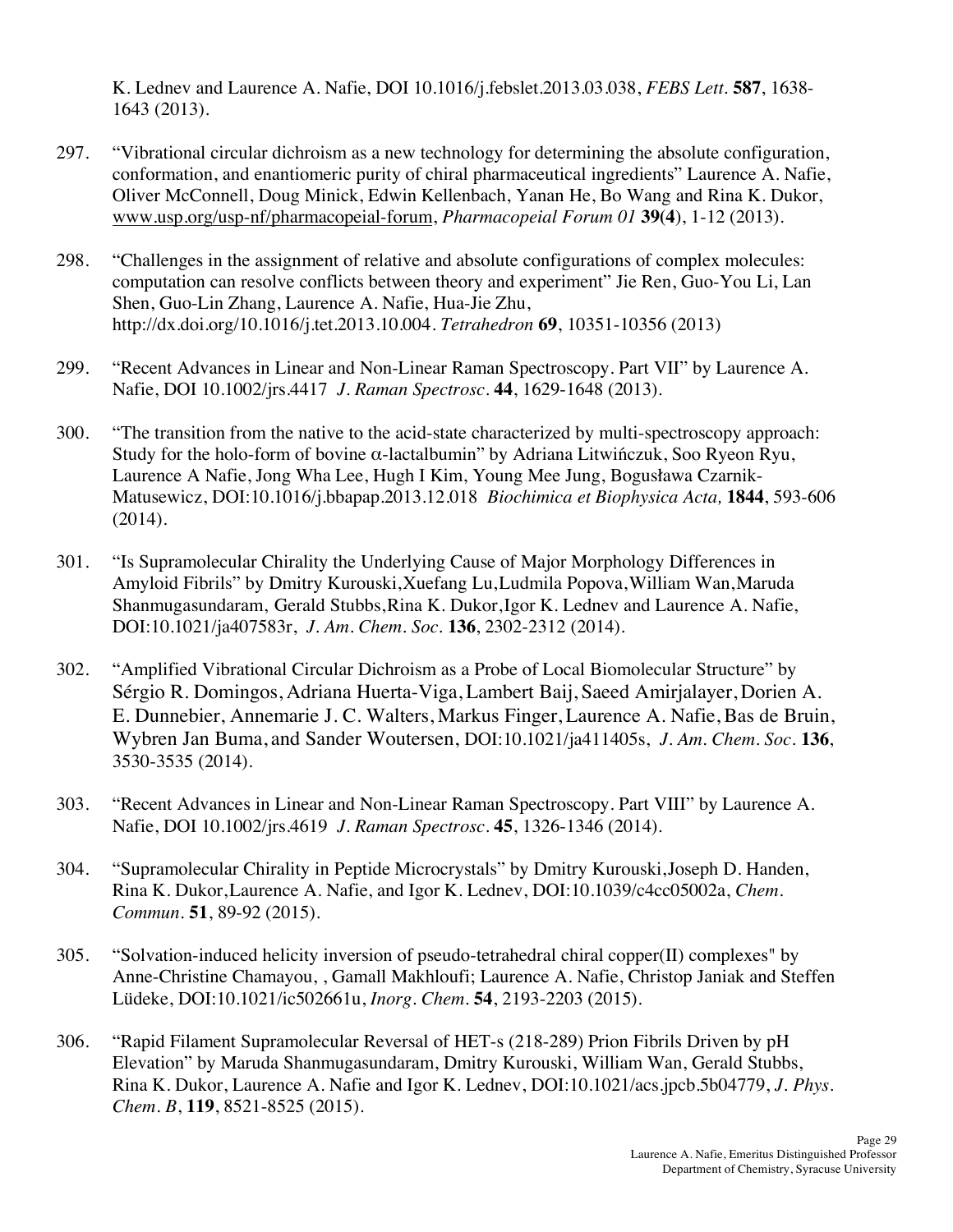- 307. "Optically Active Nanostructured ZnO Films" by Yingying Duan, Lu Han, Jialiang Zhang, Dr. Shunsuke Asahina, Zhehao Huang, Lin Shi, Bo Wang, Yuanyuan Cao, Yuan Yao, Liguo Ma, Cui Wang, Rina K. Dukor, Lu Sun, Prof. Chun Jiang, Prof. Zhiyong Tang, Prof. Laurence A. Nafie and Prof. Shunai Che, DOI:10.1002/anie.201507502, *Angew. Chem. Int. Ed.* **54**, 15170- 15175 (2015).
- 308. "Recent Advances in Linear and Non-Linear Raman Spectroscopy. Part IX" by Laurence A. Nafie, DOI:10.1002/jrs.4619, *J. Raman Spectrosc*. **46**, 1173-1190 (2015).
- 309. "Substrate-Determined Diastereoselectivity in an Enzymatic Carboligation" by Patrizia Lehwald, Olga Fuchs, Laurence A. Nafie, Michael Müller, Steffen Lüdeke, DOI:10.1002/cbic.201600202, *ChemBioChem* **17**, 1207-1210, (2016).
- 310. "Three-Dimensional Chemical Structure Search Using the Conformational Code for Organic Molecules (CCOM) Program" by Hiroshi Izumi, Laurence A. Nafie and Rina K. Dukor, *Chirality* **28**, 370-375 (2016).
- 311. "Recent Developments in Handheld Raman Spectroscopy for Industry, Pharma, Forensics and Homeland Security" by Alex V. Mikhonin, Laurence A. Nafie and Rina K. Dukor, *Spectrosc. Online*, **31**(6), 46-52 (2016).
- 312. "Recent Advances in Linear and Non-Linear Raman Spectroscopy. Part X" by Laurence A. Nafie, DOI:10.1002/jrs.4842, *J. Raman Spectrosc*. **47**, 1548-1565 (2016).
- 313. "Unravelling a Direct Role for Polysaccharide ß-Strands in the Higher-Order Structure of Physical Hydrogels" by Anja Ruther, Aurelien Forget, Anjan Roy, Carolina Carballo, Florian Miessner, Rina K. Dukor, Laurence A. Nafie, Christian Johannessen, V. Prasad Shastri, and Seffen Ludeke, DOI: 10.1002/anie.201701019 *Angew. Chemie Int. Ed.* **56**, 4603-4607 (2017).
- 314. "Origin of Enhanced VCD in Amyloid Fibril Spectra: Effect of Deuteriation and pH" by Marketa Pazderkova, Tomas Pazderka, Maruda, Shanmugasundaram, Rina K. Dukor, Igor Lednev and Laurence A. Nafie, DOI: 10.1002/chir.22722, *Chirality* **29**, 469-475 (2017).
- 315. "A Vibrational Circular Dichroism Micro-Sampling Accessory: Mapping of Enhanced VCD in Amyloid Fibril Films" by Xuefang Lu, Honggang Li, Jordan W. Nafie, Tomas Pazderka, Marketa Pazderkova, Rina K. Dukor, and Laurence A. Nafie, DOI: 10.1177/0003702817701457, *Appl. Spectrosc*. **71**, 1117-1126 (2017).
- 316. "Recent Advances in Linear and Non-Linear Raman Spectroscopy. Part XI" by Laurence A. Nafie, DOI:10.1002/jrs.5310, *J. Raman Spectrosc*. **48**, 1692-1717 (2017).
- 317. "Vibrational Optical Activity: From Small Chiral Molecules to Protein Pharmaceuticals and Beyond" by Laurence A. Nafie, in *Frontiers and Advances in Molecular Spectroscopy*, Edited by Jaan Laane, Elsevier, New York, pp. 421-469 (2018).